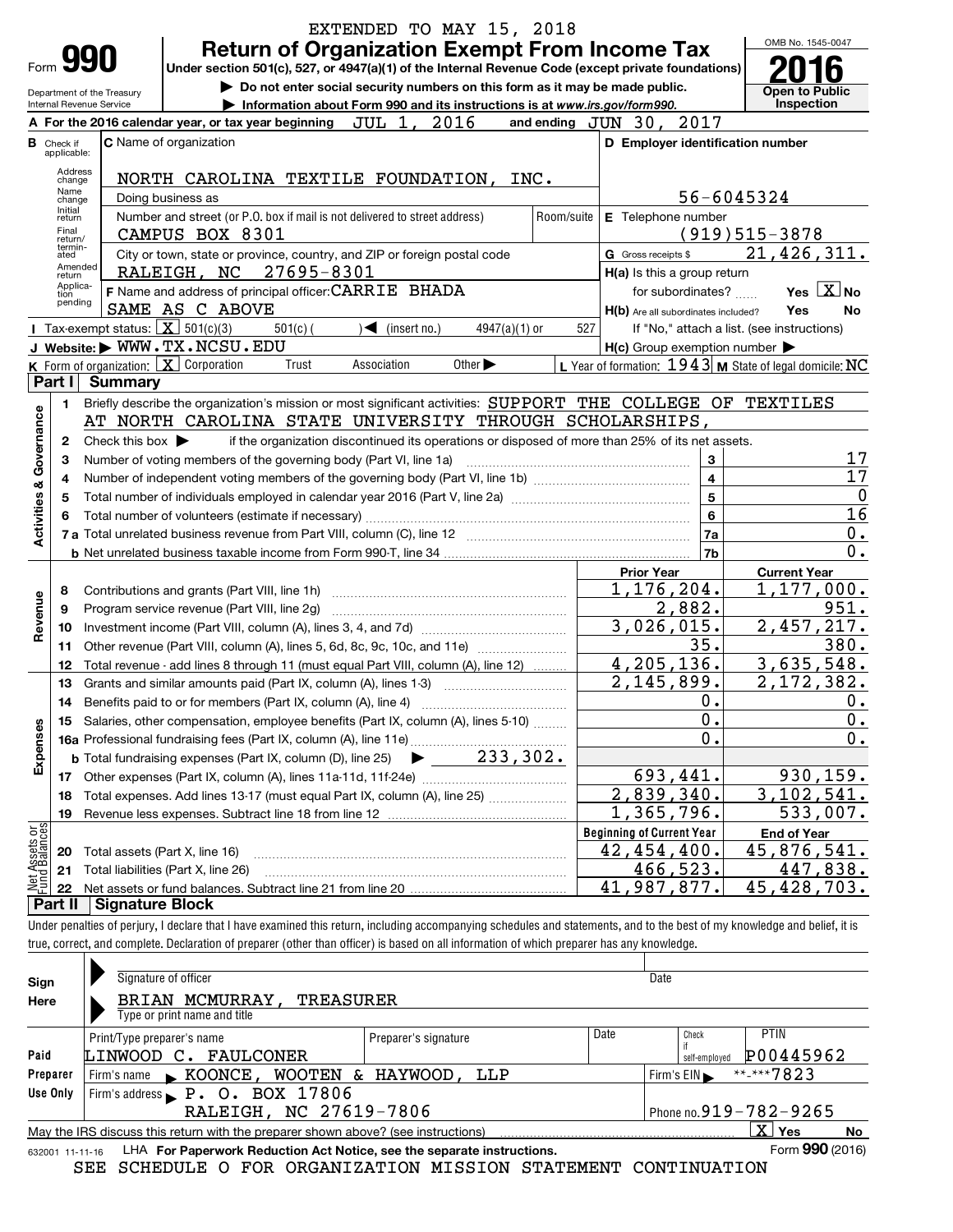|              | $56 - 6045324$<br>NORTH CAROLINA TEXTILE FOUNDATION, INC.<br>Form 990 (2016)<br><b>Statement of Program Service Accomplishments</b><br>Part III | Page 2                                        |  |
|--------------|-------------------------------------------------------------------------------------------------------------------------------------------------|-----------------------------------------------|--|
|              |                                                                                                                                                 |                                               |  |
|              |                                                                                                                                                 | $\mathbf{X}$                                  |  |
| 1            | Briefly describe the organization's mission:<br>THE MISSION OF THE NORTH CAROLINA TEXTILE FOUNDATION IS TO PROMOTE THE                          |                                               |  |
|              | WELFARE, FUTURE DEVELOPMENT AND REPUTATION OF THE COLLEGE<br>ΟF                                                                                 | TEXTILES                                      |  |
|              | AT NORTH CAROLINA STATE UNIVERSITY AS THE PREMIER INSTITUTION FOR                                                                               |                                               |  |
|              | TEXTILE EDUCATION AND RESEARCH.<br>AS A NONPROFIT ORGANIZATION,                                                                                 | THE                                           |  |
| $\mathbf{2}$ | Did the organization undertake any significant program services during the year which were not listed on the                                    |                                               |  |
|              | prior Form 990 or 990-EZ?                                                                                                                       | $\overline{\ }$ Yes $\overline{\rm \bf X}$ No |  |
|              | If "Yes," describe these new services on Schedule O.                                                                                            |                                               |  |
|              |                                                                                                                                                 | $\vert$ Yes $\vert$ $\rm X$ $\vert$ No        |  |
| 3            | Did the organization cease conducting, or make significant changes in how it conducts, any program services?                                    |                                               |  |
|              | If "Yes," describe these changes on Schedule O.                                                                                                 |                                               |  |
| 4            | Describe the organization's program service accomplishments for each of its three largest program services, as measured by expenses.            |                                               |  |
|              | Section 501(c)(3) and 501(c)(4) organizations are required to report the amount of grants and allocations to others, the total expenses, and    |                                               |  |
|              | revenue, if any, for each program service reported.                                                                                             |                                               |  |
| 4a           | 1, 138, 205. ) (Revenue \$<br>1, 138, 205. including grants of \$<br>(Expenses \$<br>Code:                                                      | 737,894.                                      |  |
|              | THE FOUNDATION SUPPORTS THE COLLEGE OF TEXTILES AT NORTH CAROLINA STATE                                                                         |                                               |  |
|              | UNIVERSITY THROUGH GRANTS FOR FACILITIES,<br>FACULTY,<br>FELLOWSHIPS                                                                            |                                               |  |
|              | SCHOLARSHIPS AND EQUIPMENT                                                                                                                      |                                               |  |
|              |                                                                                                                                                 |                                               |  |
|              |                                                                                                                                                 |                                               |  |
|              |                                                                                                                                                 |                                               |  |
|              |                                                                                                                                                 |                                               |  |
|              |                                                                                                                                                 |                                               |  |
|              |                                                                                                                                                 |                                               |  |
|              |                                                                                                                                                 |                                               |  |
|              |                                                                                                                                                 |                                               |  |
|              |                                                                                                                                                 |                                               |  |
|              |                                                                                                                                                 |                                               |  |
| 4b           | 1,034,177. including grants of \$<br>1,034,177. ) (Revenue \$<br>(Expenses \$<br>(Code:                                                         | $\overline{439,106}$ .                        |  |
|              | THE FOUNDATION AWARDS SCHOLARSHIPS TO DESERVING GRADUATE AND                                                                                    |                                               |  |
|              |                                                                                                                                                 |                                               |  |
|              | UNDERGRADUATE STUDENTS OF THE COLLEGE OF TEXTILES AT NORTH CAROLINA                                                                             |                                               |  |
|              | STATE UNIVERSITY BASED<br>ON MERIT                                                                                                              |                                               |  |
|              |                                                                                                                                                 |                                               |  |
|              |                                                                                                                                                 |                                               |  |
|              |                                                                                                                                                 |                                               |  |
|              |                                                                                                                                                 |                                               |  |
|              |                                                                                                                                                 |                                               |  |
|              |                                                                                                                                                 |                                               |  |
|              |                                                                                                                                                 |                                               |  |
|              |                                                                                                                                                 |                                               |  |
|              |                                                                                                                                                 |                                               |  |
|              |                                                                                                                                                 |                                               |  |
| 4c           | $\left(\text{Code:}\right)$ $\left(\text{Expenses $}\right)$<br>including grants of \$                                                          |                                               |  |
|              |                                                                                                                                                 |                                               |  |
|              |                                                                                                                                                 |                                               |  |
|              |                                                                                                                                                 |                                               |  |
|              |                                                                                                                                                 |                                               |  |
|              |                                                                                                                                                 |                                               |  |
|              |                                                                                                                                                 |                                               |  |
|              |                                                                                                                                                 |                                               |  |
|              |                                                                                                                                                 |                                               |  |
|              |                                                                                                                                                 |                                               |  |
|              |                                                                                                                                                 |                                               |  |
|              |                                                                                                                                                 |                                               |  |
|              |                                                                                                                                                 |                                               |  |
|              |                                                                                                                                                 |                                               |  |
| 4d           | Other program services (Describe in Schedule O.)                                                                                                |                                               |  |
|              | (Expenses \$<br>(Revenue \$<br>including grants of \$                                                                                           |                                               |  |
| 4е           | 2, 172, 382.<br>Total program service expenses                                                                                                  |                                               |  |
|              |                                                                                                                                                 | Form 990 (2016)                               |  |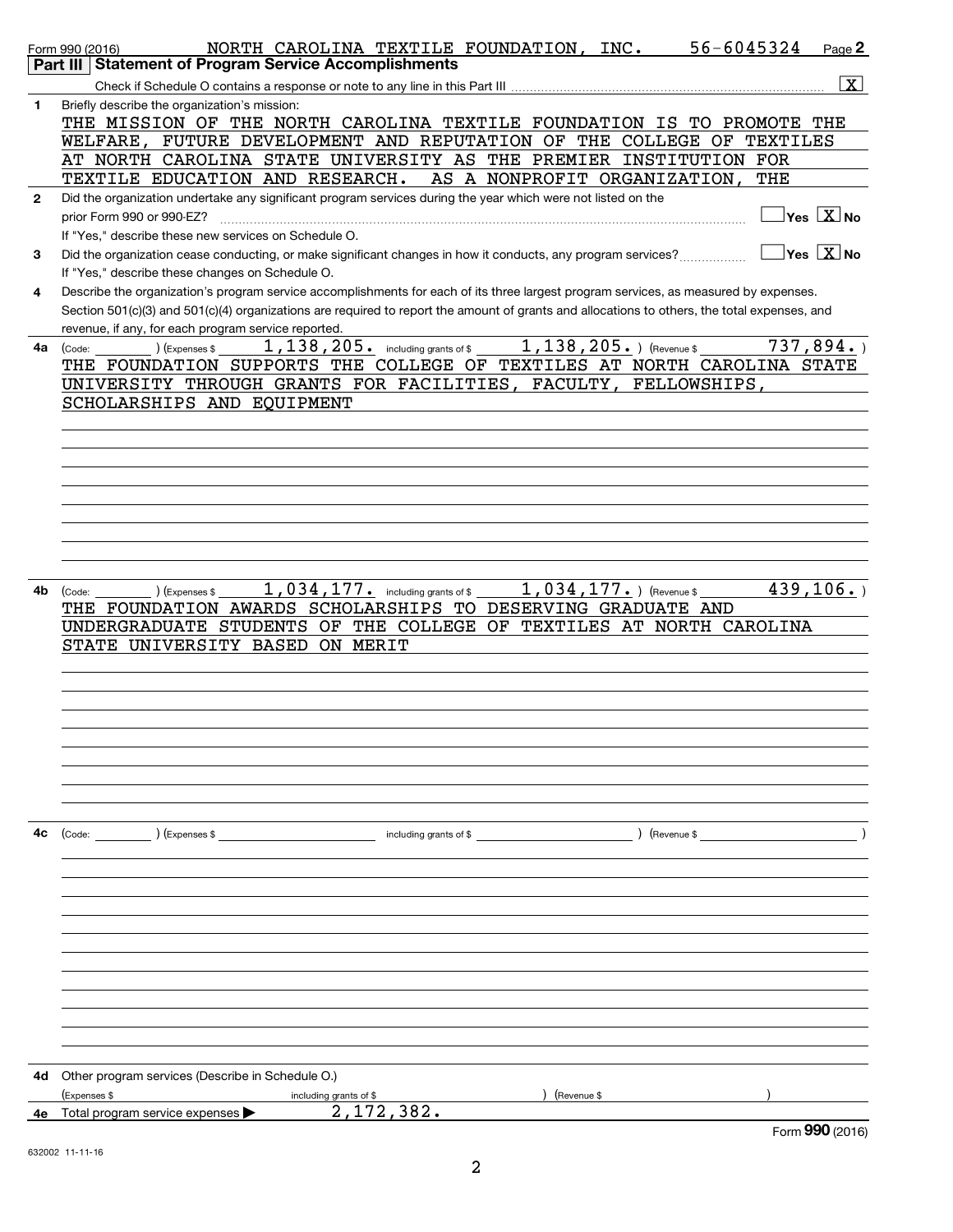| Form 990 (2016) |                                                |  | NORTH CAROLINA TEXTILE FOUNDATION, | INC. | 56-6045324 | Page $3$ |
|-----------------|------------------------------------------------|--|------------------------------------|------|------------|----------|
|                 | <b>Dart IV Checklist of Required Schedules</b> |  |                                    |      |            |          |

|              | Part IV   Checklist of Required Schedules                                                                                            |                 |     |    |
|--------------|--------------------------------------------------------------------------------------------------------------------------------------|-----------------|-----|----|
|              |                                                                                                                                      |                 | Yes | No |
| 1.           | Is the organization described in section $501(c)(3)$ or $4947(a)(1)$ (other than a private foundation)?                              |                 |     |    |
|              |                                                                                                                                      | 1               | х   |    |
| $\mathbf{2}$ |                                                                                                                                      | $\overline{2}$  | X   |    |
| 3            | Did the organization engage in direct or indirect political campaign activities on behalf of or in opposition to candidates for      |                 |     |    |
|              |                                                                                                                                      | 3               |     | X. |
| 4            | Section 501(c)(3) organizations. Did the organization engage in lobbying activities, or have a section 501(h) election in effect     |                 |     |    |
|              |                                                                                                                                      | 4               |     | X. |
| 5            | Is the organization a section $501(c)(4)$ , $501(c)(5)$ , or $501(c)(6)$ organization that receives membership dues, assessments, or |                 |     |    |
|              |                                                                                                                                      | 5               |     | x  |
| 6            | Did the organization maintain any donor advised funds or any similar funds or accounts for which donors have the right to            |                 |     |    |
|              | provide advice on the distribution or investment of amounts in such funds or accounts? If "Yes," complete Schedule D, Part I         | 6               |     | X. |
| 7            | Did the organization receive or hold a conservation easement, including easements to preserve open space,                            |                 |     |    |
|              |                                                                                                                                      | 7               |     | X. |
| 8            | Did the organization maintain collections of works of art, historical treasures, or other similar assets? If "Yes," complete         |                 |     |    |
|              |                                                                                                                                      | 8               |     | X. |
| 9            | Did the organization report an amount in Part X, line 21, for escrow or custodial account liability, serve as a custodian for        |                 |     |    |
|              | amounts not listed in Part X; or provide credit counseling, debt management, credit repair, or debt negotiation services?            |                 |     |    |
|              | If "Yes," complete Schedule D, Part IV                                                                                               | 9               |     | x  |
| 10           | Did the organization, directly or through a related organization, hold assets in temporarily restricted endowments, permanent        |                 |     |    |
|              |                                                                                                                                      | 10              | х   |    |
| 11           | If the organization's answer to any of the following questions is "Yes," then complete Schedule D, Parts VI, VII, VIII, IX, or X     |                 |     |    |
|              | as applicable.                                                                                                                       |                 |     |    |
|              | a Did the organization report an amount for land, buildings, and equipment in Part X, line 10? If "Yes," complete Schedule D,        |                 |     |    |
|              |                                                                                                                                      | 11a             | x   |    |
|              | <b>b</b> Did the organization report an amount for investments - other securities in Part X, line 12 that is 5% or more of its total |                 |     |    |
|              |                                                                                                                                      | 11 <sub>b</sub> | х   |    |
|              | c Did the organization report an amount for investments - program related in Part X, line 13 that is 5% or more of its total         |                 |     |    |
|              |                                                                                                                                      | 11c             |     | X. |
|              | d Did the organization report an amount for other assets in Part X, line 15 that is 5% or more of its total assets reported in       |                 |     |    |
|              |                                                                                                                                      | 11d             |     | X, |
|              | Did the organization report an amount for other liabilities in Part X, line 25? If "Yes," complete Schedule D, Part X                | <b>11e</b>      |     | X  |
| f            | Did the organization's separate or consolidated financial statements for the tax year include a footnote that addresses              |                 |     |    |
|              | the organization's liability for uncertain tax positions under FIN 48 (ASC 740)? If "Yes," complete Schedule D, Part X               | 11f             | x   |    |
|              | 12a Did the organization obtain separate, independent audited financial statements for the tax year? If "Yes," complete              |                 |     |    |
|              | Schedule D, Parts XI and XII                                                                                                         | 12a             | х   |    |
|              | <b>b</b> Was the organization included in consolidated, independent audited financial statements for the tax vear?                   |                 |     |    |
|              | If "Yes," and if the organization answered "No" to line 12a, then completing Schedule D, Parts XI and XII is optional                | 12b             |     | x  |
| 13           |                                                                                                                                      | 13              |     | X  |
| 14a          |                                                                                                                                      | 14a             |     | X  |
|              | <b>b</b> Did the organization have aggregate revenues or expenses of more than \$10,000 from grantmaking, fundraising, business,     |                 |     |    |
|              | investment, and program service activities outside the United States, or aggregate foreign investments valued at \$100,000           |                 |     |    |
|              |                                                                                                                                      | 14b             |     | X, |
| 15           | Did the organization report on Part IX, column (A), line 3, more than \$5,000 of grants or other assistance to or for any            |                 |     |    |
|              |                                                                                                                                      | 15              |     | X, |
| 16           | Did the organization report on Part IX, column (A), line 3, more than \$5,000 of aggregate grants or other assistance to             |                 |     |    |
|              |                                                                                                                                      | 16              |     | X. |
| 17           | Did the organization report a total of more than \$15,000 of expenses for professional fundraising services on Part IX,              |                 |     |    |
|              |                                                                                                                                      | 17              |     | X, |
| 18           | Did the organization report more than \$15,000 total of fundraising event gross income and contributions on Part VIII, lines         |                 |     |    |
|              |                                                                                                                                      | 18              |     | X. |
| 19           | Did the organization report more than \$15,000 of gross income from gaming activities on Part VIII, line 9a? If "Yes,"               |                 |     |    |
|              |                                                                                                                                      | 19              |     | X  |

Form (2016) **990**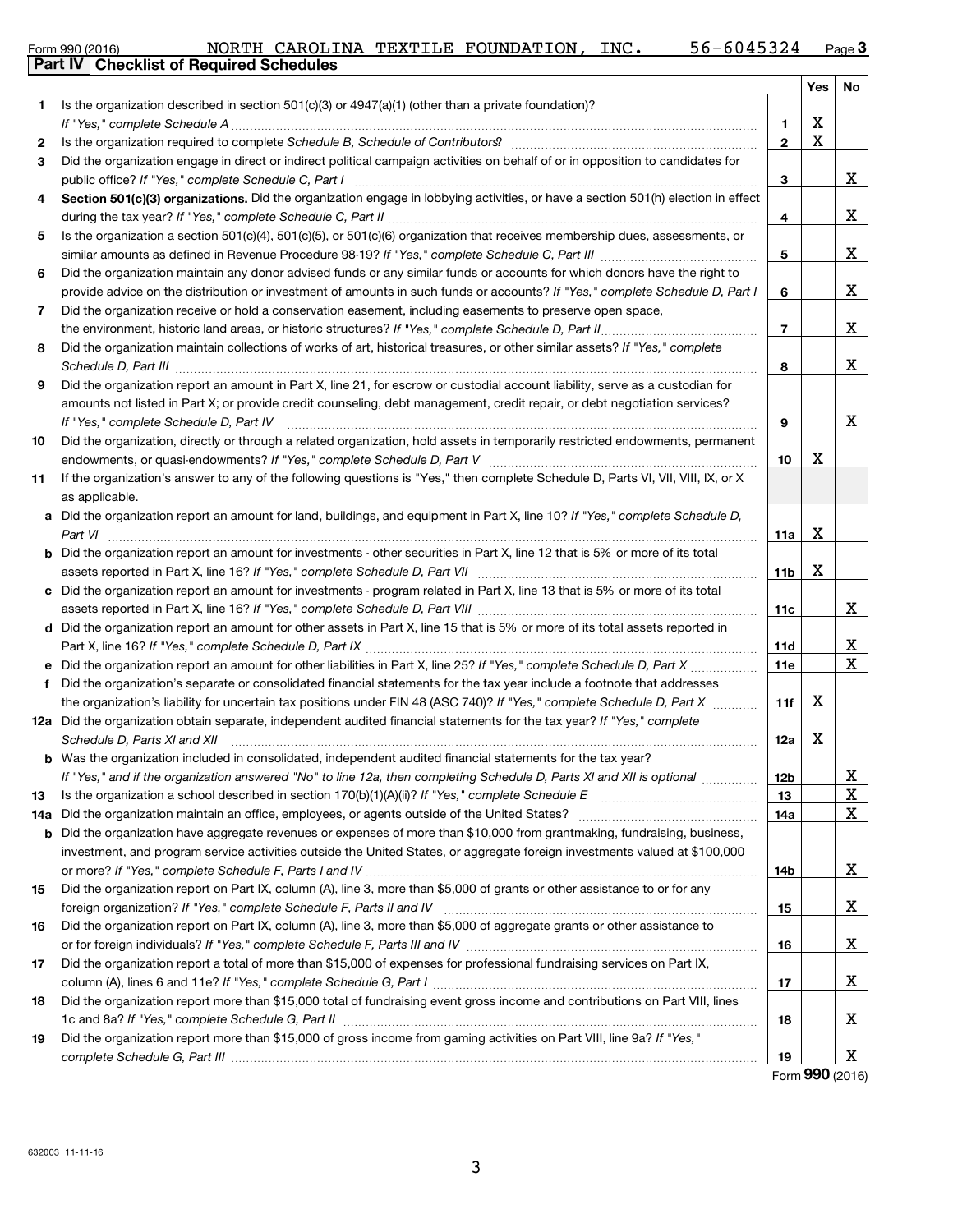| Form 990 (2016) | NORTH | CAROLINA | TEXTILE | : FOUNDATION | INC. | 42در.<br>n 174 | $P$ age |
|-----------------|-------|----------|---------|--------------|------|----------------|---------|
| $\sim$<br>.     |       |          |         |              |      |                |         |

|     | Part IV   Checklist of Required Schedules (continued)                                                                                                                                                                                |                 |     |    |
|-----|--------------------------------------------------------------------------------------------------------------------------------------------------------------------------------------------------------------------------------------|-----------------|-----|----|
|     |                                                                                                                                                                                                                                      |                 | Yes | No |
|     | 20a Did the organization operate one or more hospital facilities? If "Yes," complete Schedule H                                                                                                                                      | 20a             |     | x  |
| b   |                                                                                                                                                                                                                                      | 20 <sub>b</sub> |     |    |
| 21  | Did the organization report more than \$5,000 of grants or other assistance to any domestic organization or                                                                                                                          |                 |     |    |
|     |                                                                                                                                                                                                                                      | 21              | х   |    |
| 22  | Did the organization report more than \$5,000 of grants or other assistance to or for domestic individuals on                                                                                                                        |                 |     |    |
|     |                                                                                                                                                                                                                                      | 22              |     | x  |
| 23  | Did the organization answer "Yes" to Part VII, Section A, line 3, 4, or 5 about compensation of the organization's current                                                                                                           |                 |     |    |
|     | and former officers, directors, trustees, key employees, and highest compensated employees? If "Yes," complete                                                                                                                       |                 |     |    |
|     | Schedule J <b>[19] Constanting Constanting Constanting Constanting Constanting Constanting Constanting Constanting Constanting Constanting Constanting Constanting Constanting Constanting Constanting Constanting Constanting C</b> | 23              |     | x  |
|     | 24a Did the organization have a tax-exempt bond issue with an outstanding principal amount of more than \$100,000 as of the                                                                                                          |                 |     |    |
|     | last day of the year, that was issued after December 31, 2002? If "Yes," answer lines 24b through 24d and complete                                                                                                                   |                 |     |    |
|     | Schedule K. If "No", go to line 25a                                                                                                                                                                                                  | 24a             |     | x  |
|     |                                                                                                                                                                                                                                      | 24b             |     |    |
| с   | Did the organization maintain an escrow account other than a refunding escrow at any time during the year to defease                                                                                                                 |                 |     |    |
|     |                                                                                                                                                                                                                                      | 24c             |     |    |
|     | d Did the organization act as an "on behalf of" issuer for bonds outstanding at any time during the year?                                                                                                                            | 24d             |     |    |
|     | 25a Section 501(c)(3), 501(c)(4), and 501(c)(29) organizations. Did the organization engage in an excess benefit                                                                                                                     |                 |     |    |
|     | transaction with a disqualified person during the year? If "Yes," complete Schedule L, Part I manual content to the disqualitied person during the year? If "Yes," complete Schedule L, Part I                                       | 25a             |     | x  |
| b   | Is the organization aware that it engaged in an excess benefit transaction with a disqualified person in a prior year, and                                                                                                           |                 |     |    |
|     | that the transaction has not been reported on any of the organization's prior Forms 990 or 990-EZ? If "Yes," complete                                                                                                                |                 |     |    |
|     | Schedule L. Part I                                                                                                                                                                                                                   | 25 <sub>b</sub> |     | x  |
| 26  | Did the organization report any amount on Part X, line 5, 6, or 22 for receivables from or payables to any current or                                                                                                                |                 |     |    |
|     | former officers, directors, trustees, key employees, highest compensated employees, or disqualified persons? If "Yes,"                                                                                                               |                 |     |    |
|     | complete Schedule L, Part II                                                                                                                                                                                                         | 26              |     | X  |
| 27  | Did the organization provide a grant or other assistance to an officer, director, trustee, key employee, substantial                                                                                                                 |                 |     |    |
|     | contributor or employee thereof, a grant selection committee member, or to a 35% controlled entity or family member                                                                                                                  |                 |     |    |
|     |                                                                                                                                                                                                                                      | 27              |     | x  |
| 28  | Was the organization a party to a business transaction with one of the following parties (see Schedule L, Part IV                                                                                                                    |                 |     |    |
|     | instructions for applicable filing thresholds, conditions, and exceptions):                                                                                                                                                          |                 |     |    |
| a   | A current or former officer, director, trustee, or key employee? If "Yes," complete Schedule L, Part IV                                                                                                                              | 28a             |     | Χ  |
| b   | A family member of a current or former officer, director, trustee, or key employee? If "Yes," complete Schedule L, Part IV                                                                                                           | 28 <sub>b</sub> |     | X  |
|     | c An entity of which a current or former officer, director, trustee, or key employee (or a family member thereof) was an officer,                                                                                                    |                 |     |    |
|     |                                                                                                                                                                                                                                      | 28c             |     | X  |
| 29  |                                                                                                                                                                                                                                      | 29              |     | X  |
| 30  | Did the organization receive contributions of art, historical treasures, or other similar assets, or qualified conservation                                                                                                          |                 |     |    |
|     |                                                                                                                                                                                                                                      | 30              |     | X  |
| 31  | Did the organization liquidate, terminate, or dissolve and cease operations?                                                                                                                                                         |                 |     |    |
|     | If "Yes," complete Schedule N, Part I manufactured and all content of the set of the set of the set of the set of the set of the set of the set of the set of the set of the set of the set of the set of the set of the set o       | 31              |     | X. |
| 32  | Did the organization sell, exchange, dispose of, or transfer more than 25% of its net assets? If "Yes," complete                                                                                                                     |                 |     |    |
|     |                                                                                                                                                                                                                                      | 32              |     | x  |
| 33  | Did the organization own 100% of an entity disregarded as separate from the organization under Regulations                                                                                                                           |                 |     |    |
|     |                                                                                                                                                                                                                                      | 33              |     | x  |
| 34  | Was the organization related to any tax-exempt or taxable entity? If "Yes," complete Schedule R, Part II, III, or IV, and                                                                                                            |                 |     |    |
|     | Part V, line 1                                                                                                                                                                                                                       | 34              | х   |    |
| 35а |                                                                                                                                                                                                                                      | 35a             |     | X  |
| b   | If "Yes" to line 35a, did the organization receive any payment from or engage in any transaction with a controlled entity                                                                                                            |                 |     |    |
|     |                                                                                                                                                                                                                                      | 35 <sub>b</sub> |     |    |
| 36  | Section 501(c)(3) organizations. Did the organization make any transfers to an exempt non-charitable related organization?                                                                                                           |                 |     |    |
|     |                                                                                                                                                                                                                                      | 36              |     | x  |
| 37  | Did the organization conduct more than 5% of its activities through an entity that is not a related organization                                                                                                                     |                 |     |    |
|     |                                                                                                                                                                                                                                      | 37              |     | x  |
| 38  | Did the organization complete Schedule O and provide explanations in Schedule O for Part VI, lines 11b and 19?                                                                                                                       |                 |     |    |
|     |                                                                                                                                                                                                                                      | 38              | X   |    |

Form (2016) **990**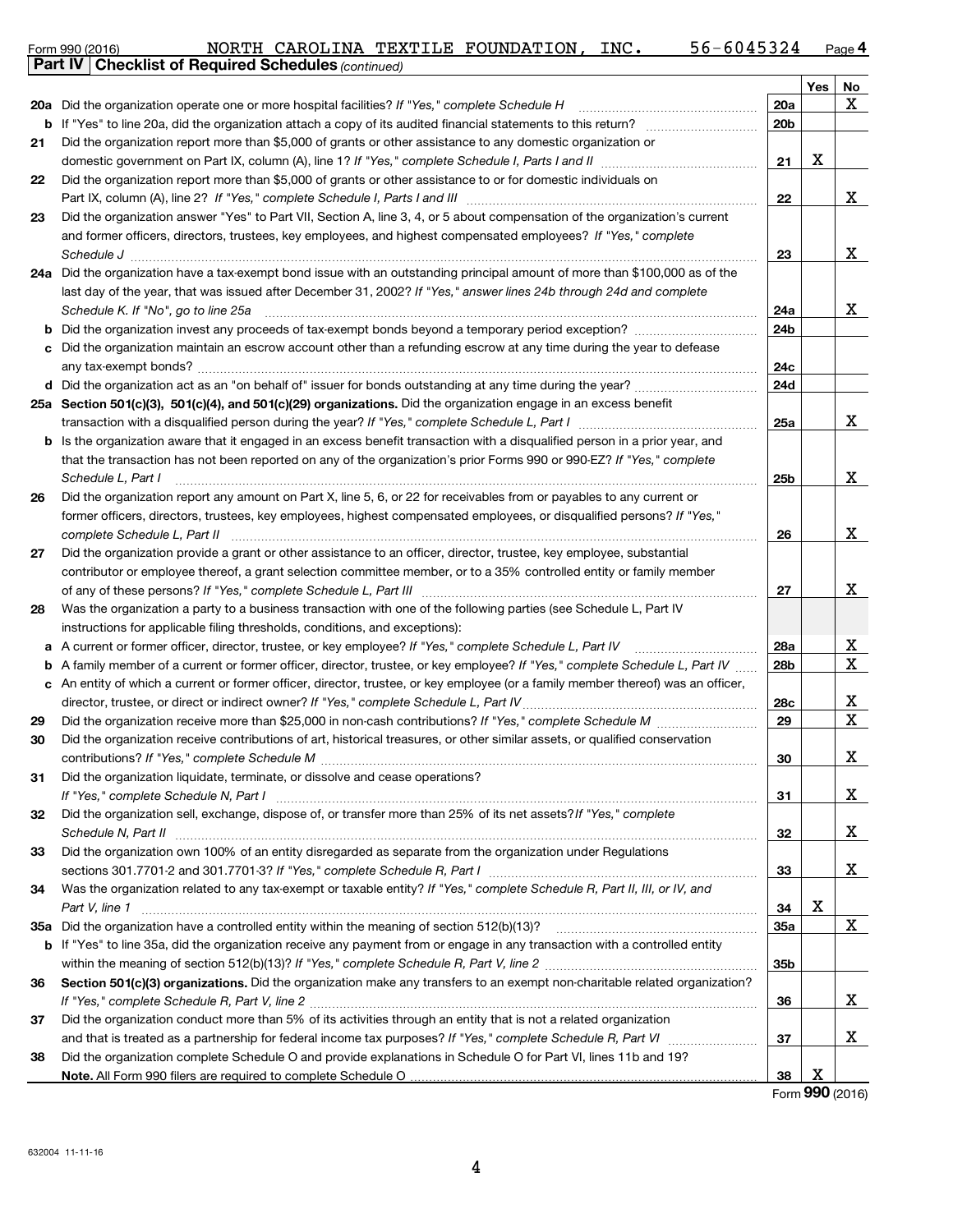| Part V | <b>Statements Regarding Other IRS Filings and Tax Compliance</b>                                                                                                                                                  |  |                |            |    |  |  |  |  |  |
|--------|-------------------------------------------------------------------------------------------------------------------------------------------------------------------------------------------------------------------|--|----------------|------------|----|--|--|--|--|--|
|        | Check if Schedule O contains a response or note to any line in this Part V                                                                                                                                        |  |                |            |    |  |  |  |  |  |
|        |                                                                                                                                                                                                                   |  |                | <b>Yes</b> | No |  |  |  |  |  |
| 1a     | 11<br>Enter the number reported in Box 3 of Form 1096. Enter -0- if not applicable<br>1a                                                                                                                          |  |                |            |    |  |  |  |  |  |
|        | Enter the number of Forms W-2G included in line 1a. Enter -0- if not applicable<br>1 <sub>b</sub>                                                                                                                 |  |                |            |    |  |  |  |  |  |
|        | Did the organization comply with backup withholding rules for reportable payments to vendors and reportable gaming                                                                                                |  |                |            |    |  |  |  |  |  |
|        | 1c                                                                                                                                                                                                                |  |                |            |    |  |  |  |  |  |
|        | 2a Enter the number of employees reported on Form W-3, Transmittal of Wage and Tax Statements,                                                                                                                    |  |                |            |    |  |  |  |  |  |
|        | $\overline{0}$<br>filed for the calendar year ending with or within the year covered by this return<br>2a                                                                                                         |  |                |            |    |  |  |  |  |  |
|        |                                                                                                                                                                                                                   |  | 2 <sub>b</sub> |            |    |  |  |  |  |  |
|        | <b>Note.</b> If the sum of lines 1a and 2a is greater than 250, you may be required to e-file (see instructions)<br>Did the organization have unrelated business gross income of \$1,000 or more during the year? |  | 3a             |            | x  |  |  |  |  |  |
| За     |                                                                                                                                                                                                                   |  | 3 <sub>b</sub> |            |    |  |  |  |  |  |
| b      | At any time during the calendar year, did the organization have an interest in, or a signature or other authority over, a                                                                                         |  |                |            |    |  |  |  |  |  |
| 4a     | financial account in a foreign country (such as a bank account, securities account, or other financial account)?                                                                                                  |  | 4a             |            | x  |  |  |  |  |  |
|        | If "Yes," enter the name of the foreign country: $\blacktriangleright$                                                                                                                                            |  |                |            |    |  |  |  |  |  |
|        | See instructions for filing requirements for FinCEN Form 114, Report of Foreign Bank and Financial Accounts (FBAR).                                                                                               |  |                |            |    |  |  |  |  |  |
| 5a     |                                                                                                                                                                                                                   |  | 5a             |            | X  |  |  |  |  |  |
|        |                                                                                                                                                                                                                   |  | 5 <sub>b</sub> |            | X  |  |  |  |  |  |
| c      |                                                                                                                                                                                                                   |  | 5c             |            |    |  |  |  |  |  |
| 6a     | Does the organization have annual gross receipts that are normally greater than \$100,000, and did the organization solicit                                                                                       |  |                |            |    |  |  |  |  |  |
|        | any contributions that were not tax deductible as charitable contributions?                                                                                                                                       |  | 6a             |            | x  |  |  |  |  |  |
|        | If "Yes," did the organization include with every solicitation an express statement that such contributions or gifts                                                                                              |  |                |            |    |  |  |  |  |  |
|        |                                                                                                                                                                                                                   |  | 6b             |            |    |  |  |  |  |  |
| 7      | Organizations that may receive deductible contributions under section 170(c).                                                                                                                                     |  |                |            |    |  |  |  |  |  |
|        | Did the organization receive a payment in excess of \$75 made partly as a contribution and partly for goods and services provided to the payor?                                                                   |  |                |            |    |  |  |  |  |  |
|        |                                                                                                                                                                                                                   |  |                |            |    |  |  |  |  |  |
|        | Did the organization sell, exchange, or otherwise dispose of tangible personal property for which it was required                                                                                                 |  |                |            |    |  |  |  |  |  |
|        |                                                                                                                                                                                                                   |  |                |            |    |  |  |  |  |  |
|        | 7d                                                                                                                                                                                                                |  |                |            |    |  |  |  |  |  |
|        | Did the organization receive any funds, directly or indirectly, to pay premiums on a personal benefit contract?                                                                                                   |  | 7е             |            | х  |  |  |  |  |  |
|        | Did the organization, during the year, pay premiums, directly or indirectly, on a personal benefit contract?                                                                                                      |  | 7f             |            | X  |  |  |  |  |  |
|        | If the organization received a contribution of qualified intellectual property, did the organization file Form 8899 as required?                                                                                  |  | 7g             |            |    |  |  |  |  |  |
| h      | If the organization received a contribution of cars, boats, airplanes, or other vehicles, did the organization file a Form 1098-C?                                                                                |  | 7h             |            |    |  |  |  |  |  |
| 8      | Sponsoring organizations maintaining donor advised funds. Did a donor advised fund maintained by the                                                                                                              |  |                |            |    |  |  |  |  |  |
|        | sponsoring organization have excess business holdings at any time during the year?<br>Sponsoring organizations maintaining donor advised funds.                                                                   |  | 8              |            |    |  |  |  |  |  |
| 9      |                                                                                                                                                                                                                   |  |                |            |    |  |  |  |  |  |
| а<br>b | Did the sponsoring organization make a distribution to a donor, donor advisor, or related person?                                                                                                                 |  | 9а<br>9b       |            |    |  |  |  |  |  |
| 10     | Section 501(c)(7) organizations. Enter:                                                                                                                                                                           |  |                |            |    |  |  |  |  |  |
| a      | 10a                                                                                                                                                                                                               |  |                |            |    |  |  |  |  |  |
| b      | Gross receipts, included on Form 990, Part VIII, line 12, for public use of club facilities<br>10 <sub>b</sub>                                                                                                    |  |                |            |    |  |  |  |  |  |
| 11     | Section 501(c)(12) organizations. Enter:                                                                                                                                                                          |  |                |            |    |  |  |  |  |  |
| a      | 11a                                                                                                                                                                                                               |  |                |            |    |  |  |  |  |  |
| b      | Gross income from other sources (Do not net amounts due or paid to other sources against                                                                                                                          |  |                |            |    |  |  |  |  |  |
|        | 11b                                                                                                                                                                                                               |  |                |            |    |  |  |  |  |  |
|        | 12a Section 4947(a)(1) non-exempt charitable trusts. Is the organization filing Form 990 in lieu of Form 1041?                                                                                                    |  |                |            |    |  |  |  |  |  |
| b      | If "Yes," enter the amount of tax-exempt interest received or accrued during the year<br>12b                                                                                                                      |  | 12a            |            |    |  |  |  |  |  |
| 13     | Section 501(c)(29) qualified nonprofit health insurance issuers.                                                                                                                                                  |  |                |            |    |  |  |  |  |  |
| a      | Is the organization licensed to issue qualified health plans in more than one state?                                                                                                                              |  |                |            |    |  |  |  |  |  |
|        | Note. See the instructions for additional information the organization must report on Schedule O.                                                                                                                 |  |                |            |    |  |  |  |  |  |
| b      | Enter the amount of reserves the organization is required to maintain by the states in which the                                                                                                                  |  |                |            |    |  |  |  |  |  |
|        | 13 <sub>b</sub>                                                                                                                                                                                                   |  |                |            |    |  |  |  |  |  |
| c      | 13c                                                                                                                                                                                                               |  |                |            |    |  |  |  |  |  |
|        | 14a Did the organization receive any payments for indoor tanning services during the tax year?                                                                                                                    |  | 14a            |            | X  |  |  |  |  |  |
|        | b If "Yes," has it filed a Form 720 to report these payments? If "No," provide an explanation in Schedule O                                                                                                       |  | 14b            |            |    |  |  |  |  |  |

Form 990 (2016) NORTH CAROLINA TEXTILE FOUNDATION,INC. 56-6045324 Page

NORTH CAROLINA TEXTILE FOUNDATION, INC. 56-6045324

Form (2016) **990**

56-6045324 Page 5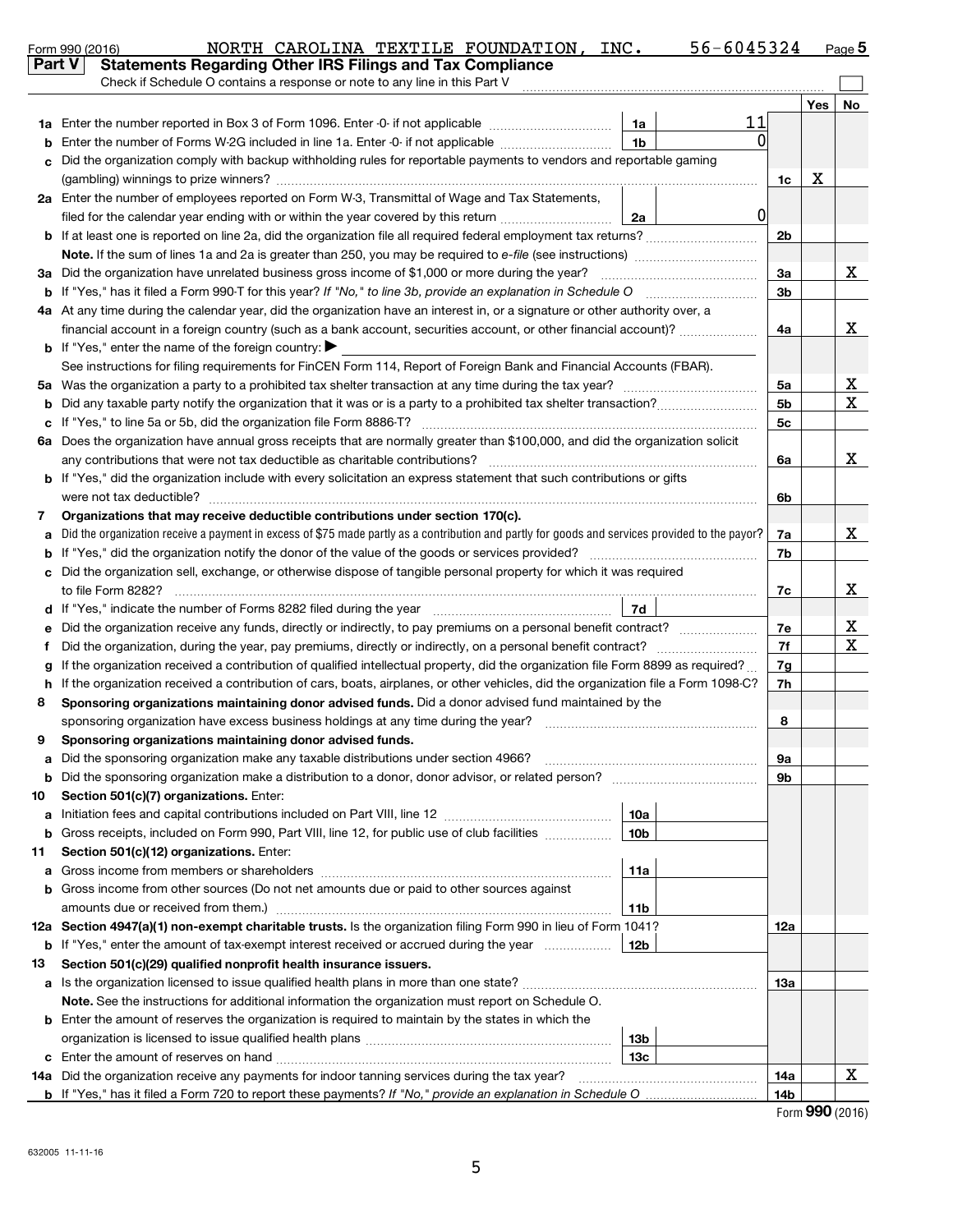|  | Form 990 (2016) |  |
|--|-----------------|--|
|  |                 |  |

### Form 990 (2016) NORTH CAROLINA TEXTILE FOUNDATION, INC. 56-6045324 Page

**6**

| Part VI   Governance, Management, and Disclosure For each "Yes" response to lines 2 through 7b below, and for a "No" response |
|-------------------------------------------------------------------------------------------------------------------------------|
| to line 8a, 8b, or 10b below, describe the circumstances, processes, or changes in Schedule O. See instructions.              |

|                                          | Check if Schedule O contains a response or note to any line in this Part VI |  |
|------------------------------------------|-----------------------------------------------------------------------------|--|
| Section A. Governing Body and Management |                                                                             |  |

 $\lfloor x \rfloor$ 

|     |                                                                                                                                                                                                                                |    |    |                 | Yes         | No          |  |  |  |
|-----|--------------------------------------------------------------------------------------------------------------------------------------------------------------------------------------------------------------------------------|----|----|-----------------|-------------|-------------|--|--|--|
| 1a  | Enter the number of voting members of the governing body at the end of the tax year <i>manumum</i>                                                                                                                             | 1a | 17 |                 |             |             |  |  |  |
|     | If there are material differences in voting rights among members of the governing body, or if the governing                                                                                                                    |    |    |                 |             |             |  |  |  |
|     | body delegated broad authority to an executive committee or similar committee, explain in Schedule O.                                                                                                                          |    |    |                 |             |             |  |  |  |
| b   | 17<br>Enter the number of voting members included in line 1a, above, who are independent<br>1b                                                                                                                                 |    |    |                 |             |             |  |  |  |
| 2   | Did any officer, director, trustee, or key employee have a family relationship or a business relationship with any other                                                                                                       |    |    |                 |             |             |  |  |  |
|     | officer, director, trustee, or key employee?                                                                                                                                                                                   |    | .  | $\mathbf{2}$    |             | X           |  |  |  |
| 3   | Did the organization delegate control over management duties customarily performed by or under the direct supervision                                                                                                          |    |    |                 |             |             |  |  |  |
|     |                                                                                                                                                                                                                                |    |    | 3               |             | x           |  |  |  |
| 4   | Did the organization make any significant changes to its governing documents since the prior Form 990 was filed?                                                                                                               |    |    | 4               | $\mathbf X$ |             |  |  |  |
| 5   | Did the organization become aware during the year of a significant diversion of the organization's assets?                                                                                                                     |    |    | 5               |             | X           |  |  |  |
| 6   |                                                                                                                                                                                                                                |    |    | 6               |             | $\mathbf X$ |  |  |  |
| 7а  | Did the organization have members, stockholders, or other persons who had the power to elect or appoint one or                                                                                                                 |    |    |                 |             |             |  |  |  |
|     |                                                                                                                                                                                                                                |    |    | 7a              |             | x           |  |  |  |
| b   | Are any governance decisions of the organization reserved to (or subject to approval by) members, stockholders, or                                                                                                             |    |    |                 |             |             |  |  |  |
|     | persons other than the governing body?                                                                                                                                                                                         |    |    | 7b              |             | x           |  |  |  |
| 8   | Did the organization contemporaneously document the meetings held or written actions undertaken during the year by the following:                                                                                              |    |    |                 |             |             |  |  |  |
| a   | The governing body? www.communically.com/news/communically-communically-communically-communically-communically-                                                                                                                |    |    | 8а              | Χ           |             |  |  |  |
|     |                                                                                                                                                                                                                                |    |    | 8b              | X           |             |  |  |  |
| 9   | Is there any officer, director, trustee, or key employee listed in Part VII, Section A, who cannot be reached at the                                                                                                           |    |    |                 |             |             |  |  |  |
|     | organization's mailing address? If "Yes," provide the names and addresses in Schedule O                                                                                                                                        |    |    | 9               |             | x           |  |  |  |
|     | Section B. Policies (This Section B requests information about policies not required by the Internal Revenue Code.)                                                                                                            |    |    |                 |             |             |  |  |  |
|     |                                                                                                                                                                                                                                |    |    |                 | Yes         | No          |  |  |  |
| 10a |                                                                                                                                                                                                                                |    |    | 10a             |             | х           |  |  |  |
| b   | If "Yes," did the organization have written policies and procedures governing the activities of such chapters, affiliates,                                                                                                     |    |    |                 |             |             |  |  |  |
|     |                                                                                                                                                                                                                                |    |    | 10 <sub>b</sub> |             |             |  |  |  |
| 11a | Has the organization provided a complete copy of this Form 990 to all members of its governing body before filing the form?                                                                                                    |    |    |                 |             |             |  |  |  |
| b   | Describe in Schedule O the process, if any, used by the organization to review this Form 990.                                                                                                                                  |    |    |                 |             |             |  |  |  |
| 12a | Did the organization have a written conflict of interest policy? If "No," go to line 13                                                                                                                                        |    |    |                 |             |             |  |  |  |
| b   |                                                                                                                                                                                                                                |    |    | 12 <sub>b</sub> | X           |             |  |  |  |
| c   | Did the organization regularly and consistently monitor and enforce compliance with the policy? If "Yes," describe                                                                                                             |    |    |                 |             |             |  |  |  |
|     | in Schedule O how this was done manufactured and an account of the state of the state of the state of the state of the state of the state of the state of the state of the state of the state of the state of the state of the |    |    | 12c             | х           |             |  |  |  |
| 13  | Did the organization have a written whistleblower policy?                                                                                                                                                                      |    |    | 13              | X           |             |  |  |  |
| 14  |                                                                                                                                                                                                                                |    |    | 14              | X           |             |  |  |  |
| 15  | Did the process for determining compensation of the following persons include a review and approval by independent                                                                                                             |    |    |                 |             |             |  |  |  |
|     | persons, comparability data, and contemporaneous substantiation of the deliberation and decision?                                                                                                                              |    |    |                 |             |             |  |  |  |
| a   |                                                                                                                                                                                                                                |    |    | 15a             | х           |             |  |  |  |
|     |                                                                                                                                                                                                                                |    |    | 15b             | X           |             |  |  |  |
|     | If "Yes" to line 15a or 15b, describe the process in Schedule O (see instructions).                                                                                                                                            |    |    |                 |             |             |  |  |  |
|     | 16a Did the organization invest in, contribute assets to, or participate in a joint venture or similar arrangement with a                                                                                                      |    |    |                 |             |             |  |  |  |
|     | taxable entity during the year?                                                                                                                                                                                                |    |    | 16a             |             | x           |  |  |  |
|     | b If "Yes," did the organization follow a written policy or procedure requiring the organization to evaluate its participation                                                                                                 |    |    |                 |             |             |  |  |  |
|     | in joint venture arrangements under applicable federal tax law, and take steps to safeguard the organization's                                                                                                                 |    |    |                 |             |             |  |  |  |
|     | exempt status with respect to such arrangements?                                                                                                                                                                               |    |    | 16b             |             |             |  |  |  |
|     | <b>Section C. Disclosure</b>                                                                                                                                                                                                   |    |    |                 |             |             |  |  |  |
| 17  | List the states with which a copy of this Form 990 is required to be filed $\blacktriangleright NC$                                                                                                                            |    |    |                 |             |             |  |  |  |
| 18  | Section 6104 requires an organization to make its Forms 1023 (or 1024 if applicable), 990, and 990-T (Section 501(c)(3)s only) available                                                                                       |    |    |                 |             |             |  |  |  |
|     | for public inspection. Indicate how you made these available. Check all that apply.                                                                                                                                            |    |    |                 |             |             |  |  |  |
|     | $\lfloor x \rfloor$ Upon request<br>Own website<br>Another's website<br>Other (explain in Schedule O)                                                                                                                          |    |    |                 |             |             |  |  |  |
| 19  | Describe in Schedule O whether (and if so, how) the organization made its governing documents, conflict of interest policy, and financial                                                                                      |    |    |                 |             |             |  |  |  |
|     | statements available to the public during the tax year.                                                                                                                                                                        |    |    |                 |             |             |  |  |  |
| 20  | State the name, address, and telephone number of the person who possesses the organization's books and records:                                                                                                                |    |    |                 |             |             |  |  |  |
|     | DONNA DAETWEILER - (919)515-3878<br>CAMPUS BOX 8301, RALEIGH, NC 27695-8301                                                                                                                                                    |    |    |                 |             |             |  |  |  |
|     |                                                                                                                                                                                                                                |    |    |                 |             |             |  |  |  |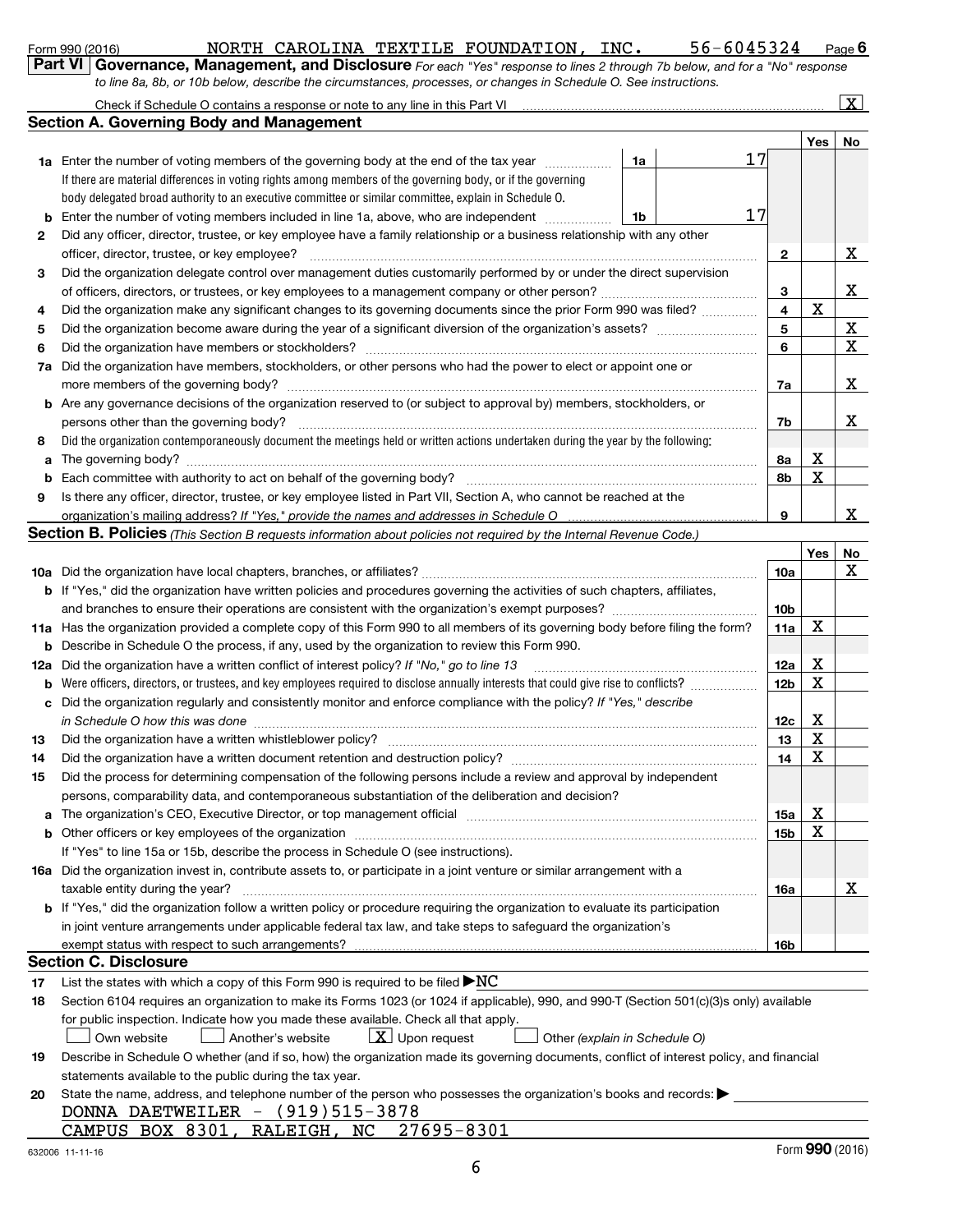Form 990 (2016) NORTH CAROLINA TEXTILE FOUNDATION, INC. 56-6045324 Page

 $\begin{array}{c} \hline \end{array}$ 

# **Part VII Compensation of Officers, Directors, Trustees, Key Employees, Highest Compensated Employees, and Independent Contractors**

Check if Schedule O contains a response or note to any line in this Part VII

#### **Section A. Officers, Directors, Trustees, Key Employees, and Highest Compensated Employees**

**1a**  Complete this table for all persons required to be listed. Report compensation for the calendar year ending with or within the organization's tax year.

● List all of the organization's **current** officers, directors, trustees (whether individuals or organizations), regardless of amount of compensation.<br>Enter -0- in columns (D), (E), and (F) if no compensation was paid.

**•** List all of the organization's current key employees, if any. See instructions for definition of "key employee."

**•** List the organization's five current highest compensated employees (other than an officer, director, trustee, or key employee) who received reportable compensation (Box 5 of Form W-2 and/or Box 7 of Form 1099-MISC) of more than \$100,000 from the organization and any related organizations.

**•** List all of the organization's former officers, key employees, and highest compensated employees who received more than \$100,000 of reportable compensation from the organization and any related organizations.

**•** List all of the organization's former directors or trustees that received, in the capacity as a former director or trustee of the organization, more than \$10,000 of reportable compensation from the organization and any related organizations.

List persons in the following order: individual trustees or directors; institutional trustees; officers; key employees; highest compensated employees; and former such persons.

X Check this box if neither the organization nor any related organization compensated any current officer, director, or trustee.

| (A)                                              | (B)                                                                  |                                |                                                                                                 | (C)      |              |                                 |        | (D)                                    | (E)                                        | (F)                                                                      |
|--------------------------------------------------|----------------------------------------------------------------------|--------------------------------|-------------------------------------------------------------------------------------------------|----------|--------------|---------------------------------|--------|----------------------------------------|--------------------------------------------|--------------------------------------------------------------------------|
| Name and Title                                   | Average<br>hours per<br>week                                         |                                | (do not check more than one<br>box, unless person is both an<br>officer and a director/trustee) | Position |              |                                 |        | Reportable<br>compensation<br>from     | Reportable<br>compensation<br>from related | Estimated<br>amount of<br>other                                          |
|                                                  | (list any<br>hours for<br>related<br>organizations<br>below<br>line) | Individual trustee or director | nstitutional trustee                                                                            | Officer  | Key employee | Highest compensated<br>employee | Former | the<br>organization<br>(W-2/1099-MISC) | organizations<br>(W-2/1099-MISC)           | compensation<br>from the<br>organization<br>and related<br>organizations |
| PEACHES GUNTER BLANK<br>(1)                      | 0.00                                                                 |                                |                                                                                                 |          |              |                                 |        |                                        |                                            |                                                                          |
| <b>DIRECTOR</b>                                  |                                                                      | X                              |                                                                                                 |          |              |                                 |        | $\mathbf 0$ .                          | $\mathbf 0$ .                              | $\mathbf 0$ .                                                            |
| ELLEN ROHDE<br>(2)                               | 0.00                                                                 |                                |                                                                                                 |          |              |                                 |        |                                        |                                            |                                                                          |
| PRESIDENT                                        |                                                                      | X                              |                                                                                                 | X        |              |                                 |        | $\mathbf 0$ .                          | $\mathbf 0$ .                              | $\mathbf 0$ .                                                            |
| WILLIAM D. KIMBRELL II<br>(3)<br><b>DIRECTOR</b> | 0.00                                                                 | X                              |                                                                                                 |          |              |                                 |        | $\mathbf 0$ .                          | $\mathbf 0$ .                              | $0_{.}$                                                                  |
| BRIAN MCMURRAY<br>(4)                            | 0.00                                                                 |                                |                                                                                                 |          |              |                                 |        |                                        |                                            |                                                                          |
| TREASURER                                        |                                                                      | X                              |                                                                                                 | X        |              |                                 |        | $\mathbf 0$ .                          | $\mathbf 0$ .                              | $0$ .                                                                    |
| (5)<br>LES MILLER                                | 0.00                                                                 |                                |                                                                                                 |          |              |                                 |        |                                        |                                            |                                                                          |
| <b>DIRECTOR</b>                                  |                                                                      | $\mathbf X$                    |                                                                                                 |          |              |                                 |        | $\mathbf 0$ .                          | $\mathbf 0$ .                              | $\mathbf 0$ .                                                            |
| RICK ELMORE<br>(6)                               | 0.00                                                                 |                                |                                                                                                 |          |              |                                 |        |                                        |                                            |                                                                          |
| <b>DIRECTOR</b>                                  |                                                                      | X                              |                                                                                                 |          |              |                                 |        | $\mathbf 0$ .                          | $\mathbf 0$ .                              | $\mathbf 0$ .                                                            |
| MICHAEL W. HALE<br>(7)                           | 0.00                                                                 |                                |                                                                                                 |          |              |                                 |        |                                        |                                            |                                                                          |
| <b>DIRECTOR</b>                                  |                                                                      | $\rm X$                        |                                                                                                 |          |              |                                 |        | $\mathbf 0$ .                          | $\mathbf 0$ .                              | $0_{.}$                                                                  |
| F. DALE HAYES<br>(8)                             | 0.00                                                                 |                                |                                                                                                 |          |              |                                 |        |                                        |                                            |                                                                          |
| <b>DIRECTOR</b>                                  |                                                                      | X                              |                                                                                                 |          |              |                                 |        | $\mathbf 0$ .                          | $\mathbf 0$                                | $0_{.}$                                                                  |
| <b>ROBIN PERKINS</b><br>(9)                      | 0.00                                                                 |                                |                                                                                                 |          |              |                                 |        |                                        |                                            |                                                                          |
| <b>DIRECTOR</b>                                  |                                                                      | $\mathbf X$                    |                                                                                                 |          |              |                                 |        | $\mathbf 0$ .                          | $\mathbf 0$ .                              | $0_{\cdot}$                                                              |
| (10) ALLEN GANT JR.                              | 0.00                                                                 |                                |                                                                                                 |          |              |                                 |        |                                        |                                            |                                                                          |
| <b>DIRECTOR</b>                                  |                                                                      | $\mathbf X$                    |                                                                                                 |          |              |                                 |        | $\mathbf 0$ .                          | $\mathbf 0$ .                              | $0_{.}$                                                                  |
| (11) CHARLES S. HEILIG III                       | 0.00                                                                 |                                |                                                                                                 |          |              |                                 |        |                                        |                                            |                                                                          |
| VICE PRESIDENT                                   |                                                                      | $\mathbf X$                    |                                                                                                 | X        |              |                                 |        | $\mathbf 0$ .                          | $\mathbf 0$ .                              | $\mathbf 0$ .                                                            |
| (12) KAREN STUCKEY                               | 0.00                                                                 |                                |                                                                                                 |          |              |                                 |        |                                        |                                            |                                                                          |
| <b>DIRECTOR</b>                                  |                                                                      | X                              |                                                                                                 |          |              |                                 |        | $\mathbf 0$ .                          | $\mathbf 0$ .                              | $\mathbf 0$ .                                                            |
| (13) DERICK S. CLOSE                             | 0.00                                                                 |                                |                                                                                                 |          |              |                                 |        |                                        |                                            |                                                                          |
| <b>DIRECTOR</b>                                  |                                                                      | $\mathbf X$                    |                                                                                                 |          |              |                                 |        | $\mathbf 0$ .                          | $\mathbf 0$ .                              | $\mathbf 0$ .                                                            |
| (14) DAVID HINKS                                 | 0.00                                                                 |                                |                                                                                                 |          |              |                                 |        |                                        |                                            |                                                                          |
| EX-OFFICIO MEMBER                                |                                                                      | $\mathbf X$                    |                                                                                                 |          |              |                                 |        | $\mathbf 0$ .                          | $\mathbf 0$                                | $\mathbf 0$ .                                                            |
| (15) NANCY WEBSTER                               | 0.00                                                                 |                                |                                                                                                 |          |              |                                 |        |                                        |                                            |                                                                          |
| <b>SECRETARY</b>                                 |                                                                      | X                              |                                                                                                 | X        |              |                                 |        | $\mathbf 0$ .                          | $\mathbf 0$                                | $0_{.}$                                                                  |
| (16) KEN KUNBERGER                               | 0.00                                                                 |                                |                                                                                                 |          |              |                                 |        |                                        |                                            |                                                                          |
| <b>DIRECTOR</b>                                  |                                                                      | $\mathbf X$                    |                                                                                                 |          |              |                                 |        | $\mathbf 0$ .                          | $\mathbf 0$                                | $\mathbf 0$ .                                                            |
| (17) BRENDAN SULLIVAN                            | 0.00                                                                 |                                |                                                                                                 |          |              |                                 |        |                                        |                                            |                                                                          |
| <b>DIRECTOR</b>                                  |                                                                      | X                              |                                                                                                 |          |              |                                 |        | $\mathbf 0$                            | $\mathbf 0$ .                              | 0.                                                                       |

632007 11-11-16

Form (2016) **990**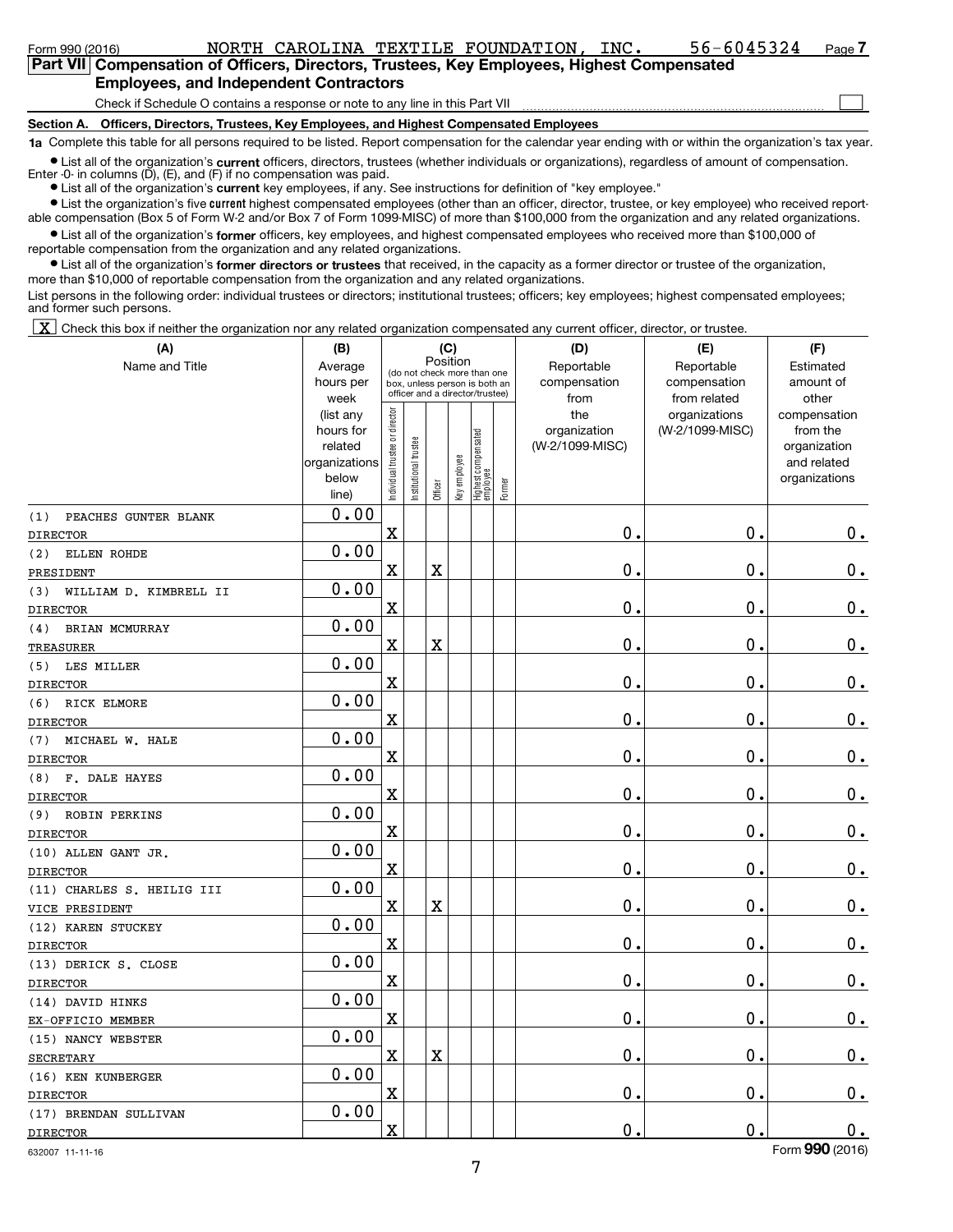|                 | Form 990 (2016)                                                                                                                                                                          |                          |                               |                       |                 |              |                                                              |        | NORTH CAROLINA TEXTILE FOUNDATION, INC. | $56 - 6045324$             |                  |              | Page 8                      |
|-----------------|------------------------------------------------------------------------------------------------------------------------------------------------------------------------------------------|--------------------------|-------------------------------|-----------------------|-----------------|--------------|--------------------------------------------------------------|--------|-----------------------------------------|----------------------------|------------------|--------------|-----------------------------|
| <b>Part VII</b> | Section A. Officers, Directors, Trustees, Key Employees, and Highest Compensated Employees (continued)                                                                                   |                          |                               |                       |                 |              |                                                              |        |                                         |                            |                  |              |                             |
|                 | (A)                                                                                                                                                                                      | (B)<br>Average           |                               |                       | (C)<br>Position |              |                                                              |        | (D)                                     | (E)                        |                  |              | (F)                         |
|                 | Name and title                                                                                                                                                                           | hours per                |                               |                       |                 |              | (do not check more than one<br>box, unless person is both an |        | Reportable<br>compensation              | Reportable<br>compensation |                  |              | Estimated<br>amount of      |
|                 |                                                                                                                                                                                          | week                     |                               |                       |                 |              | officer and a director/trustee)                              |        | from                                    | from related               |                  |              | other                       |
|                 |                                                                                                                                                                                          | (list any                |                               |                       |                 |              |                                                              |        | the                                     | organizations              |                  |              | compensation                |
|                 |                                                                                                                                                                                          | hours for                |                               |                       |                 |              |                                                              |        | organization                            | (W-2/1099-MISC)            |                  |              | from the                    |
|                 |                                                                                                                                                                                          | related<br>organizations |                               |                       |                 |              |                                                              |        | (W-2/1099-MISC)                         |                            |                  |              | organization<br>and related |
|                 |                                                                                                                                                                                          | below                    | ndividual trustee or director | Institutional trustee |                 | Key employee |                                                              |        |                                         |                            |                  |              | organizations               |
|                 |                                                                                                                                                                                          | line)                    |                               |                       | Officer         |              | Highest compensated<br>employee                              | Former |                                         |                            |                  |              |                             |
|                 |                                                                                                                                                                                          |                          |                               |                       |                 |              |                                                              |        |                                         |                            |                  |              |                             |
|                 |                                                                                                                                                                                          |                          |                               |                       |                 |              |                                                              |        |                                         |                            |                  |              |                             |
|                 |                                                                                                                                                                                          |                          |                               |                       |                 |              |                                                              |        |                                         |                            |                  |              |                             |
|                 |                                                                                                                                                                                          |                          |                               |                       |                 |              |                                                              |        |                                         |                            |                  |              |                             |
|                 |                                                                                                                                                                                          |                          |                               |                       |                 |              |                                                              |        |                                         |                            |                  |              |                             |
|                 |                                                                                                                                                                                          |                          |                               |                       |                 |              |                                                              |        |                                         |                            |                  |              |                             |
|                 |                                                                                                                                                                                          |                          |                               |                       |                 |              |                                                              |        |                                         |                            |                  |              |                             |
|                 |                                                                                                                                                                                          |                          |                               |                       |                 |              |                                                              |        |                                         |                            |                  |              |                             |
|                 |                                                                                                                                                                                          |                          |                               |                       |                 |              |                                                              |        |                                         |                            |                  |              |                             |
|                 |                                                                                                                                                                                          |                          |                               |                       |                 |              |                                                              |        |                                         |                            |                  |              |                             |
|                 |                                                                                                                                                                                          |                          |                               |                       |                 |              |                                                              |        |                                         |                            |                  |              |                             |
|                 |                                                                                                                                                                                          |                          |                               |                       |                 |              |                                                              |        |                                         |                            |                  |              |                             |
|                 |                                                                                                                                                                                          |                          |                               |                       |                 |              |                                                              |        |                                         |                            |                  |              |                             |
|                 |                                                                                                                                                                                          |                          |                               |                       |                 |              |                                                              |        |                                         |                            |                  |              |                             |
|                 |                                                                                                                                                                                          |                          |                               |                       |                 |              |                                                              |        |                                         |                            |                  |              |                             |
|                 |                                                                                                                                                                                          |                          |                               |                       |                 |              |                                                              |        |                                         |                            |                  |              |                             |
|                 |                                                                                                                                                                                          |                          |                               |                       |                 |              |                                                              |        |                                         |                            |                  |              |                             |
|                 |                                                                                                                                                                                          |                          |                               |                       |                 |              |                                                              |        | О.                                      |                            | 0.               |              | 0.                          |
|                 |                                                                                                                                                                                          |                          |                               |                       |                 |              |                                                              |        | $\mathbf 0$ .                           |                            | 0.               |              | $\mathbf 0$ .               |
|                 |                                                                                                                                                                                          |                          |                               |                       |                 |              |                                                              |        | $\mathbf 0$ .                           |                            | $\overline{0}$ . |              | $\overline{0}$ .            |
| $\mathbf{2}$    | Total number of individuals (including but not limited to those listed above) who received more than \$100,000 of reportable<br>compensation from the organization $\blacktriangleright$ |                          |                               |                       |                 |              |                                                              |        |                                         |                            |                  |              | 0                           |
|                 |                                                                                                                                                                                          |                          |                               |                       |                 |              |                                                              |        |                                         |                            |                  |              | No<br>Yes                   |
| 3               | Did the organization list any former officer, director, or trustee, key employee, or highest compensated employee on                                                                     |                          |                               |                       |                 |              |                                                              |        |                                         |                            |                  |              |                             |
|                 |                                                                                                                                                                                          |                          |                               |                       |                 |              |                                                              |        |                                         |                            |                  | 3            | х                           |
| 4               | For any individual listed on line 1a, is the sum of reportable compensation and other compensation from the organization                                                                 |                          |                               |                       |                 |              |                                                              |        |                                         |                            |                  |              |                             |
|                 |                                                                                                                                                                                          |                          |                               |                       |                 |              |                                                              |        |                                         |                            |                  | 4            | х                           |
| 5               | Did any person listed on line 1a receive or accrue compensation from any unrelated organization or individual for services                                                               |                          |                               |                       |                 |              |                                                              |        |                                         |                            |                  |              |                             |
|                 | rendered to the organization? If "Yes," complete Schedule J for such person                                                                                                              |                          |                               |                       |                 |              |                                                              |        |                                         |                            |                  | 5            | <u>x</u>                    |
|                 | <b>Section B. Independent Contractors</b>                                                                                                                                                |                          |                               |                       |                 |              |                                                              |        |                                         |                            |                  |              |                             |
| 1               | Complete this table for your five highest compensated independent contractors that received more than \$100,000 of compensation from                                                     |                          |                               |                       |                 |              |                                                              |        |                                         |                            |                  |              |                             |
|                 | the organization. Report compensation for the calendar year ending with or within the organization's tax year.<br>(A)                                                                    |                          |                               |                       |                 |              |                                                              |        | (B)                                     |                            |                  | (C)          |                             |
|                 | Name and business address                                                                                                                                                                |                          |                               | <b>NONE</b>           |                 |              |                                                              |        | Description of services                 |                            |                  | Compensation |                             |
|                 |                                                                                                                                                                                          |                          |                               |                       |                 |              |                                                              |        |                                         |                            |                  |              |                             |
|                 |                                                                                                                                                                                          |                          |                               |                       |                 |              |                                                              |        |                                         |                            |                  |              |                             |
|                 |                                                                                                                                                                                          |                          |                               |                       |                 |              |                                                              |        |                                         |                            |                  |              |                             |
|                 |                                                                                                                                                                                          |                          |                               |                       |                 |              |                                                              |        |                                         |                            |                  |              |                             |
|                 |                                                                                                                                                                                          |                          |                               |                       |                 |              |                                                              |        |                                         |                            |                  |              |                             |
|                 |                                                                                                                                                                                          |                          |                               |                       |                 |              |                                                              |        |                                         |                            |                  |              |                             |
|                 |                                                                                                                                                                                          |                          |                               |                       |                 |              |                                                              |        |                                         |                            |                  |              |                             |
|                 |                                                                                                                                                                                          |                          |                               |                       |                 |              |                                                              |        |                                         |                            |                  |              |                             |
| $\mathbf{2}$    | Total number of independent contractors (including but not limited to those listed above) who received more than                                                                         |                          |                               |                       |                 |              |                                                              |        |                                         |                            |                  |              |                             |
|                 | \$100,000 of compensation from the organization                                                                                                                                          |                          |                               |                       |                 |              |                                                              |        |                                         |                            |                  |              |                             |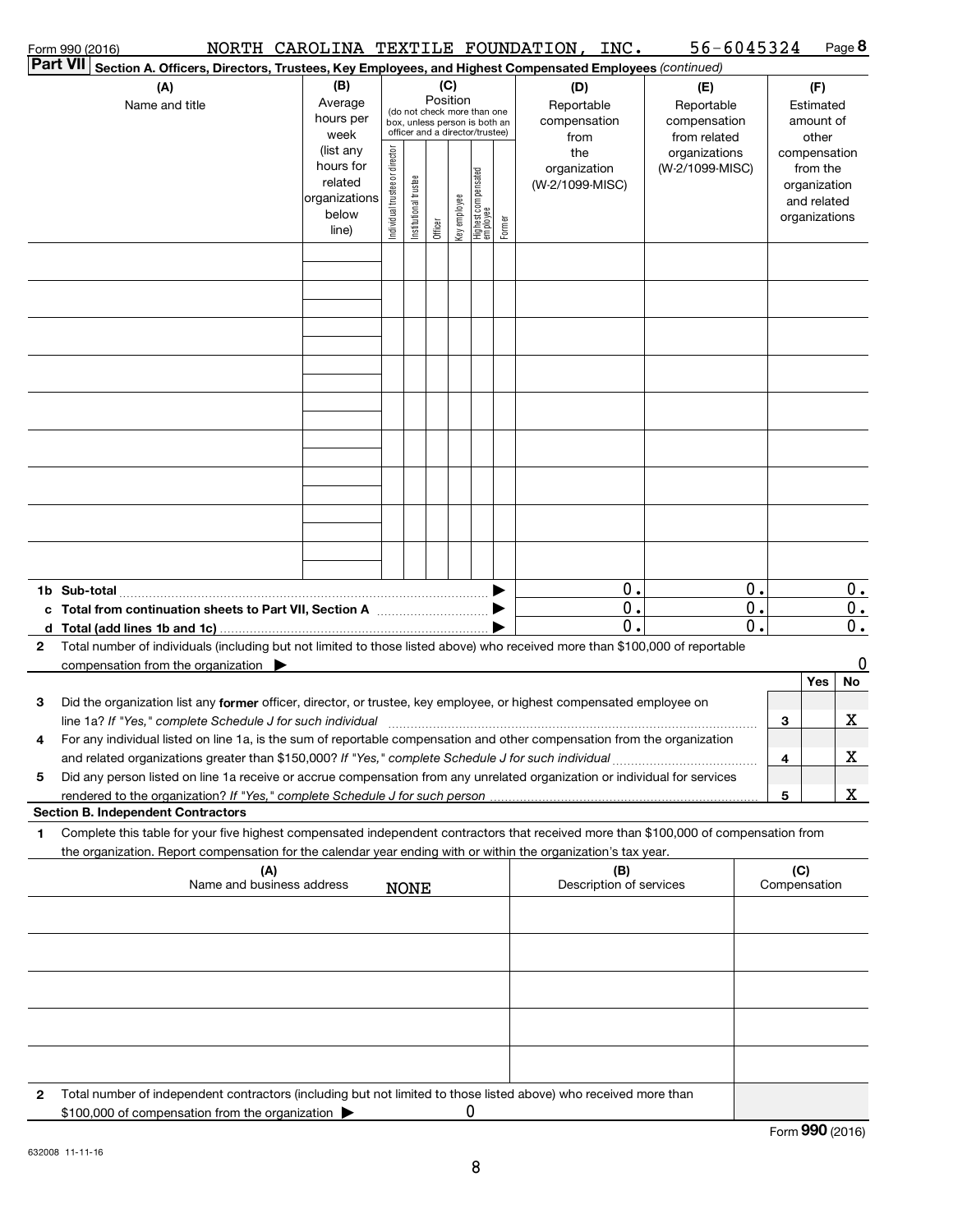|                                                           |                  |   | Form 990 (2016)                                                                           |                |                      | NORTH CAROLINA TEXTILE FOUNDATION, | INC.                                            | 56-6045324                              | Page 9                                                             |
|-----------------------------------------------------------|------------------|---|-------------------------------------------------------------------------------------------|----------------|----------------------|------------------------------------|-------------------------------------------------|-----------------------------------------|--------------------------------------------------------------------|
|                                                           | <b>Part VIII</b> |   | <b>Statement of Revenue</b>                                                               |                |                      |                                    |                                                 |                                         |                                                                    |
|                                                           |                  |   |                                                                                           |                |                      |                                    |                                                 |                                         |                                                                    |
|                                                           |                  |   |                                                                                           |                |                      | (A)<br>Total revenue               | (B)<br>Related or<br>exempt function<br>revenue | (C)<br>Unrelated<br>business<br>revenue | (D)<br>Revenue excluded<br>from tax under<br>sections<br>512 - 514 |
|                                                           |                  |   | 1 a Federated campaigns                                                                   | 1a             |                      |                                    |                                                 |                                         |                                                                    |
| Contributions, Gifts, Grants<br>and Other Similar Amounts |                  |   |                                                                                           | 1 <sub>b</sub> |                      |                                    |                                                 |                                         |                                                                    |
|                                                           |                  |   | c Fundraising events                                                                      | l 1c           |                      |                                    |                                                 |                                         |                                                                    |
|                                                           |                  |   | d Related organizations                                                                   | 1 <sub>d</sub> |                      |                                    |                                                 |                                         |                                                                    |
|                                                           |                  |   | e Government grants (contributions)                                                       | 1e             |                      |                                    |                                                 |                                         |                                                                    |
|                                                           |                  |   | f All other contributions, gifts, grants, and                                             |                |                      |                                    |                                                 |                                         |                                                                    |
|                                                           |                  |   | similar amounts not included above                                                        | 1f             | 1.177,000,           |                                    |                                                 |                                         |                                                                    |
|                                                           |                  |   | g Noncash contributions included in lines 1a-1f: \$                                       |                |                      |                                    |                                                 |                                         |                                                                    |
|                                                           |                  |   |                                                                                           |                | ▶                    | 1,177,000,                         |                                                 |                                         |                                                                    |
|                                                           |                  |   |                                                                                           |                | <b>Business Code</b> |                                    |                                                 |                                         |                                                                    |
|                                                           |                  |   | 2 a SCHOLARSHIP & ENRICHMENT REPAYMEN                                                     |                | 900099               | 951.                               |                                                 |                                         | 951.                                                               |
|                                                           |                  | b | <u> 1989 - Johann Barn, amerikansk politiker (d. 1989)</u>                                |                |                      |                                    |                                                 |                                         |                                                                    |
|                                                           |                  | с | <u> 1989 - Johann Stein, mars an de Brazilia (b. 1989)</u>                                |                |                      |                                    |                                                 |                                         |                                                                    |
|                                                           |                  | d | the control of the control of the control of the control of the control of the control of |                |                      |                                    |                                                 |                                         |                                                                    |
| Program Service<br>Revenue                                |                  |   |                                                                                           |                |                      |                                    |                                                 |                                         |                                                                    |
|                                                           |                  |   | f All other program service revenue                                                       |                |                      |                                    |                                                 |                                         |                                                                    |
|                                                           |                  |   |                                                                                           |                |                      | 951                                |                                                 |                                         |                                                                    |
|                                                           | З                |   | Investment income (including dividends, interest, and                                     |                |                      |                                    |                                                 |                                         |                                                                    |
|                                                           |                  |   |                                                                                           |                | ▶                    | 612.814.                           |                                                 |                                         | 612,814.                                                           |
|                                                           | 4                |   | Income from investment of tax-exempt bond proceeds                                        |                |                      |                                    |                                                 |                                         |                                                                    |
|                                                           | 5                |   |                                                                                           |                |                      |                                    |                                                 |                                         |                                                                    |
|                                                           |                  |   |                                                                                           | (i) Real       | (ii) Personal        |                                    |                                                 |                                         |                                                                    |
|                                                           |                  |   | 6 a Gross rents                                                                           |                |                      |                                    |                                                 |                                         |                                                                    |
|                                                           |                  |   | <b>b</b> Less: rental expenses                                                            |                |                      |                                    |                                                 |                                         |                                                                    |
|                                                           |                  |   | c Rental income or (loss)                                                                 |                |                      |                                    |                                                 |                                         |                                                                    |
|                                                           |                  |   |                                                                                           |                | ▶                    |                                    |                                                 |                                         |                                                                    |
|                                                           |                  |   | 7 a Gross amount from sales of                                                            | (i) Securities | (ii) Other           |                                    |                                                 |                                         |                                                                    |
|                                                           |                  |   | assets other than inventory                                                               | 19,635,166.    |                      |                                    |                                                 |                                         |                                                                    |
|                                                           |                  |   | <b>b</b> Less: cost or other basis                                                        |                |                      |                                    |                                                 |                                         |                                                                    |
|                                                           |                  |   | and sales expenses                                                                        | 17,790,763,    |                      |                                    |                                                 |                                         |                                                                    |
|                                                           |                  |   |                                                                                           | 1,844,403.     |                      |                                    |                                                 |                                         |                                                                    |
|                                                           |                  |   |                                                                                           |                |                      | 1,844,403.                         |                                                 |                                         | 1,844,403.                                                         |
|                                                           |                  |   | 8 a Gross income from fundraising events (not                                             |                |                      |                                    |                                                 |                                         |                                                                    |
| <b>Other Revenue</b>                                      |                  |   | including \$                                                                              |                |                      |                                    |                                                 |                                         |                                                                    |
|                                                           |                  |   | contributions reported on line 1c). See                                                   |                |                      |                                    |                                                 |                                         |                                                                    |
|                                                           |                  |   |                                                                                           |                |                      |                                    |                                                 |                                         |                                                                    |
|                                                           |                  |   |                                                                                           |                |                      |                                    |                                                 |                                         |                                                                    |
|                                                           |                  |   |                                                                                           |                |                      |                                    |                                                 |                                         |                                                                    |
|                                                           |                  |   | 9 a Gross income from gaming activities. See                                              |                |                      |                                    |                                                 |                                         |                                                                    |
|                                                           |                  |   |                                                                                           |                |                      |                                    |                                                 |                                         |                                                                    |
|                                                           |                  |   | <b>b</b> Less: direct expenses <b>contained b</b>                                         |                |                      |                                    |                                                 |                                         |                                                                    |
|                                                           |                  |   |                                                                                           |                |                      |                                    |                                                 |                                         |                                                                    |
|                                                           |                  |   | 10 a Gross sales of inventory, less returns                                               |                |                      |                                    |                                                 |                                         |                                                                    |
|                                                           |                  |   |                                                                                           |                |                      |                                    |                                                 |                                         |                                                                    |
|                                                           |                  |   |                                                                                           |                |                      |                                    |                                                 |                                         |                                                                    |
|                                                           |                  |   | c Net income or (loss) from sales of inventory                                            |                | ▶                    |                                    |                                                 |                                         |                                                                    |
|                                                           |                  |   | Miscellaneous Revenue                                                                     |                | <b>Business Code</b> |                                    |                                                 |                                         |                                                                    |
|                                                           |                  |   | 11 a OTHER INCOME                                                                         |                | 900099               | 380.                               |                                                 |                                         | 380.                                                               |
|                                                           |                  | b | <u> 1989 - Andrea Stadt Britain, amerikansk politiker (</u>                               |                |                      |                                    |                                                 |                                         |                                                                    |
|                                                           |                  | с | <u> 1980 - Jan Barbara Barbara, manazarta da kas</u>                                      |                |                      |                                    |                                                 |                                         |                                                                    |
|                                                           |                  |   |                                                                                           |                |                      |                                    |                                                 |                                         |                                                                    |
|                                                           |                  |   |                                                                                           |                |                      | 380.                               |                                                 |                                         |                                                                    |
|                                                           | 12               |   |                                                                                           |                |                      | 3.635.548.                         | 0.                                              | 0.                                      | 2.458.548.                                                         |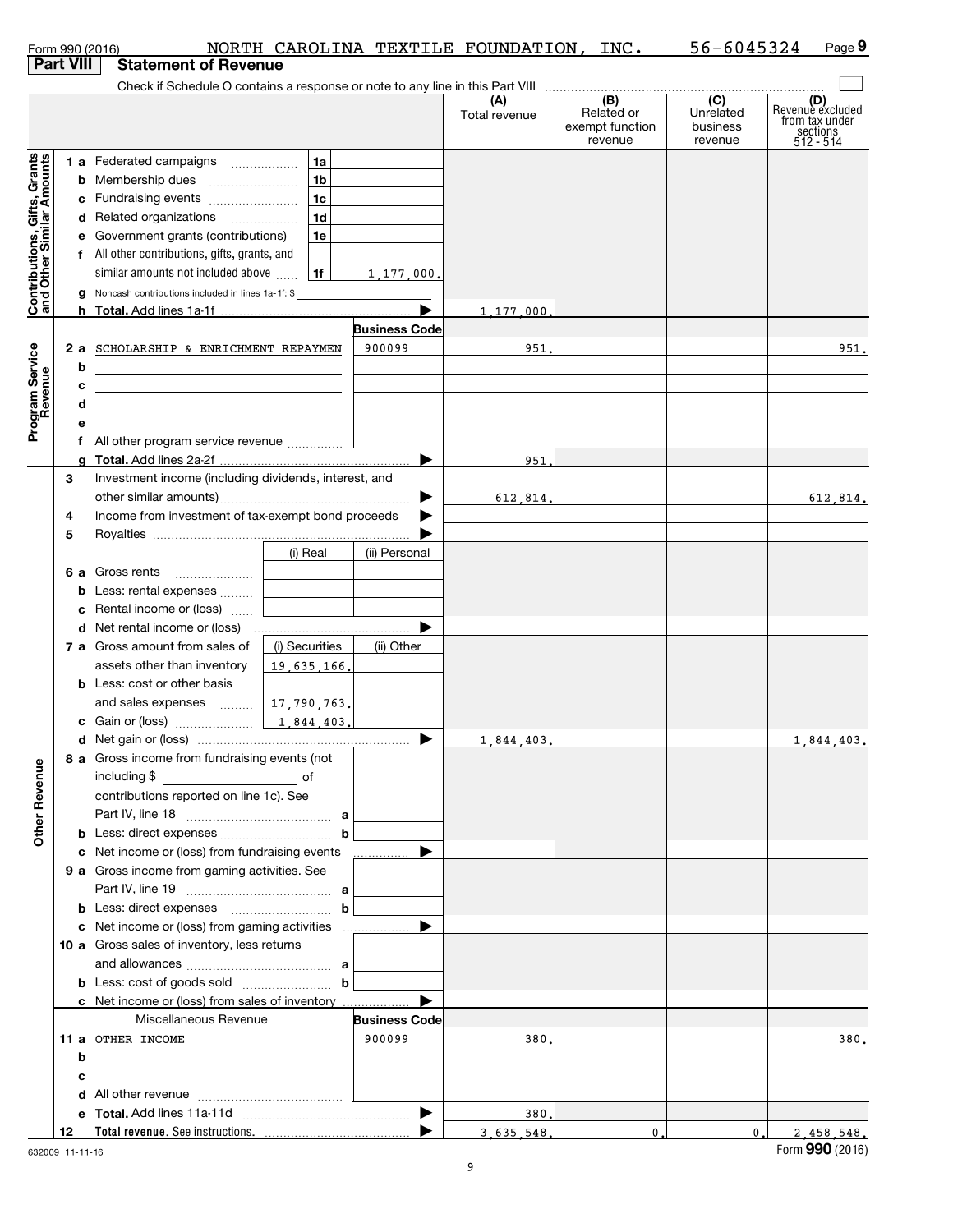| Form 990 (2016) |  |  |
|-----------------|--|--|
|                 |  |  |

#### Form 990 (2016) Page 56-6045324 Page 10 **Part IX | Statement of Functional Expenses** NORTH CAROLINA TEXTILE FOUNDATION, INC. 56-6045324

|              | Section 501(c)(3) and 501(c)(4) organizations must complete all columns. All other organizations must complete column (A).                                                                                  |                       |                                    |                                           |                                |
|--------------|-------------------------------------------------------------------------------------------------------------------------------------------------------------------------------------------------------------|-----------------------|------------------------------------|-------------------------------------------|--------------------------------|
|              | Check if Schedule O contains a response or note to any line in this Part IX                                                                                                                                 |                       |                                    |                                           |                                |
|              | Do not include amounts reported on lines 6b,<br>7b, 8b, 9b, and 10b of Part VIII.                                                                                                                           | (A)<br>Total expenses | (B)<br>Program service<br>expenses | (C)<br>Management and<br>general expenses | (D)<br>Fundraising<br>expenses |
| 1.           | Grants and other assistance to domestic organizations                                                                                                                                                       |                       |                                    |                                           |                                |
|              | and domestic governments. See Part IV, line 21                                                                                                                                                              |                       | $2, 172, 382.$ 2, 172, 382.        |                                           |                                |
| $\mathbf{2}$ | Grants and other assistance to domestic                                                                                                                                                                     |                       |                                    |                                           |                                |
|              | individuals. See Part IV, line 22                                                                                                                                                                           |                       |                                    |                                           |                                |
| 3            | Grants and other assistance to foreign                                                                                                                                                                      |                       |                                    |                                           |                                |
|              | organizations, foreign governments, and foreign                                                                                                                                                             |                       |                                    |                                           |                                |
|              | individuals. See Part IV, lines 15 and 16                                                                                                                                                                   |                       |                                    |                                           |                                |
| 4            | Benefits paid to or for members                                                                                                                                                                             |                       |                                    |                                           |                                |
| 5            | Compensation of current officers, directors,                                                                                                                                                                |                       |                                    |                                           |                                |
|              | trustees, and key employees                                                                                                                                                                                 |                       |                                    |                                           |                                |
| 6            | Compensation not included above, to disqualified                                                                                                                                                            |                       |                                    |                                           |                                |
|              | persons (as defined under section $4958(f)(1)$ ) and                                                                                                                                                        |                       |                                    |                                           |                                |
|              | persons described in section 4958(c)(3)(B)                                                                                                                                                                  |                       |                                    |                                           |                                |
| 7            |                                                                                                                                                                                                             |                       |                                    |                                           |                                |
| 8            | Pension plan accruals and contributions (include                                                                                                                                                            |                       |                                    |                                           |                                |
|              | section 401(k) and 403(b) employer contributions)                                                                                                                                                           |                       |                                    |                                           |                                |
| 9            |                                                                                                                                                                                                             |                       |                                    |                                           |                                |
| 10           |                                                                                                                                                                                                             |                       |                                    |                                           |                                |
| 11           | Fees for services (non-employees):                                                                                                                                                                          |                       |                                    |                                           |                                |
| a            |                                                                                                                                                                                                             |                       |                                    |                                           |                                |
| b            |                                                                                                                                                                                                             | 82,721.               |                                    | 82,721.                                   |                                |
| c            |                                                                                                                                                                                                             | 13,500.               |                                    | 13,500.                                   |                                |
| d            |                                                                                                                                                                                                             |                       |                                    |                                           |                                |
|              | Professional fundraising services. See Part IV, line 17                                                                                                                                                     |                       |                                    |                                           |                                |
| f            | Investment management fees                                                                                                                                                                                  | 166,462.              |                                    | 166, 462.                                 |                                |
| $\mathbf{q}$ | Other. (If line 11g amount exceeds 10% of line 25,                                                                                                                                                          |                       |                                    |                                           |                                |
|              | column (A) amount, list line 11g expenses on Sch 0.)                                                                                                                                                        | 30,446.               |                                    | 30,446.                                   |                                |
| 12           |                                                                                                                                                                                                             | 7,318.                |                                    | 7,318.                                    |                                |
| 13           |                                                                                                                                                                                                             |                       |                                    |                                           |                                |
| 14<br>15     |                                                                                                                                                                                                             |                       |                                    |                                           |                                |
| 16           |                                                                                                                                                                                                             |                       |                                    |                                           |                                |
| 17           |                                                                                                                                                                                                             | 107,625.              |                                    | 21,739.                                   | 85,886.                        |
| 18           | Payments of travel or entertainment expenses                                                                                                                                                                |                       |                                    |                                           |                                |
|              | for any federal, state, or local public officials                                                                                                                                                           |                       |                                    |                                           |                                |
| 19           | Conferences, conventions, and meetings                                                                                                                                                                      | 23,480.               |                                    | 7,307.                                    | 16, 173.                       |
| 20           | Interest                                                                                                                                                                                                    |                       |                                    |                                           |                                |
| 21           |                                                                                                                                                                                                             |                       |                                    |                                           |                                |
| 22           | Depreciation, depletion, and amortization                                                                                                                                                                   | 2,869.                |                                    | 2,869.                                    |                                |
| 23           | Insurance                                                                                                                                                                                                   | 6,274.                |                                    | 6,274.                                    |                                |
| 24           | Other expenses. Itemize expenses not covered<br>above. (List miscellaneous expenses in line 24e. If line<br>24e amount exceeds 10% of line 25, column (A)<br>amount, list line 24e expenses on Schedule O.) |                       |                                    |                                           |                                |
| a            | REIMBURSED EXPENSES                                                                                                                                                                                         | 352, 222.             |                                    | 352,222.                                  |                                |
| b            | UNIVERSITY ASSESSMENT                                                                                                                                                                                       | 94,872.               |                                    |                                           | 94,872.                        |
| c            | MAILINGS/POSTAGE/MATERI                                                                                                                                                                                     | 27,040.               |                                    | 1,273.                                    | 25,767.                        |
| d            | ENTERTAINMENT AND PROMO                                                                                                                                                                                     | 7,895.                |                                    |                                           | 7,895.                         |
|              | e All other expenses                                                                                                                                                                                        | 7,435.                |                                    | 4,726.                                    | 2,709.                         |
| 25           | Total functional expenses. Add lines 1 through 24e                                                                                                                                                          | 3, 102, 541.          | 2,172,382.                         | 696,857.                                  | 233,302.                       |
| 26           | Joint costs. Complete this line only if the organization                                                                                                                                                    |                       |                                    |                                           |                                |
|              | reported in column (B) joint costs from a combined                                                                                                                                                          |                       |                                    |                                           |                                |
|              | educational campaign and fundraising solicitation.                                                                                                                                                          |                       |                                    |                                           |                                |
|              | Check here $\blacktriangleright$<br>if following SOP 98-2 (ASC 958-720)                                                                                                                                     |                       |                                    |                                           |                                |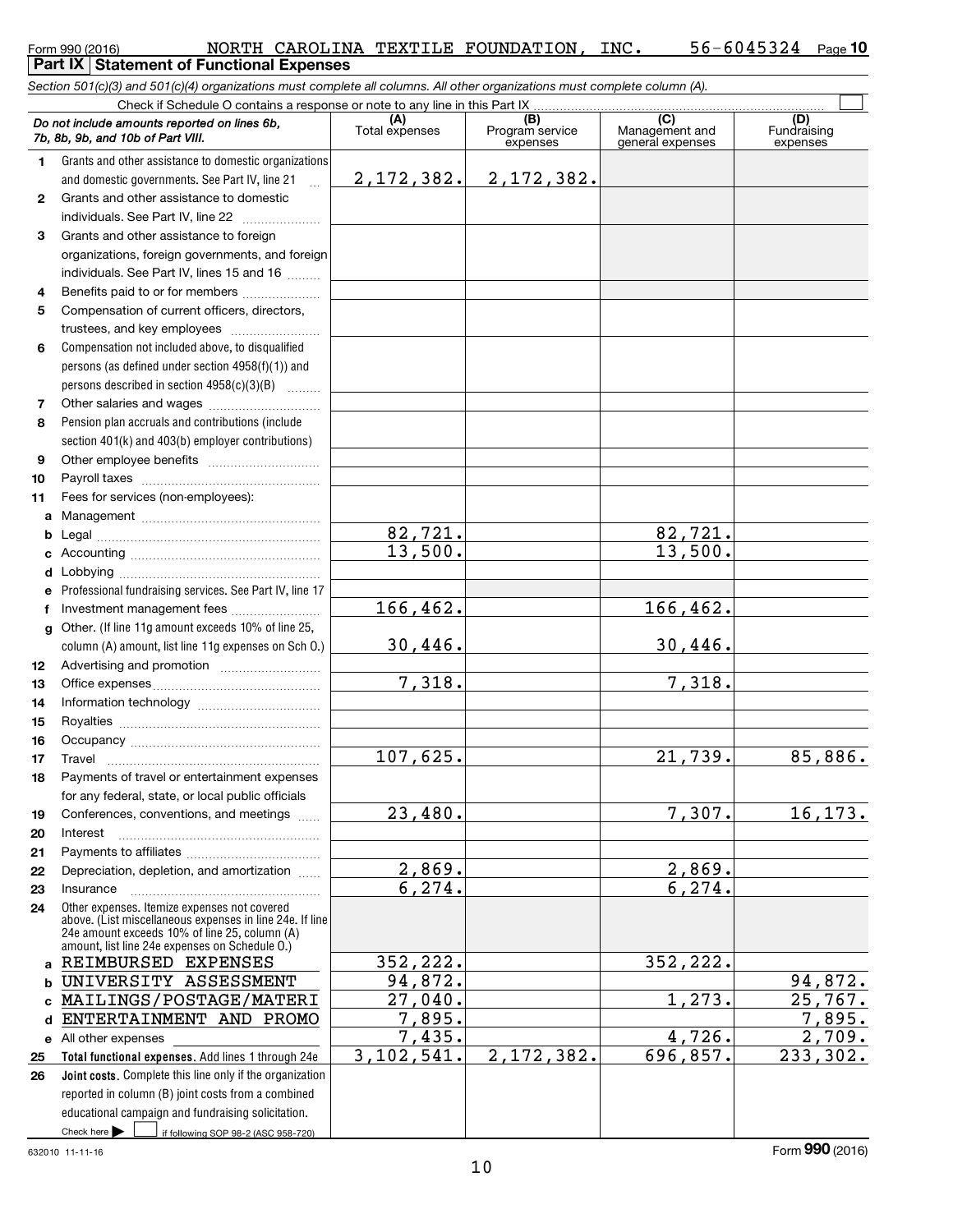| Form 990 (2016) |                               |  | NORTH CAROLINA TEXTILE FOUNDATION, | INC. | 56-6045324 | Page |
|-----------------|-------------------------------|--|------------------------------------|------|------------|------|
|                 | <b>Part X   Balance Sheet</b> |  |                                    |      |            |      |

|                             |          |                                                                                                                                                                                                                                |                 |         | (A)<br>Beginning of year |                 | (B)<br>End of year        |
|-----------------------------|----------|--------------------------------------------------------------------------------------------------------------------------------------------------------------------------------------------------------------------------------|-----------------|---------|--------------------------|-----------------|---------------------------|
|                             | 1        |                                                                                                                                                                                                                                |                 |         | 266,223.                 | $\mathbf{1}$    | 115,546.                  |
|                             | 2        |                                                                                                                                                                                                                                |                 |         |                          | $\mathbf{2}$    |                           |
|                             | 3        |                                                                                                                                                                                                                                |                 |         |                          | 3               |                           |
|                             | 4        |                                                                                                                                                                                                                                |                 |         |                          | 4               |                           |
|                             | 5        | Loans and other receivables from current and former officers, directors,                                                                                                                                                       |                 |         |                          |                 |                           |
|                             |          | trustees, key employees, and highest compensated employees. Complete                                                                                                                                                           |                 |         |                          |                 |                           |
|                             |          |                                                                                                                                                                                                                                |                 |         |                          | 5               |                           |
|                             | 6        | Loans and other receivables from other disqualified persons (as defined under                                                                                                                                                  |                 |         |                          |                 |                           |
|                             |          | section 4958(f)(1)), persons described in section 4958(c)(3)(B), and contributing                                                                                                                                              |                 |         |                          |                 |                           |
|                             |          | employers and sponsoring organizations of section 501(c)(9) voluntary                                                                                                                                                          |                 |         |                          |                 |                           |
|                             |          | employees' beneficiary organizations (see instr). Complete Part II of Sch L                                                                                                                                                    |                 |         |                          | 6               |                           |
| Assets                      | 7        |                                                                                                                                                                                                                                |                 |         |                          | $\overline{7}$  |                           |
|                             | 8        |                                                                                                                                                                                                                                |                 |         |                          | 8               |                           |
|                             | 9        |                                                                                                                                                                                                                                |                 |         |                          | 9               |                           |
|                             |          | 10a Land, buildings, and equipment: cost or other                                                                                                                                                                              |                 |         |                          |                 |                           |
|                             |          | basis. Complete Part VI of Schedule D  10a   32, 204.                                                                                                                                                                          |                 |         |                          |                 |                           |
|                             |          |                                                                                                                                                                                                                                | 10 <sub>b</sub> | 19,173. | 7,440.                   | 10 <sub>c</sub> | 13,031.                   |
|                             | 11       |                                                                                                                                                                                                                                |                 |         | 39,832,888.              | 11              | $\overline{43,186,085}$ . |
|                             | 12       |                                                                                                                                                                                                                                |                 |         | 2, 233, 846.             | 12              | 2,347,766.                |
|                             | 13       |                                                                                                                                                                                                                                |                 |         |                          | 13              |                           |
|                             | 14       |                                                                                                                                                                                                                                |                 |         | 14                       |                 |                           |
|                             | 15       |                                                                                                                                                                                                                                |                 |         | 114,003.                 | 15              | 214, 113.                 |
|                             | 16       |                                                                                                                                                                                                                                |                 |         | 42,454,400.              | 16              | 45,876,541.               |
|                             | 17       |                                                                                                                                                                                                                                |                 |         | 466,523.                 | 17              | 447,838.                  |
|                             | 18       |                                                                                                                                                                                                                                |                 |         | 18                       |                 |                           |
|                             | 19       | Deferred revenue manual contracts and contracts are contracted and contract and contract are contracted and contract are contracted and contract are contracted and contract are contracted and contract are contracted and co |                 | 19      |                          |                 |                           |
|                             | 20       |                                                                                                                                                                                                                                |                 |         |                          | 20              |                           |
|                             | 21       | Escrow or custodial account liability. Complete Part IV of Schedule D                                                                                                                                                          |                 |         |                          | 21              |                           |
|                             | 22       | Loans and other payables to current and former officers, directors, trustees,                                                                                                                                                  |                 |         |                          |                 |                           |
| Liabilities                 |          | key employees, highest compensated employees, and disqualified persons.                                                                                                                                                        |                 |         |                          |                 |                           |
|                             |          |                                                                                                                                                                                                                                |                 |         |                          | 22              |                           |
|                             | 23       | Secured mortgages and notes payable to unrelated third parties                                                                                                                                                                 |                 |         |                          | 23              |                           |
|                             | 24       | Unsecured notes and loans payable to unrelated third parties                                                                                                                                                                   |                 |         |                          | 24              |                           |
|                             | 25       | Other liabilities (including federal income tax, payables to related third                                                                                                                                                     |                 |         |                          |                 |                           |
|                             |          | parties, and other liabilities not included on lines 17-24). Complete Part X of                                                                                                                                                |                 |         |                          |                 |                           |
|                             |          | Schedule D                                                                                                                                                                                                                     |                 |         |                          | 25              |                           |
|                             | 26       | Total liabilities. Add lines 17 through 25                                                                                                                                                                                     |                 |         | 466,523.                 | 26              | 447,838.                  |
|                             |          | Organizations that follow SFAS 117 (ASC 958), check here $\blacktriangleright \Box X$ and                                                                                                                                      |                 |         |                          |                 |                           |
|                             |          | complete lines 27 through 29, and lines 33 and 34.                                                                                                                                                                             |                 |         |                          |                 |                           |
|                             | 27       |                                                                                                                                                                                                                                |                 |         | 6,017,237.               | 27              | 6,081,486.                |
|                             | 28       |                                                                                                                                                                                                                                |                 |         | 18,026,368.              | 28              | 20,851,232.               |
| Net Assets or Fund Balances | 29       | Permanently restricted net assets                                                                                                                                                                                              |                 |         | 17,944,272.              | 29              | 18,495,985.               |
|                             |          | Organizations that do not follow SFAS 117 (ASC 958), check here $\blacktriangleright\Box$                                                                                                                                      |                 |         |                          |                 |                           |
|                             |          | and complete lines 30 through 34.                                                                                                                                                                                              |                 |         |                          |                 |                           |
|                             | 30       |                                                                                                                                                                                                                                |                 |         |                          | 30              |                           |
|                             | 31       | Paid-in or capital surplus, or land, building, or equipment fund                                                                                                                                                               |                 |         |                          | 31<br>32        |                           |
|                             | 32       | Retained earnings, endowment, accumulated income, or other funds                                                                                                                                                               |                 |         | 41,987,877.              | 33              | 45,428,703.               |
|                             | 33<br>34 | Total liabilities and net assets/fund balances                                                                                                                                                                                 |                 |         | 42,454,400.              | 34              | 45,876,541.               |
|                             |          |                                                                                                                                                                                                                                |                 |         |                          |                 | Eorm 990 (2016)           |

**11**

Form (2016) **990**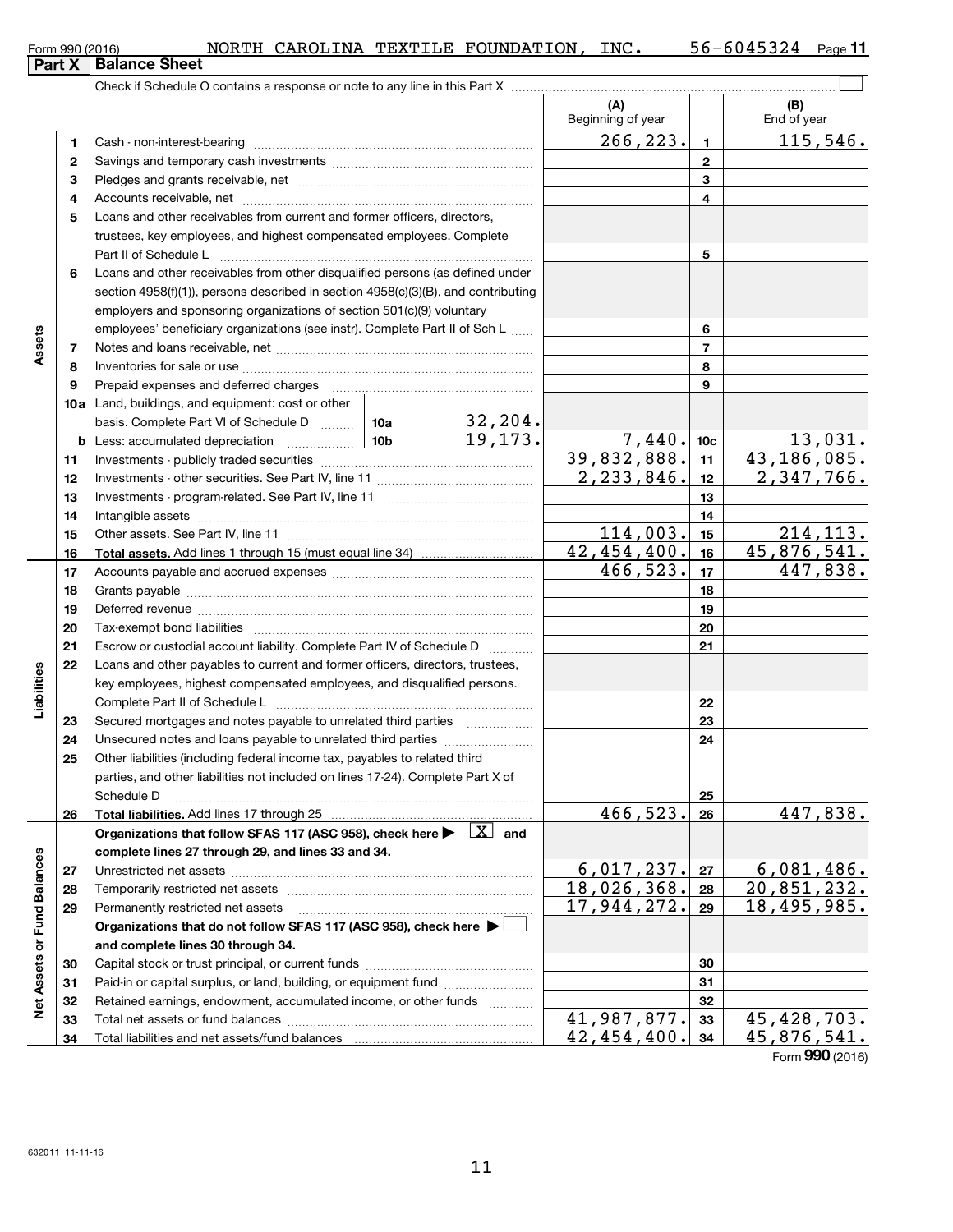|    | NORTH CAROLINA TEXTILE FOUNDATION, INC.<br>Form 990 (2016)                                                                      |                | $56 - 6045324$ Page 12 |          |                 |
|----|---------------------------------------------------------------------------------------------------------------------------------|----------------|------------------------|----------|-----------------|
|    | Part XI   Reconciliation of Net Assets                                                                                          |                |                        |          |                 |
|    |                                                                                                                                 |                |                        |          | $\vert x \vert$ |
|    |                                                                                                                                 |                |                        |          |                 |
| 1  |                                                                                                                                 | 1.             | 3,635,548.             |          |                 |
| 2  |                                                                                                                                 | $\mathbf{2}$   | 3,102,541.             |          |                 |
| з  | Revenue less expenses. Subtract line 2 from line 1                                                                              | 3              |                        | 533,007. |                 |
| 4  |                                                                                                                                 | 4              | 41,987,877.            |          |                 |
| 5  |                                                                                                                                 | 5              | 2,787,397.             |          |                 |
| 6  | Donated services and use of facilities                                                                                          | 6              |                        |          |                 |
| 7  | Investment expenses                                                                                                             | $\overline{7}$ |                        |          |                 |
| 8  | Prior period adjustments                                                                                                        | 8              |                        |          |                 |
| 9  |                                                                                                                                 | 9              |                        |          | 120,422.        |
| 10 | Net assets or fund balances at end of year. Combine lines 3 through 9 (must equal Part X, line 33,                              |                |                        |          |                 |
|    | column (B))                                                                                                                     | 10             | 45,428,703.            |          |                 |
|    | Part XII Financial Statements and Reporting                                                                                     |                |                        |          |                 |
|    |                                                                                                                                 |                |                        |          | $\mathbf{x}$    |
|    |                                                                                                                                 |                |                        | Yes      | <b>No</b>       |
| 1  | Accounting method used to prepare the Form 990: $X \subset X$ Cash<br>$\Box$ Accrual<br>Other                                   |                |                        |          |                 |
|    | If the organization changed its method of accounting from a prior year or checked "Other," explain in Schedule O.               |                |                        |          |                 |
|    |                                                                                                                                 |                | 2a                     |          | X               |
|    | If "Yes," check a box below to indicate whether the financial statements for the year were compiled or reviewed on a            |                |                        |          |                 |
|    | separate basis, consolidated basis, or both:                                                                                    |                |                        |          |                 |
|    | Separate basis<br>Consolidated basis<br>Both consolidated and separate basis                                                    |                |                        |          |                 |
|    |                                                                                                                                 |                | 2 <sub>b</sub>         | х        |                 |
|    | If "Yes," check a box below to indicate whether the financial statements for the year were audited on a separate basis,         |                |                        |          |                 |
|    | consolidated basis, or both:                                                                                                    |                |                        |          |                 |
|    | $\lfloor x \rfloor$ Separate basis<br>Both consolidated and separate basis<br><b>Consolidated basis</b>                         |                |                        |          |                 |
|    | c If "Yes" to line 2a or 2b, does the organization have a committee that assumes responsibility for oversight of the audit,     |                |                        |          |                 |
|    |                                                                                                                                 |                | 2c                     | х        |                 |
|    | If the organization changed either its oversight process or selection process during the tax year, explain in Schedule O.       |                |                        |          |                 |
|    | 3a As a result of a federal award, was the organization required to undergo an audit or audits as set forth in the Single Audit |                |                        |          |                 |
|    |                                                                                                                                 |                | За                     |          | Х               |
|    | b If "Yes," did the organization undergo the required audit or audits? If the organization did not undergo the required audit   |                |                        |          |                 |
|    | or audits, explain why in Schedule O and describe any steps taken to undergo such audits                                        |                | Зb                     |          |                 |
|    |                                                                                                                                 |                |                        |          | Form 990 (2016) |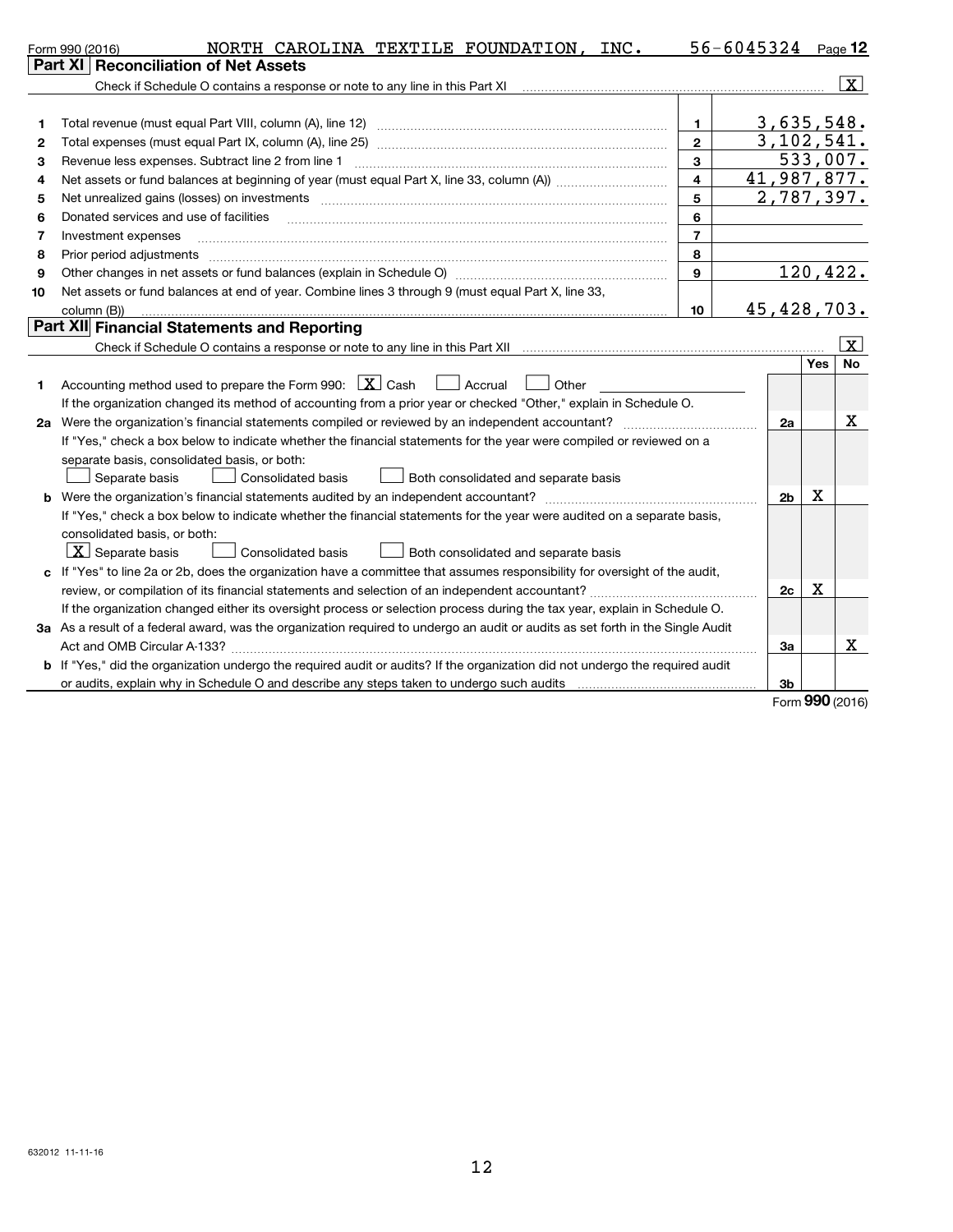| <b>SCHEDULE A</b>                                      |                                                                                                                                                                                                                                                      |            |                                                                                                                                               |     |                                                                |                            |                   | OMB No. 1545-0047                          |  |  |  |
|--------------------------------------------------------|------------------------------------------------------------------------------------------------------------------------------------------------------------------------------------------------------------------------------------------------------|------------|-----------------------------------------------------------------------------------------------------------------------------------------------|-----|----------------------------------------------------------------|----------------------------|-------------------|--------------------------------------------|--|--|--|
| (Form 990 or 990-EZ)                                   |                                                                                                                                                                                                                                                      |            | <b>Public Charity Status and Public Support</b><br>Complete if the organization is a section 501(c)(3) organization or a section              |     |                                                                |                            |                   |                                            |  |  |  |
|                                                        |                                                                                                                                                                                                                                                      |            | 4947(a)(1) nonexempt charitable trust.                                                                                                        |     |                                                                |                            |                   |                                            |  |  |  |
| Department of the Treasury<br>Internal Revenue Service |                                                                                                                                                                                                                                                      |            | Attach to Form 990 or Form 990-EZ.                                                                                                            |     |                                                                |                            |                   | <b>Open to Public</b><br><b>Inspection</b> |  |  |  |
| Name of the organization                               |                                                                                                                                                                                                                                                      |            | Information about Schedule A (Form 990 or 990-EZ) and its instructions is at www.irs.gov/form990.                                             |     |                                                                |                            |                   | <b>Employer identification number</b>      |  |  |  |
|                                                        |                                                                                                                                                                                                                                                      |            | NORTH CAROLINA TEXTILE FOUNDATION,                                                                                                            |     |                                                                | INC.                       |                   | $56 - 6045324$                             |  |  |  |
| Part I                                                 |                                                                                                                                                                                                                                                      |            | Reason for Public Charity Status (All organizations must complete this part.) See instructions.                                               |     |                                                                |                            |                   |                                            |  |  |  |
|                                                        |                                                                                                                                                                                                                                                      |            | The organization is not a private foundation because it is: (For lines 1 through 12, check only one box.)                                     |     |                                                                |                            |                   |                                            |  |  |  |
| 1                                                      |                                                                                                                                                                                                                                                      |            | A church, convention of churches, or association of churches described in section 170(b)(1)(A)(i).                                            |     |                                                                |                            |                   |                                            |  |  |  |
| 2                                                      |                                                                                                                                                                                                                                                      |            | A school described in section 170(b)(1)(A)(ii). (Attach Schedule E (Form 990 or 990-EZ).)                                                     |     |                                                                |                            |                   |                                            |  |  |  |
| 3                                                      |                                                                                                                                                                                                                                                      |            | A hospital or a cooperative hospital service organization described in section 170(b)(1)(A)(iii).                                             |     |                                                                |                            |                   |                                            |  |  |  |
| 4                                                      |                                                                                                                                                                                                                                                      |            | A medical research organization operated in conjunction with a hospital described in section 170(b)(1)(A)(iii). Enter the hospital's name,    |     |                                                                |                            |                   |                                            |  |  |  |
|                                                        | city, and state:                                                                                                                                                                                                                                     |            |                                                                                                                                               |     |                                                                |                            |                   |                                            |  |  |  |
| 5                                                      |                                                                                                                                                                                                                                                      |            | An organization operated for the benefit of a college or university owned or operated by a governmental unit described in                     |     |                                                                |                            |                   |                                            |  |  |  |
|                                                        | section 170(b)(1)(A)(iv). (Complete Part II.)                                                                                                                                                                                                        |            |                                                                                                                                               |     |                                                                |                            |                   |                                            |  |  |  |
| 6<br>$\overline{7}$                                    |                                                                                                                                                                                                                                                      |            | A federal, state, or local government or governmental unit described in section 170(b)(1)(A)(v).                                              |     |                                                                |                            |                   |                                            |  |  |  |
|                                                        |                                                                                                                                                                                                                                                      |            | An organization that normally receives a substantial part of its support from a governmental unit or from the general public described in     |     |                                                                |                            |                   |                                            |  |  |  |
| 8                                                      | section 170(b)(1)(A)(vi). (Complete Part II.)<br>A community trust described in section 170(b)(1)(A)(vi). (Complete Part II.)                                                                                                                        |            |                                                                                                                                               |     |                                                                |                            |                   |                                            |  |  |  |
| 9                                                      | An agricultural research organization described in section 170(b)(1)(A)(ix) operated in conjunction with a land-grant college                                                                                                                        |            |                                                                                                                                               |     |                                                                |                            |                   |                                            |  |  |  |
|                                                        | or university or a non-land-grant college of agriculture (see instructions). Enter the name, city, and state of the college or                                                                                                                       |            |                                                                                                                                               |     |                                                                |                            |                   |                                            |  |  |  |
|                                                        | university:                                                                                                                                                                                                                                          |            |                                                                                                                                               |     |                                                                |                            |                   |                                            |  |  |  |
| 10                                                     |                                                                                                                                                                                                                                                      |            | An organization that normally receives: (1) more than 33 1/3% of its support from contributions, membership fees, and gross receipts from     |     |                                                                |                            |                   |                                            |  |  |  |
|                                                        |                                                                                                                                                                                                                                                      |            | activities related to its exempt functions - subject to certain exceptions, and (2) no more than 33 1/3% of its support from gross investment |     |                                                                |                            |                   |                                            |  |  |  |
|                                                        |                                                                                                                                                                                                                                                      |            | income and unrelated business taxable income (less section 511 tax) from businesses acquired by the organization after June 30, 1975.         |     |                                                                |                            |                   |                                            |  |  |  |
|                                                        | See section 509(a)(2). (Complete Part III.)                                                                                                                                                                                                          |            |                                                                                                                                               |     |                                                                |                            |                   |                                            |  |  |  |
| 11                                                     |                                                                                                                                                                                                                                                      |            | An organization organized and operated exclusively to test for public safety. See section 509(a)(4).                                          |     |                                                                |                            |                   |                                            |  |  |  |
| 12 <sub>2</sub>                                        | $\lfloor x \rfloor$<br>An organization organized and operated exclusively for the benefit of, to perform the functions of, or to carry out the purposes of one or                                                                                    |            |                                                                                                                                               |     |                                                                |                            |                   |                                            |  |  |  |
|                                                        | more publicly supported organizations described in section 509(a)(1) or section 509(a)(2). See section 509(a)(3). Check the box in<br>lines 12a through 12d that describes the type of supporting organization and complete lines 12e, 12f, and 12g. |            |                                                                                                                                               |     |                                                                |                            |                   |                                            |  |  |  |
| a                                                      |                                                                                                                                                                                                                                                      |            | Type I. A supporting organization operated, supervised, or controlled by its supported organization(s), typically by giving                   |     |                                                                |                            |                   |                                            |  |  |  |
|                                                        |                                                                                                                                                                                                                                                      |            | the supported organization(s) the power to regularly appoint or elect a majority of the directors or trustees of the supporting               |     |                                                                |                            |                   |                                            |  |  |  |
|                                                        | organization. You must complete Part IV, Sections A and B.                                                                                                                                                                                           |            |                                                                                                                                               |     |                                                                |                            |                   |                                            |  |  |  |
| b                                                      |                                                                                                                                                                                                                                                      |            | Type II. A supporting organization supervised or controlled in connection with its supported organization(s), by having                       |     |                                                                |                            |                   |                                            |  |  |  |
|                                                        |                                                                                                                                                                                                                                                      |            | control or management of the supporting organization vested in the same persons that control or manage the supported                          |     |                                                                |                            |                   |                                            |  |  |  |
|                                                        | organization(s). You must complete Part IV, Sections A and C.                                                                                                                                                                                        |            |                                                                                                                                               |     |                                                                |                            |                   |                                            |  |  |  |
| с                                                      |                                                                                                                                                                                                                                                      |            | $\Delta$ Type III functionally integrated. A supporting organization operated in connection with, and functionally integrated with,           |     |                                                                |                            |                   |                                            |  |  |  |
|                                                        |                                                                                                                                                                                                                                                      |            | its supported organization(s) (see instructions). You must complete Part IV, Sections A, D, and E.                                            |     |                                                                |                            |                   |                                            |  |  |  |
| d                                                      |                                                                                                                                                                                                                                                      |            | Type III non-functionally integrated. A supporting organization operated in connection with its supported organization(s)                     |     |                                                                |                            |                   |                                            |  |  |  |
|                                                        |                                                                                                                                                                                                                                                      |            | that is not functionally integrated. The organization generally must satisfy a distribution requirement and an attentiveness                  |     |                                                                |                            |                   |                                            |  |  |  |
|                                                        |                                                                                                                                                                                                                                                      |            | requirement (see instructions). You must complete Part IV, Sections A and D, and Part V.                                                      |     |                                                                |                            |                   |                                            |  |  |  |
| е                                                      |                                                                                                                                                                                                                                                      |            | Check this box if the organization received a written determination from the IRS that it is a Type I, Type II, Type III                       |     |                                                                |                            |                   |                                            |  |  |  |
|                                                        | f Enter the number of supported organizations                                                                                                                                                                                                        |            | functionally integrated, or Type III non-functionally integrated supporting organization.                                                     |     |                                                                |                            |                   | 1                                          |  |  |  |
|                                                        | Provide the following information about the supported organization(s).                                                                                                                                                                               |            |                                                                                                                                               |     |                                                                |                            |                   |                                            |  |  |  |
|                                                        | (i) Name of supported                                                                                                                                                                                                                                | (ii) EIN   | (iii) Type of organization                                                                                                                    |     | (iv) is the organization listed<br>in your governing document? | (v) Amount of monetary     |                   | (vi) Amount of other                       |  |  |  |
|                                                        | organization                                                                                                                                                                                                                                         |            | (described on lines 1-10<br>above (see instructions))                                                                                         | Yes | No                                                             | support (see instructions) |                   | support (see instructions)                 |  |  |  |
|                                                        | COLLEGE OF TEXTILES,                                                                                                                                                                                                                                 |            |                                                                                                                                               |     |                                                                |                            |                   |                                            |  |  |  |
|                                                        | NORTH CAROLINA ST                                                                                                                                                                                                                                    | 56-6000756 | 6                                                                                                                                             | х   |                                                                |                            | <u>2,172,382.</u> |                                            |  |  |  |
|                                                        |                                                                                                                                                                                                                                                      |            |                                                                                                                                               |     |                                                                |                            |                   |                                            |  |  |  |
|                                                        |                                                                                                                                                                                                                                                      |            |                                                                                                                                               |     |                                                                |                            |                   |                                            |  |  |  |
|                                                        |                                                                                                                                                                                                                                                      |            |                                                                                                                                               |     |                                                                |                            |                   |                                            |  |  |  |
|                                                        |                                                                                                                                                                                                                                                      |            |                                                                                                                                               |     |                                                                |                            |                   |                                            |  |  |  |
|                                                        |                                                                                                                                                                                                                                                      |            |                                                                                                                                               |     |                                                                |                            |                   |                                            |  |  |  |
|                                                        |                                                                                                                                                                                                                                                      |            |                                                                                                                                               |     |                                                                |                            |                   |                                            |  |  |  |
|                                                        |                                                                                                                                                                                                                                                      |            |                                                                                                                                               |     |                                                                |                            |                   |                                            |  |  |  |
| Total                                                  |                                                                                                                                                                                                                                                      |            |                                                                                                                                               |     |                                                                |                            | 2,172,382.        | $0$ .                                      |  |  |  |
|                                                        |                                                                                                                                                                                                                                                      |            | LHA For Paperwork Reduction Act Notice, see the Instructions for Form 990 or 990-EZ, 632021 09-21-16 Schedule A (Form 990 or 990-EZ) 2016     |     |                                                                |                            |                   |                                            |  |  |  |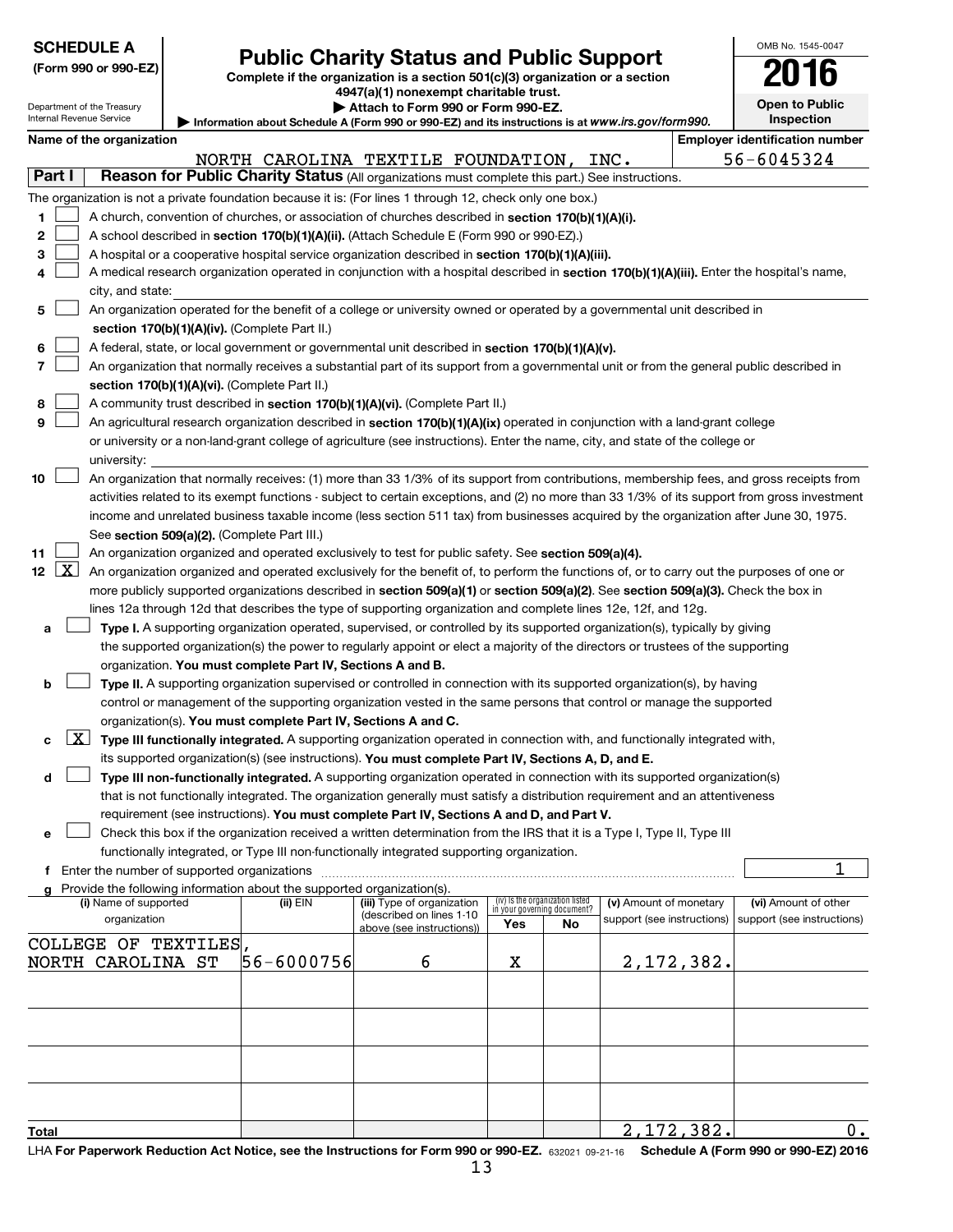|     | Schedule A (Form 990 or 990-EZ) 2016 NORTH CAROLINA TEXTILE FOUNDATION, INC. 56-6045324 Page 2                                                                                                                                                                                               |            |            |            |            |                                      |           |
|-----|----------------------------------------------------------------------------------------------------------------------------------------------------------------------------------------------------------------------------------------------------------------------------------------------|------------|------------|------------|------------|--------------------------------------|-----------|
|     | Support Schedule for Organizations Described in Sections 170(b)(1)(A)(iv) and 170(b)(1)(A)(vi)<br>Part II                                                                                                                                                                                    |            |            |            |            |                                      |           |
|     | (Complete only if you checked the box on line 5, 7, or 8 of Part I or if the organization failed to qualify under Part III. If the organization<br>fails to qualify under the tests listed below, please complete Part III.)                                                                 |            |            |            |            |                                      |           |
|     |                                                                                                                                                                                                                                                                                              |            |            |            |            |                                      |           |
|     | <b>Section A. Public Support</b>                                                                                                                                                                                                                                                             |            |            |            |            |                                      |           |
|     | Calendar year (or fiscal year beginning in) $\blacktriangleright$                                                                                                                                                                                                                            | (a) 2012   | $(b)$ 2013 | $(c)$ 2014 | $(d)$ 2015 | (e) 2016                             | (f) Total |
|     | 1 Gifts, grants, contributions, and                                                                                                                                                                                                                                                          |            |            |            |            |                                      |           |
|     | membership fees received. (Do not                                                                                                                                                                                                                                                            |            |            |            |            |                                      |           |
|     | include any "unusual grants.")                                                                                                                                                                                                                                                               |            |            |            |            |                                      |           |
|     | 2 Tax revenues levied for the organ-                                                                                                                                                                                                                                                         |            |            |            |            |                                      |           |
|     | ization's benefit and either paid to                                                                                                                                                                                                                                                         |            |            |            |            |                                      |           |
|     | or expended on its behalf<br>.                                                                                                                                                                                                                                                               |            |            |            |            |                                      |           |
|     | The value of services or facilities                                                                                                                                                                                                                                                          |            |            |            |            |                                      |           |
|     | furnished by a governmental unit to                                                                                                                                                                                                                                                          |            |            |            |            |                                      |           |
|     | the organization without charge                                                                                                                                                                                                                                                              |            |            |            |            |                                      |           |
| 4   | Total. Add lines 1 through 3                                                                                                                                                                                                                                                                 |            |            |            |            |                                      |           |
| 5   | The portion of total contributions                                                                                                                                                                                                                                                           |            |            |            |            |                                      |           |
|     | by each person (other than a                                                                                                                                                                                                                                                                 |            |            |            |            |                                      |           |
|     | governmental unit or publicly                                                                                                                                                                                                                                                                |            |            |            |            |                                      |           |
|     | supported organization) included                                                                                                                                                                                                                                                             |            |            |            |            |                                      |           |
|     | on line 1 that exceeds 2% of the                                                                                                                                                                                                                                                             |            |            |            |            |                                      |           |
|     | amount shown on line 11,                                                                                                                                                                                                                                                                     |            |            |            |            |                                      |           |
|     | column (f)                                                                                                                                                                                                                                                                                   |            |            |            |            |                                      |           |
|     | 6 Public support. Subtract line 5 from line 4.                                                                                                                                                                                                                                               |            |            |            |            |                                      |           |
|     | <b>Section B. Total Support</b>                                                                                                                                                                                                                                                              |            |            |            |            |                                      |           |
|     | Calendar year (or fiscal year beginning in)                                                                                                                                                                                                                                                  | (a) $2012$ | $(b)$ 2013 | $(c)$ 2014 | $(d)$ 2015 | (e) 2016                             | (f) Total |
|     | 7 Amounts from line 4                                                                                                                                                                                                                                                                        |            |            |            |            |                                      |           |
| 8   | Gross income from interest,                                                                                                                                                                                                                                                                  |            |            |            |            |                                      |           |
|     | dividends, payments received on                                                                                                                                                                                                                                                              |            |            |            |            |                                      |           |
|     | securities loans, rents, royalties                                                                                                                                                                                                                                                           |            |            |            |            |                                      |           |
|     | and income from similar sources                                                                                                                                                                                                                                                              |            |            |            |            |                                      |           |
| 9   | Net income from unrelated business                                                                                                                                                                                                                                                           |            |            |            |            |                                      |           |
|     | activities, whether or not the                                                                                                                                                                                                                                                               |            |            |            |            |                                      |           |
|     | business is regularly carried on                                                                                                                                                                                                                                                             |            |            |            |            |                                      |           |
|     | 10 Other income. Do not include gain                                                                                                                                                                                                                                                         |            |            |            |            |                                      |           |
|     | or loss from the sale of capital                                                                                                                                                                                                                                                             |            |            |            |            |                                      |           |
|     | assets (Explain in Part VI.)                                                                                                                                                                                                                                                                 |            |            |            |            |                                      |           |
|     | 11 Total support. Add lines 7 through 10                                                                                                                                                                                                                                                     |            |            |            |            |                                      |           |
|     |                                                                                                                                                                                                                                                                                              |            |            |            |            | 12                                   |           |
| 13. | First five years. If the Form 990 is for the organization's first, second, third, fourth, or fifth tax year as a section 501(c)(3)                                                                                                                                                           |            |            |            |            |                                      |           |
|     | organization, check this box and stop here manufactured and stop here are all the manufactured and stop here are all the manufactured and stop here are all the manufactured and stop here are all the manufactured and stop h<br><b>Section C. Computation of Public Support Percentage</b> |            |            |            |            |                                      |           |
|     |                                                                                                                                                                                                                                                                                              |            |            |            |            |                                      |           |
| 14  |                                                                                                                                                                                                                                                                                              |            |            |            |            | 14                                   | $\%$      |
| 15  |                                                                                                                                                                                                                                                                                              |            |            |            |            | 15                                   | %         |
|     | 16a 33 1/3% support test - 2016. If the organization did not check the box on line 13, and line 14 is 33 1/3% or more, check this box and                                                                                                                                                    |            |            |            |            |                                      |           |
|     | stop here. The organization qualifies as a publicly supported organization manufaction manufacture content or the organization manufacture content of the state of the state of the state of the state of the state of the sta                                                               |            |            |            |            |                                      |           |
|     | b 33 1/3% support test - 2015. If the organization did not check a box on line 13 or 16a, and line 15 is 33 1/3% or more, check this box                                                                                                                                                     |            |            |            |            |                                      |           |
|     |                                                                                                                                                                                                                                                                                              |            |            |            |            |                                      |           |
|     | 17a 10% -facts-and-circumstances test - 2016. If the organization did not check a box on line 13, 16a, or 16b, and line 14 is 10% or more,                                                                                                                                                   |            |            |            |            |                                      |           |
|     | and if the organization meets the "facts-and-circumstances" test, check this box and stop here. Explain in Part VI how the organization                                                                                                                                                      |            |            |            |            |                                      |           |
|     |                                                                                                                                                                                                                                                                                              |            |            |            |            |                                      |           |
|     | b 10% -facts-and-circumstances test - 2015. If the organization did not check a box on line 13, 16a, 16b, or 17a, and line 15 is 10% or                                                                                                                                                      |            |            |            |            |                                      |           |
|     | more, and if the organization meets the "facts-and-circumstances" test, check this box and stop here. Explain in Part VI how the                                                                                                                                                             |            |            |            |            |                                      |           |
|     | 18 Private foundation. If the organization did not check a box on line 13, 16a, 16b, 17a, or 17b, check this box and see instructions.                                                                                                                                                       |            |            |            |            |                                      |           |
|     |                                                                                                                                                                                                                                                                                              |            |            |            |            | Schedule A (Form 990 or 990-EZ) 2016 |           |
|     |                                                                                                                                                                                                                                                                                              |            |            |            |            |                                      |           |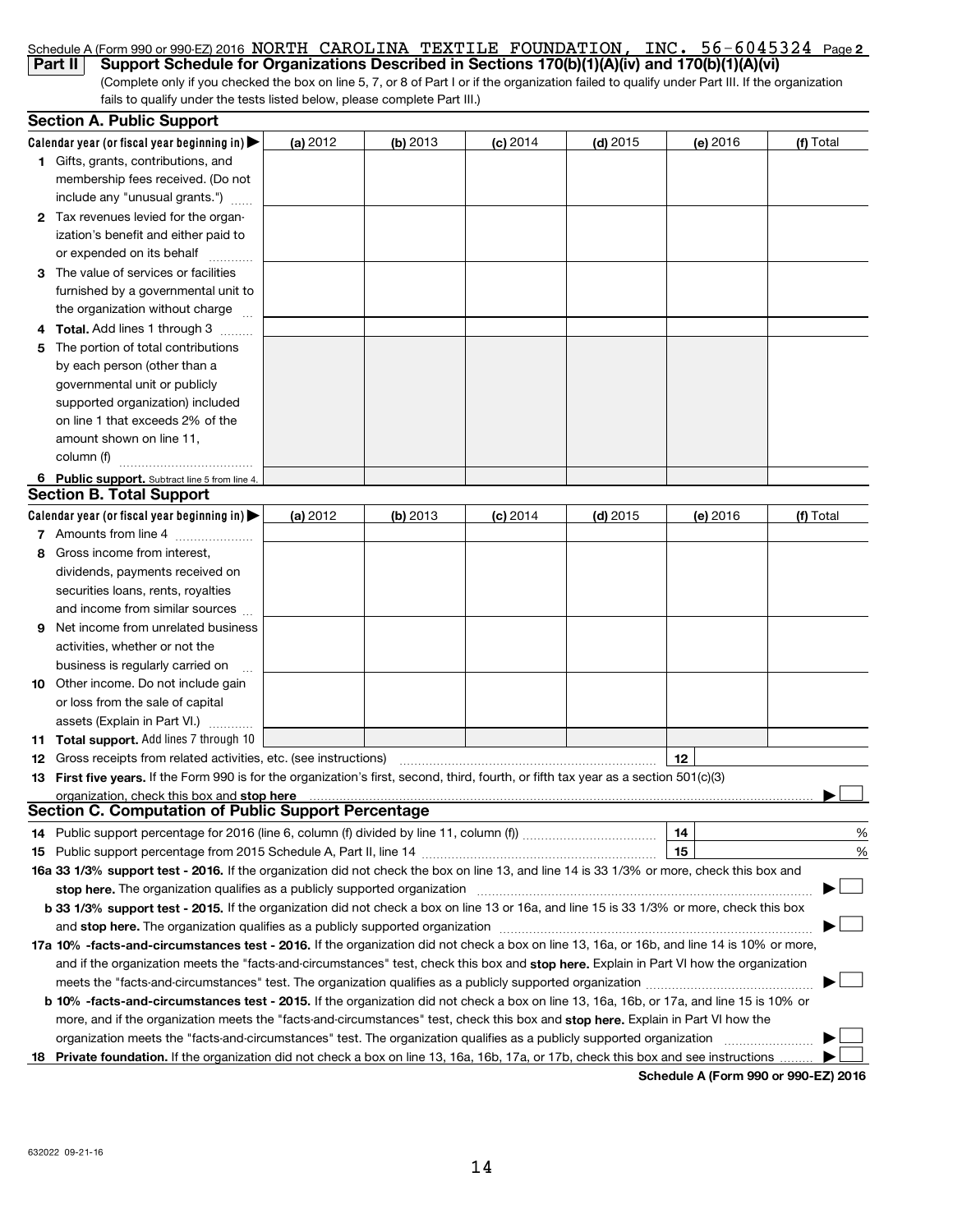| Schedule A (Form 990 or 990-EZ) 2016 NORTH CAROLINA TEXTILE FOUNDATION, INC. 56-6045324 Page 3<br>Part III   Support Schedule for Organizations Described in Section 509(a)(2)           |                                                                                                                                 |          |            |            |          |               |  |  |  |  |  |
|------------------------------------------------------------------------------------------------------------------------------------------------------------------------------------------|---------------------------------------------------------------------------------------------------------------------------------|----------|------------|------------|----------|---------------|--|--|--|--|--|
| (Complete only if you checked the box on line 10 of Part I or if the organization failed to qualify under Part II. If the organization fails to                                          |                                                                                                                                 |          |            |            |          |               |  |  |  |  |  |
| qualify under the tests listed below, please complete Part II.)                                                                                                                          |                                                                                                                                 |          |            |            |          |               |  |  |  |  |  |
| <b>Section A. Public Support</b>                                                                                                                                                         |                                                                                                                                 |          |            |            |          |               |  |  |  |  |  |
| Calendar year (or fiscal year beginning in) $\blacktriangleright$                                                                                                                        | (a) 2012                                                                                                                        | (b) 2013 | $(c)$ 2014 | $(d)$ 2015 | (e) 2016 | (f) Total     |  |  |  |  |  |
| 1 Gifts, grants, contributions, and<br>membership fees received. (Do not<br>include any "unusual grants.")                                                                               |                                                                                                                                 |          |            |            |          |               |  |  |  |  |  |
| 2 Gross receipts from admissions,<br>merchandise sold or services per-<br>formed, or facilities furnished in<br>any activity that is related to the<br>organization's tax-exempt purpose |                                                                                                                                 |          |            |            |          |               |  |  |  |  |  |
| Gross receipts from activities that<br>З.<br>are not an unrelated trade or bus-                                                                                                          |                                                                                                                                 |          |            |            |          |               |  |  |  |  |  |
| iness under section 513                                                                                                                                                                  |                                                                                                                                 |          |            |            |          |               |  |  |  |  |  |
| 4 Tax revenues levied for the organ-<br>ization's benefit and either paid to<br>or expended on its behalf<br>.                                                                           |                                                                                                                                 |          |            |            |          |               |  |  |  |  |  |
| The value of services or facilities<br>5<br>furnished by a governmental unit to                                                                                                          |                                                                                                                                 |          |            |            |          |               |  |  |  |  |  |
| the organization without charge                                                                                                                                                          |                                                                                                                                 |          |            |            |          |               |  |  |  |  |  |
| 6 Total. Add lines 1 through 5                                                                                                                                                           |                                                                                                                                 |          |            |            |          |               |  |  |  |  |  |
| 7a Amounts included on lines 1, 2, and                                                                                                                                                   |                                                                                                                                 |          |            |            |          |               |  |  |  |  |  |
| 3 received from disqualified persons<br><b>b</b> Amounts included on lines 2 and 3 received<br>from other than disqualified persons that                                                 |                                                                                                                                 |          |            |            |          |               |  |  |  |  |  |
| exceed the greater of \$5,000 or 1% of the<br>amount on line 13 for the year                                                                                                             |                                                                                                                                 |          |            |            |          |               |  |  |  |  |  |
| c Add lines 7a and 7b                                                                                                                                                                    |                                                                                                                                 |          |            |            |          |               |  |  |  |  |  |
| 8 Public support. (Subtract line 7c from line 6.)                                                                                                                                        |                                                                                                                                 |          |            |            |          |               |  |  |  |  |  |
| <b>Section B. Total Support</b>                                                                                                                                                          |                                                                                                                                 |          |            |            |          |               |  |  |  |  |  |
| Calendar year (or fiscal year beginning in)                                                                                                                                              | (a) 2012                                                                                                                        | (b) 2013 | $(c)$ 2014 | $(d)$ 2015 | (e) 2016 | (f) Total     |  |  |  |  |  |
| 9 Amounts from line 6<br>10a Gross income from interest.<br>dividends, payments received on<br>securities loans, rents, royalties<br>and income from similar sources                     |                                                                                                                                 |          |            |            |          |               |  |  |  |  |  |
| <b>b</b> Unrelated business taxable income<br>(less section 511 taxes) from businesses<br>acquired after June 30, 1975                                                                   |                                                                                                                                 |          |            |            |          |               |  |  |  |  |  |
| c Add lines 10a and 10b                                                                                                                                                                  |                                                                                                                                 |          |            |            |          |               |  |  |  |  |  |
| <b>11</b> Net income from unrelated business<br>activities not included in line 10b,<br>whether or not the business is<br>regularly carried on                                           |                                                                                                                                 |          |            |            |          |               |  |  |  |  |  |
| 12 Other income. Do not include gain<br>or loss from the sale of capital                                                                                                                 |                                                                                                                                 |          |            |            |          |               |  |  |  |  |  |
| assets (Explain in Part VI.)<br><b>13</b> Total support. (Add lines 9, 10c, 11, and 12.)                                                                                                 |                                                                                                                                 |          |            |            |          |               |  |  |  |  |  |
| 14 First five years. If the Form 990 is for the organization's first, second, third, fourth, or fifth tax year as a section 501(c)(3) organization,                                      |                                                                                                                                 |          |            |            |          |               |  |  |  |  |  |
| <u>check this box and stop here www.communication.communications are charged</u>                                                                                                         |                                                                                                                                 |          |            |            |          |               |  |  |  |  |  |
| Section C. Computation of Public Support Percentage                                                                                                                                      |                                                                                                                                 |          |            |            |          |               |  |  |  |  |  |
| 15                                                                                                                                                                                       |                                                                                                                                 |          |            |            | 15       | $\%$          |  |  |  |  |  |
| Public support percentage from 2015 Schedule A, Part III, line 15<br>16<br>Section D. Computation of Investment Income Percentage                                                        |                                                                                                                                 |          |            |            | 16       | $\frac{9}{6}$ |  |  |  |  |  |
| Investment income percentage for 2016 (line 10c, column (f) divided by line 13, column (f) <i></i><br>17                                                                                 |                                                                                                                                 |          |            |            | 17       | %             |  |  |  |  |  |
| 18                                                                                                                                                                                       |                                                                                                                                 |          |            |            | 18       | %             |  |  |  |  |  |
| 19a 33 1/3% support tests - 2016. If the organization did not check the box on line 14, and line 15 is more than 33 1/3%, and line 17 is not                                             |                                                                                                                                 |          |            |            |          |               |  |  |  |  |  |
| more than 33 1/3%, check this box and stop here. The organization qualifies as a publicly supported organization <i>marrouum</i> manner                                                  |                                                                                                                                 |          |            |            |          | ▶             |  |  |  |  |  |
| b 33 1/3% support tests - 2015. If the organization did not check a box on line 14 or line 19a, and line 16 is more than 33 1/3%, and                                                    |                                                                                                                                 |          |            |            |          |               |  |  |  |  |  |
|                                                                                                                                                                                          |                                                                                                                                 |          |            |            |          |               |  |  |  |  |  |
|                                                                                                                                                                                          | line 18 is not more than 33 1/3%, check this box and stop here. The organization qualifies as a publicly supported organization |          |            |            |          |               |  |  |  |  |  |

632023 09-21-16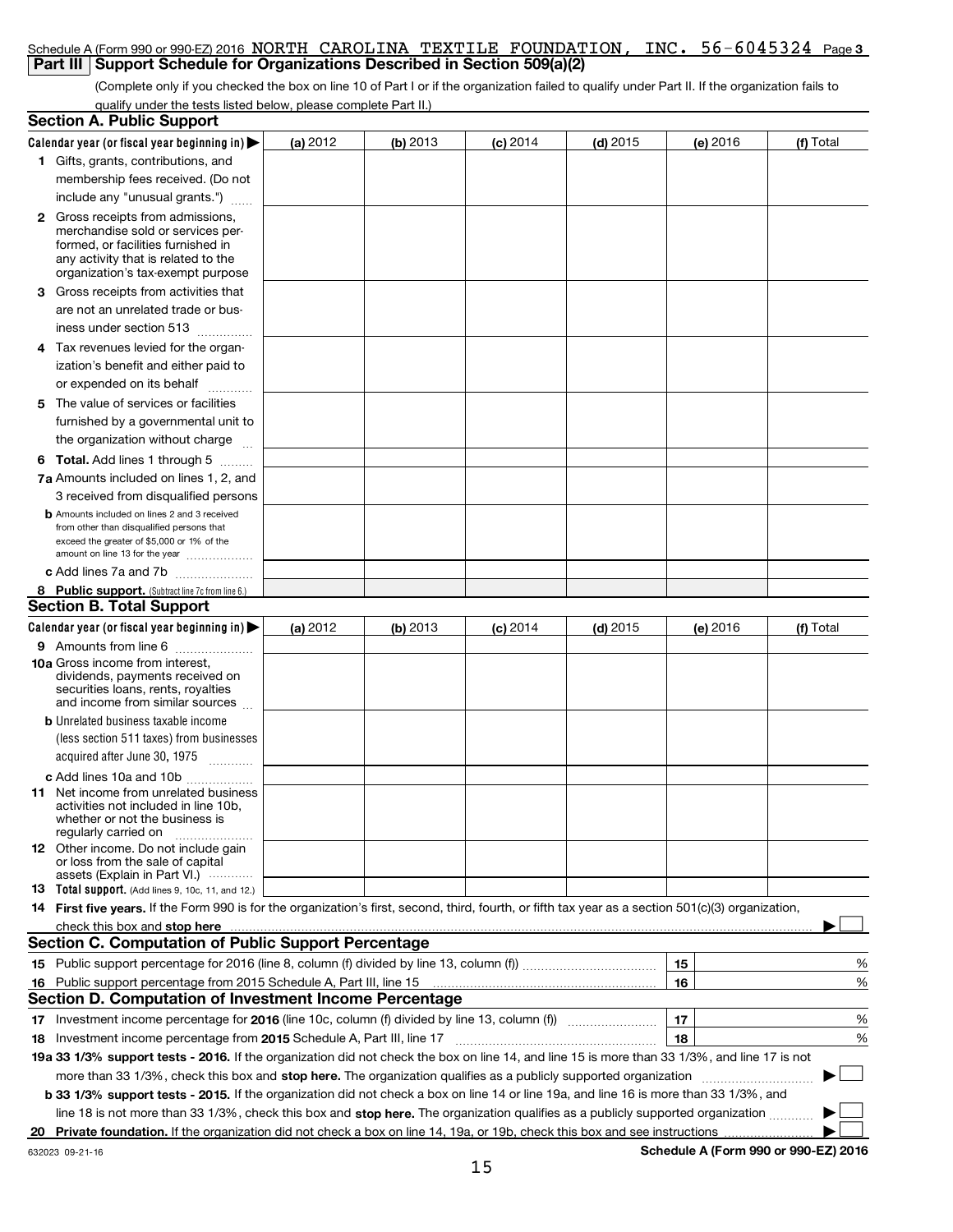#### $56 - 6045324$  Page 4 Schedule A (Form 990 or 990-EZ) 2016 NORTH CAROLINA TEXTILE FOUNDATION, INC.  $56-6045324$  Page

# **Part IV Supporting Organizations**

(Complete only if you checked a box in line 12 on Part I. If you checked 12a of Part I, complete Sections A and B. If you checked 12b of Part I, complete Sections A and C. If you checked 12c of Part I, complete Sections A, D, and E. If you checked 12d of Part I, complete Sections A and D, and complete Part V.)

### **Section A. All Supporting Organizations**

- **1** Are all of the organization's supported organizations listed by name in the organization's governing documents? If "No," describe in Part VI how the supported organizations are designated. If designated by *class or purpose, describe the designation. If historic and continuing relationship, explain.*
- **2** Did the organization have any supported organization that does not have an IRS determination of status under section 509(a)(1) or (2)? If "Yes," explain in Part VI how the organization determined that the supported *organization was described in section 509(a)(1) or (2).*
- **3a** Did the organization have a supported organization described in section 501(c)(4), (5), or (6)? If "Yes," answer *(b) and (c) below.*
- **b** Did the organization confirm that each supported organization qualified under section 501(c)(4), (5), or (6) and satisfied the public support tests under section 509(a)(2)? If "Yes," describe in Part VI when and how the *organization made the determination.*
- **c** Did the organization ensure that all support to such organizations was used exclusively for section 170(c)(2)(B) purposes? If "Yes," explain in Part VI what controls the organization put in place to ensure such use.
- **4 a** *If* Was any supported organization not organized in the United States ("foreign supported organization")? *"Yes," and if you checked 12a or 12b in Part I, answer (b) and (c) below.*
- **b** Did the organization have ultimate control and discretion in deciding whether to make grants to the foreign supported organization? If "Yes," describe in Part VI how the organization had such control and discretion *despite being controlled or supervised by or in connection with its supported organizations.*
- **c** Did the organization support any foreign supported organization that does not have an IRS determination under sections 501(c)(3) and 509(a)(1) or (2)? If "Yes," explain in Part VI what controls the organization used *to ensure that all support to the foreign supported organization was used exclusively for section 170(c)(2)(B) purposes.*
- **5a** Did the organization add, substitute, or remove any supported organizations during the tax year? If "Yes," answer (b) and (c) below (if applicable). Also, provide detail in Part VI, including (i) the names and EIN *numbers of the supported organizations added, substituted, or removed; (ii) the reasons for each such action; (iii) the authority under the organization's organizing document authorizing such action; and (iv) how the action was accomplished (such as by amendment to the organizing document).*
- **b** Type I or Type II only. Was any added or substituted supported organization part of a class already designated in the organization's organizing document?
- **c Substitutions only.**  Was the substitution the result of an event beyond the organization's control?
- **6** support or benefit one or more of the filing organization's supported organizations? If "Yes," provide detail in Did the organization provide support (whether in the form of grants or the provision of services or facilities) to anyone other than (i) its supported organizations, (ii) individuals that are part of the charitable class benefited by one or more of its supported organizations, or (iii) other supporting organizations that also *Part VI.*
- **7** regard to a substantial contributor? If "Yes," complete Part I of Schedule L (Form 990 or 990-EZ). Did the organization provide a grant, loan, compensation, or other similar payment to a substantial contributor (defined in section 4958(c)(3)(C)), a family member of a substantial contributor, or a 35% controlled entity with
- **8** *If "Yes," complete Part I of Schedule L (Form 990 or 990-EZ).* Did the organization make a loan to a disqualified person (as defined in section 4958) not described in line 7?
- **9 a** Was the organization controlled directly or indirectly at any time during the tax year by one or more in section 509(a)(1) or (2))? If "Yes," provide detail in **Part VI.** disqualified persons as defined in section 4946 (other than foundation managers and organizations described
- **b** Did one or more disqualified persons (as defined in line 9a) hold a controlling interest in any entity in which the supporting organization had an interest? If "Yes," provide detail in Part VI.
- **c** Did a disqualified person (as defined in line 9a) have an ownership interest in, or derive any personal benefit from, assets in which the supporting organization also had an interest? If "Yes," provide detail in Part VI.
- **10 a** Was the organization subject to the excess business holdings rules of section 4943 because of section supporting organizations)? If "Yes," answer 10b below. 4943(f) (regarding certain Type II supporting organizations, and all Type III non-functionally integrated
	- **b** Did the organization have any excess business holdings in the tax year? (Use Schedule C, Form 4720, to *determine whether the organization had excess business holdings.)*

|                | Yes No                   |              |
|----------------|--------------------------|--------------|
|                |                          |              |
|                | $\underline{\mathbf{X}}$ |              |
| $\mathbf 1$    |                          |              |
|                |                          |              |
| $\overline{2}$ |                          | <u>x</u>     |
| 3a             |                          | $\mathbf X$  |
|                |                          |              |
|                |                          |              |
| <u>3b</u>      |                          |              |
| <u>3c</u>      |                          |              |
|                |                          |              |
| <u>4a</u>      |                          | $\mathbf{X}$ |
|                |                          |              |
| 4 <sub>b</sub> |                          |              |
|                |                          |              |
|                |                          |              |
| 4c             |                          |              |
|                |                          |              |
|                |                          |              |
|                |                          |              |
| <u>5a </u>     |                          | x            |
|                |                          |              |
| 5 <sub>b</sub> |                          |              |
| <u>5c</u>      |                          |              |
|                |                          |              |
|                |                          |              |
| 6              |                          | <u>x</u>     |
|                |                          |              |
|                |                          |              |
|                |                          | X            |
| 8              |                          | Χ            |
|                |                          |              |
|                |                          |              |
| <u>9a</u>      |                          | Χ            |
| <u>9b</u>      |                          | Χ            |
|                |                          |              |
| <u>9c</u>      |                          | Χ            |
|                |                          |              |
| <u>10a</u>     |                          | X            |
|                |                          |              |

**10b**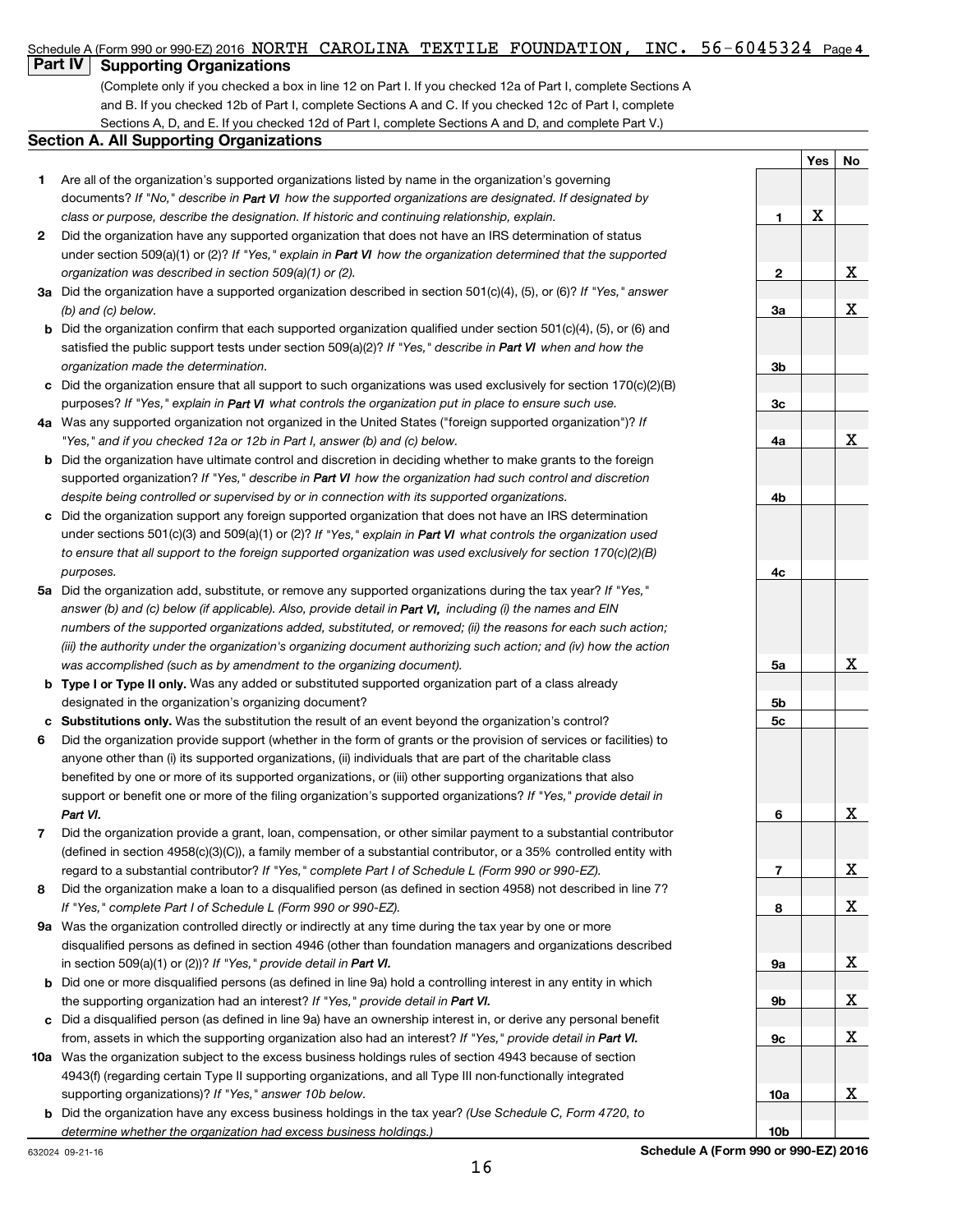## Schedule A (Form 990 or 990-EZ) 2016 NORTH CAROLINA TEXTILE FOUNDATION, INC. 56-6045324 Page 5 **Part IV Supporting Organizations** *(continued)*

|    |                                                                                                                         |                 | Yes | No |
|----|-------------------------------------------------------------------------------------------------------------------------|-----------------|-----|----|
| 11 | Has the organization accepted a gift or contribution from any of the following persons?                                 |                 |     |    |
|    | a A person who directly or indirectly controls, either alone or together with persons described in (b) and (c)          |                 |     |    |
|    | below, the governing body of a supported organization?                                                                  | 11a             |     |    |
|    | <b>b</b> A family member of a person described in (a) above?                                                            | 11 <sub>b</sub> |     |    |
|    | c A 35% controlled entity of a person described in (a) or (b) above? If "Yes" to a, b, or c, provide detail in Part VI. | 11c             |     |    |
|    | <b>Section B. Type I Supporting Organizations</b>                                                                       |                 |     |    |

|              |                                                                                                                    |   | Yes | No |
|--------------|--------------------------------------------------------------------------------------------------------------------|---|-----|----|
|              | Did the directors, trustees, or membership of one or more supported organizations have the power to                |   |     |    |
|              | regularly appoint or elect at least a majority of the organization's directors or trustees at all times during the |   |     |    |
|              | tax year? If "No," describe in Part VI how the supported organization(s) effectively operated, supervised, or      |   |     |    |
|              | controlled the organization's activities. If the organization had more than one supported organization,            |   |     |    |
|              | describe how the powers to appoint and/or remove directors or trustees were allocated among the supported          |   |     |    |
|              | organizations and what conditions or restrictions, if any, applied to such powers during the tax year.             |   |     |    |
| $\mathbf{2}$ | Did the organization operate for the benefit of any supported organization other than the supported                |   |     |    |
|              | organization(s) that operated, supervised, or controlled the supporting organization? If "Yes," explain in         |   |     |    |
|              | Part VI how providing such benefit carried out the purposes of the supported organization(s) that operated,        |   |     |    |
|              | supervised, or controlled the supporting organization.                                                             | 2 |     |    |

# **Section C. Type II Supporting Organizations**

|                                                                                                                  |  | No |
|------------------------------------------------------------------------------------------------------------------|--|----|
| Were a majority of the organization's directors or trustees during the tax year also a majority of the directors |  |    |
| or trustees of each of the organization's supported organization(s)? If "No," describe in Part VI how control    |  |    |
| or management of the supporting organization was vested in the same persons that controlled or managed           |  |    |
| the supported organization(s).                                                                                   |  |    |

# **Section D. All Type III Supporting Organizations**

|              |                                                                                                                        |   | Yes | No |
|--------------|------------------------------------------------------------------------------------------------------------------------|---|-----|----|
| 1            | Did the organization provide to each of its supported organizations, by the last day of the fifth month of the         |   |     |    |
|              | organization's tax year, (i) a written notice describing the type and amount of support provided during the prior tax  |   |     |    |
|              | year, (ii) a copy of the Form 990 that was most recently filed as of the date of notification, and (iii) copies of the |   |     |    |
|              | organization's governing documents in effect on the date of notification, to the extent not previously provided?       |   | х   |    |
| $\mathbf{2}$ | Were any of the organization's officers, directors, or trustees either (i) appointed or elected by the supported       |   |     |    |
|              | organization(s) or (ii) serving on the governing body of a supported organization? If "No," explain in Part VI how     |   |     |    |
|              | the organization maintained a close and continuous working relationship with the supported organization(s).            | 2 | х   |    |
| 3            | By reason of the relationship described in (2), did the organization's supported organizations have a                  |   |     |    |
|              | significant voice in the organization's investment policies and in directing the use of the organization's             |   |     |    |
|              | income or assets at all times during the tax year? If "Yes," describe in Part VI the role the organization's           |   |     |    |
|              | supported organizations played in this regard.                                                                         | з | Х   |    |

# **Section E. Type III Functionally Integrated Supporting Organizations**

- **1** Check the box next to the method that the organization used to satisfy the Integral Part Test during the yeafsee instructions).
- **a** The organization satisfied the Activities Test. Complete line 2 below.  $\mathcal{L}_{\mathcal{A}}$
- **b** The organization is the parent of each of its supported organizations. Complete line 3 below.  $\mathcal{L}_{\mathcal{A}}$

|  |  | $\text{c}$ $\Box$ The organization supported a governmental entity. Describe in Part VI how you supported a government entity (see instructions). |  |  |  |  |  |
|--|--|---------------------------------------------------------------------------------------------------------------------------------------------------|--|--|--|--|--|
|--|--|---------------------------------------------------------------------------------------------------------------------------------------------------|--|--|--|--|--|

- **2** Activities Test.  *Answer (a) and (b) below.*
- **a** Did substantially all of the organization's activities during the tax year directly further the exempt purposes of the supported organization(s) to which the organization was responsive? If "Yes," then in Part VI identify  *how these activities directly furthered their exempt purposes, how the organization was responsive to those supported organizations, and how the organization determined that these activities constituted substantially all of its activities. those supported organizations and explain*
- **b** Did the activities described in (a) constitute activities that, but for the organization's involvement, one or more of the organization's supported organization(s) would have been engaged in? If "Yes," explain in Part VI the *reasons for the organization's position that its supported organization(s) would have engaged in these activities but for the organization's involvement.*
- **3** Parent of Supported Organizations. *Answer (a) and (b) below.*
- **a** Did the organization have the power to regularly appoint or elect a majority of the officers, directors, or trustees of each of the supported organizations? Provide details in Part VI.
- **b** Did the organization exercise a substantial degree of direction over the policies, programs, and activities of each of its supported organizations? If "Yes," describe in Part VI the role played by the organization in this regard.

**2a**

**2b**

**3a**

**3b**

**Yes No**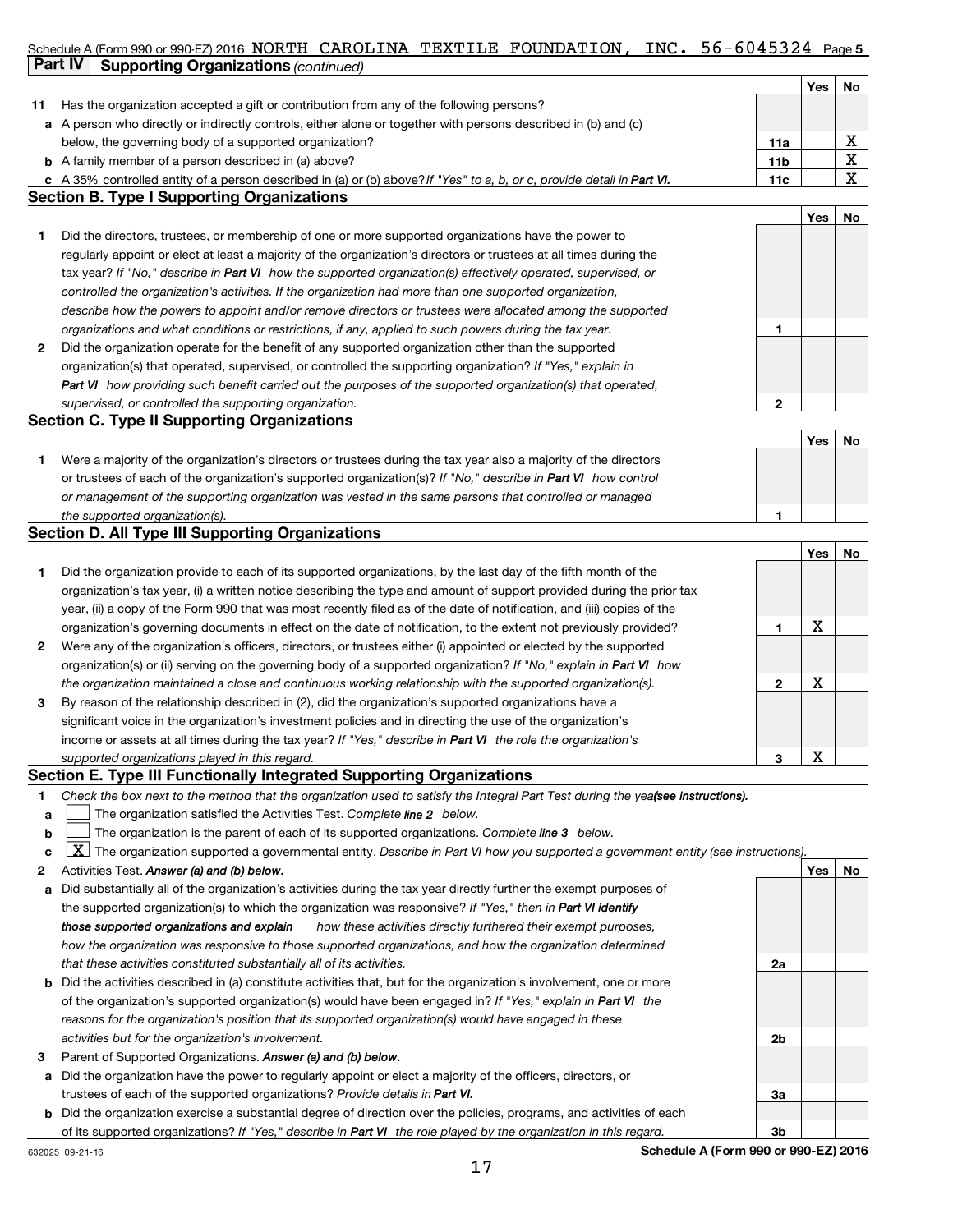| <b>Part V</b> | Schedule A (Form 990 or 990-EZ) 2016 NORTH CAROLINA TEXTILE FOUNDATION, INC. 56-6045324 Page 6<br>Type III Non-Functionally Integrated 509(a)(3) Supporting Organizations |                |                |                                |
|---------------|---------------------------------------------------------------------------------------------------------------------------------------------------------------------------|----------------|----------------|--------------------------------|
| 1             | Check here if the organization satisfied the Integral Part Test as a qualifying trust on Nov. 20, 1970 (explain in Part VI.) See instructions. All                        |                |                |                                |
|               | other Type III non-functionally integrated supporting organizations must complete Sections A through E.                                                                   |                |                |                                |
|               | Section A - Adjusted Net Income                                                                                                                                           |                | (A) Prior Year | (B) Current Year<br>(optional) |
| $\mathbf 1$   | Net short-term capital gain                                                                                                                                               | 1.             |                |                                |
| 2             | Recoveries of prior-year distributions                                                                                                                                    | $\mathbf{2}$   |                |                                |
| 3             | Other gross income (see instructions)                                                                                                                                     | 3              |                |                                |
| 4             | Add lines 1 through 3                                                                                                                                                     | 4              |                |                                |
| 5             | Depreciation and depletion                                                                                                                                                | 5              |                |                                |
| 6             | Portion of operating expenses paid or incurred for production or                                                                                                          |                |                |                                |
|               | collection of gross income or for management, conservation, or                                                                                                            |                |                |                                |
|               | maintenance of property held for production of income (see instructions)                                                                                                  | 6              |                |                                |
| -7            | Other expenses (see instructions)                                                                                                                                         | $\overline{7}$ |                |                                |
| 8             | Adjusted Net Income (subtract lines 5, 6, and 7 from line 4)                                                                                                              | 8              |                |                                |
|               | <b>Section B - Minimum Asset Amount</b>                                                                                                                                   |                | (A) Prior Year | (B) Current Year<br>(optional) |
| 1             | Aggregate fair market value of all non-exempt-use assets (see                                                                                                             |                |                |                                |
|               | instructions for short tax year or assets held for part of year):                                                                                                         |                |                |                                |
|               | a Average monthly value of securities                                                                                                                                     | 1a             |                |                                |
|               | <b>b</b> Average monthly cash balances                                                                                                                                    | 1b             |                |                                |
|               | c Fair market value of other non-exempt-use assets                                                                                                                        | 1c             |                |                                |
|               | d Total (add lines 1a, 1b, and 1c)                                                                                                                                        | 1d             |                |                                |
|               | e Discount claimed for blockage or other                                                                                                                                  |                |                |                                |
|               | factors (explain in detail in <b>Part VI</b> ):                                                                                                                           |                |                |                                |
| 2             | Acquisition indebtedness applicable to non-exempt-use assets                                                                                                              | $\mathbf{2}$   |                |                                |
| 3             | Subtract line 2 from line 1d                                                                                                                                              | 3              |                |                                |
| 4             | Cash deemed held for exempt use. Enter 1-1/2% of line 3 (for greater amount,                                                                                              |                |                |                                |
|               | see instructions)                                                                                                                                                         | 4              |                |                                |
| 5             | Net value of non-exempt-use assets (subtract line 4 from line 3)                                                                                                          | 5              |                |                                |
| 6             | Multiply line 5 by .035                                                                                                                                                   | 6              |                |                                |
| 7             | Recoveries of prior-year distributions                                                                                                                                    | 7              |                |                                |
| -8            | Minimum Asset Amount (add line 7 to line 6)                                                                                                                               | 8              |                |                                |
|               | <b>Section C - Distributable Amount</b>                                                                                                                                   |                |                | <b>Current Year</b>            |
| 1             | Adjusted net income for prior year (from Section A, line 8, Column A)                                                                                                     | 1              |                |                                |
| 2             | Enter 85% of line 1                                                                                                                                                       | 2              |                |                                |
| 3             | Minimum asset amount for prior year (from Section B, line 8, Column A)                                                                                                    | 3              |                |                                |
| 4             | Enter greater of line 2 or line 3                                                                                                                                         | 4              |                |                                |
| 5             | Income tax imposed in prior year                                                                                                                                          | 5              |                |                                |
| 6             | Distributable Amount. Subtract line 5 from line 4, unless subject to                                                                                                      |                |                |                                |
|               | emergency temporary reduction (see instructions)                                                                                                                          | 6              |                |                                |
| 7             | Check here if the current year is the organization's first as a non-functionally integrated Type III supporting organization (see                                         |                |                |                                |
|               | instructions).                                                                                                                                                            |                |                |                                |

**Schedule A (Form 990 or 990-EZ) 2016**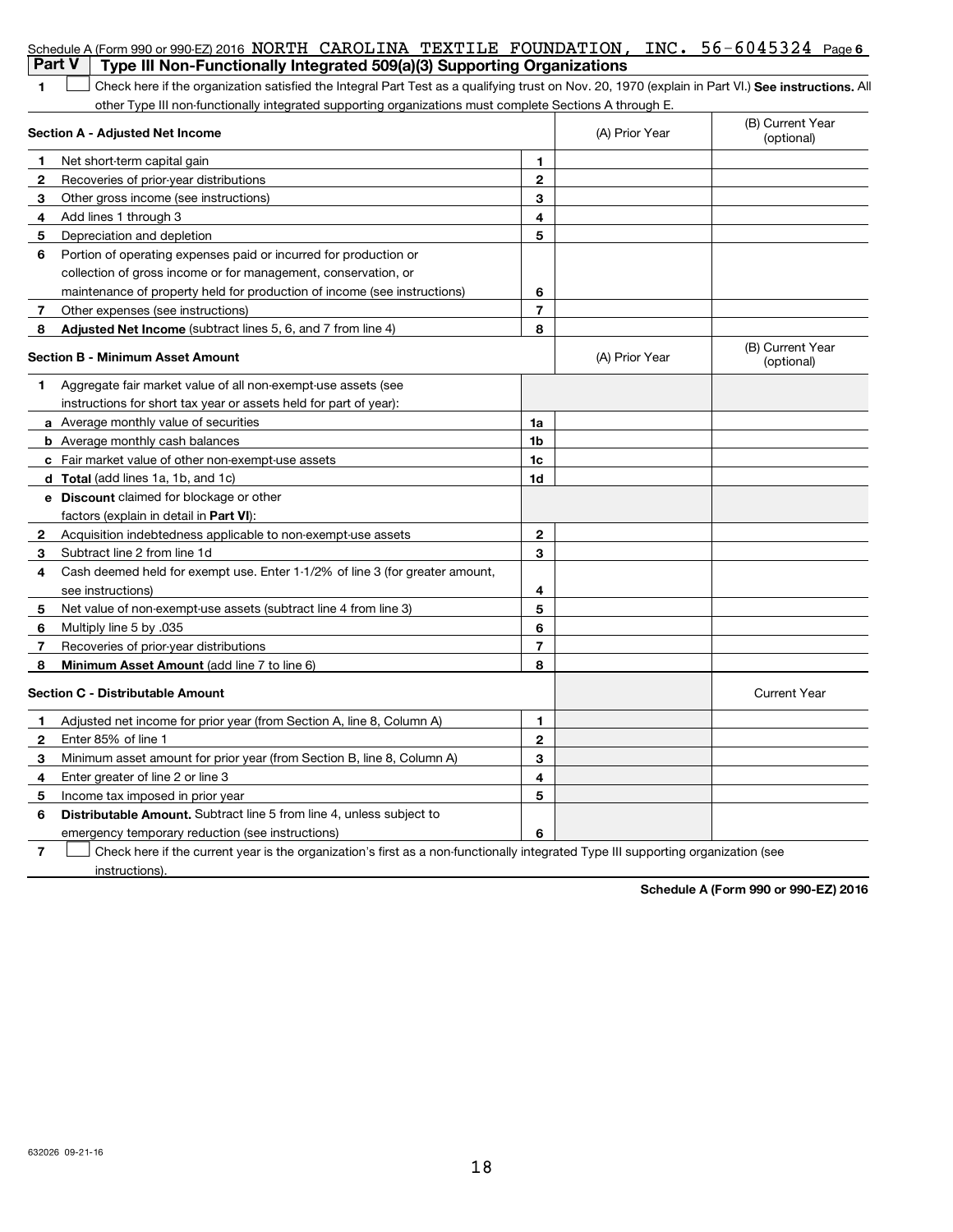|               | Schedule A (Form 990 or 990-EZ) 2016 NORTH CAROLINA TEXTILE FOUNDATION, INC. 56-6045324 Page 7 |                             |                                   |                               |
|---------------|------------------------------------------------------------------------------------------------|-----------------------------|-----------------------------------|-------------------------------|
| <b>Part V</b> | Type III Non-Functionally Integrated 509(a)(3) Supporting Organizations (continued)            |                             |                                   |                               |
|               | <b>Section D - Distributions</b>                                                               |                             |                                   | <b>Current Year</b>           |
| 1             | Amounts paid to supported organizations to accomplish exempt purposes                          |                             |                                   |                               |
| $\mathbf{2}$  | Amounts paid to perform activity that directly furthers exempt purposes of supported           |                             |                                   |                               |
|               | organizations, in excess of income from activity                                               |                             |                                   |                               |
| 3             | Administrative expenses paid to accomplish exempt purposes of supported organizations          |                             |                                   |                               |
| 4             | Amounts paid to acquire exempt-use assets                                                      |                             |                                   |                               |
| 5             | Qualified set-aside amounts (prior IRS approval required)                                      |                             |                                   |                               |
| 6             | Other distributions (describe in Part VI). See instructions                                    |                             |                                   |                               |
| 7             | Total annual distributions. Add lines 1 through 6                                              |                             |                                   |                               |
| 8             | Distributions to attentive supported organizations to which the organization is responsive     |                             |                                   |                               |
|               | (provide details in Part VI). See instructions                                                 |                             |                                   |                               |
| 9             | Distributable amount for 2016 from Section C, line 6                                           |                             |                                   |                               |
| 10            | Line 8 amount divided by Line 9 amount                                                         |                             |                                   |                               |
|               |                                                                                                | (i)                         | (ii)<br><b>Underdistributions</b> | (iii)<br><b>Distributable</b> |
|               | Section E - Distribution Allocations (see instructions)                                        | <b>Excess Distributions</b> | Pre-2016                          | Amount for 2016               |
|               |                                                                                                |                             |                                   |                               |
| 1             | Distributable amount for 2016 from Section C, line 6                                           |                             |                                   |                               |
| $\mathbf{2}$  | Underdistributions, if any, for years prior to 2016 (reason-                                   |                             |                                   |                               |
|               | able cause required-explain in Part VI). See instructions                                      |                             |                                   |                               |
| 3             | Excess distributions carryover, if any, to 2016:                                               |                             |                                   |                               |
| а             |                                                                                                |                             |                                   |                               |
| b             |                                                                                                |                             |                                   |                               |
|               | c From 2013                                                                                    |                             |                                   |                               |
|               | d From 2014                                                                                    |                             |                                   |                               |
|               | e From 2015                                                                                    |                             |                                   |                               |
|               | f Total of lines 3a through e                                                                  |                             |                                   |                               |
|               | g Applied to underdistributions of prior years                                                 |                             |                                   |                               |
|               | h Applied to 2016 distributable amount                                                         |                             |                                   |                               |
|               | Carryover from 2011 not applied (see instructions)                                             |                             |                                   |                               |
|               | Remainder. Subtract lines 3g, 3h, and 3i from 3f.                                              |                             |                                   |                               |
| 4             | Distributions for 2016 from Section D,                                                         |                             |                                   |                               |
|               | line $7:$                                                                                      |                             |                                   |                               |
|               | a Applied to underdistributions of prior years                                                 |                             |                                   |                               |
|               | <b>b</b> Applied to 2016 distributable amount                                                  |                             |                                   |                               |
|               | c Remainder. Subtract lines 4a and 4b from 4                                                   |                             |                                   |                               |
|               | Remaining underdistributions for years prior to 2016, if                                       |                             |                                   |                               |
|               | any. Subtract lines 3g and 4a from line 2. For result greater                                  |                             |                                   |                               |
|               | than zero, explain in Part VI. See instructions                                                |                             |                                   |                               |
| 6             | Remaining underdistributions for 2016. Subtract lines 3h                                       |                             |                                   |                               |
|               | and 4b from line 1. For result greater than zero, explain in                                   |                             |                                   |                               |
|               | Part VI. See instructions                                                                      |                             |                                   |                               |
| 7             | Excess distributions carryover to 2017. Add lines 3j                                           |                             |                                   |                               |
|               | and 4c                                                                                         |                             |                                   |                               |
| 8             | Breakdown of line 7:                                                                           |                             |                                   |                               |
| a             |                                                                                                |                             |                                   |                               |
|               | <b>b</b> Excess from 2013                                                                      |                             |                                   |                               |
|               | c Excess from 2014                                                                             |                             |                                   |                               |
|               | d Excess from 2015                                                                             |                             |                                   |                               |
|               | e Excess from 2016                                                                             |                             |                                   |                               |

**Schedule A (Form 990 or 990-EZ) 2016**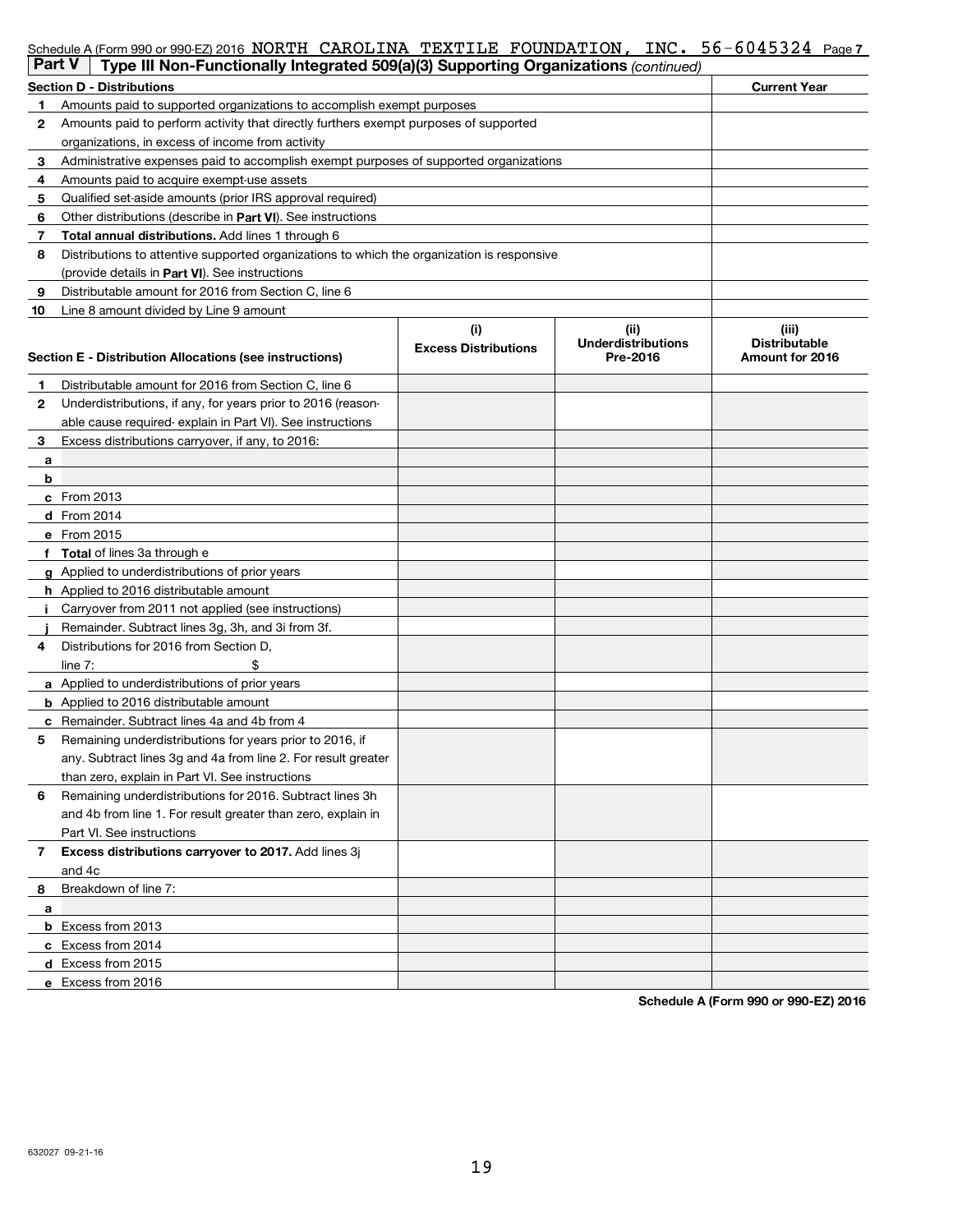Schedule A (Form 990 or 990-EZ) 2016 NORTH CAROLINA TEXTILE FOUNDATION, INC. 56-6045324 Page **8** Part VI | Supplemental Information. Provide the explanations required by Part II, line 10; Part II, line 17a or 17b; Part III, line 12; Part IV, Section A, lines 1, 2, 3b, 3c, 4b, 4c, 5a, 6, 9a, 9b, 9c, 11a, 11b, and 11c; Part IV, Section B, lines 1 and 2; Part IV, Section C, line 1; Part IV, Section D, lines 2 and 3; Part IV, Section E, lines 1c, 2a, 2b, 3a, and 3b; Part V, line 1; Part V, Section B, line 1e; Part V, Section D, lines 5, 6, and 8; and Part V, Section E, lines 2, 5, and 6. Also complete this part for any additional information. (See instructions.) PART IV, SECTION E, LINE 1C: THE FOUNDATION SUPPORTS NORTH CAROLINA STATE UNIVERSITY COLLEGE OF TEXTILES THROUGH GRANTS FOR STUDENT SCHOLARSHIPS, FACULTY SUPPORT AND STUDENT ACTIVITIES. SCHEDULE A, PART VI, SECTION D, LINE 3 THE DEAN OF THE COLLEGE OF TEXTILES OR UNIVERSITY EX-OFFICIO DIRECTOR IS ON THE INVESTMENT COMMITTEE OF THE FOUNDATION.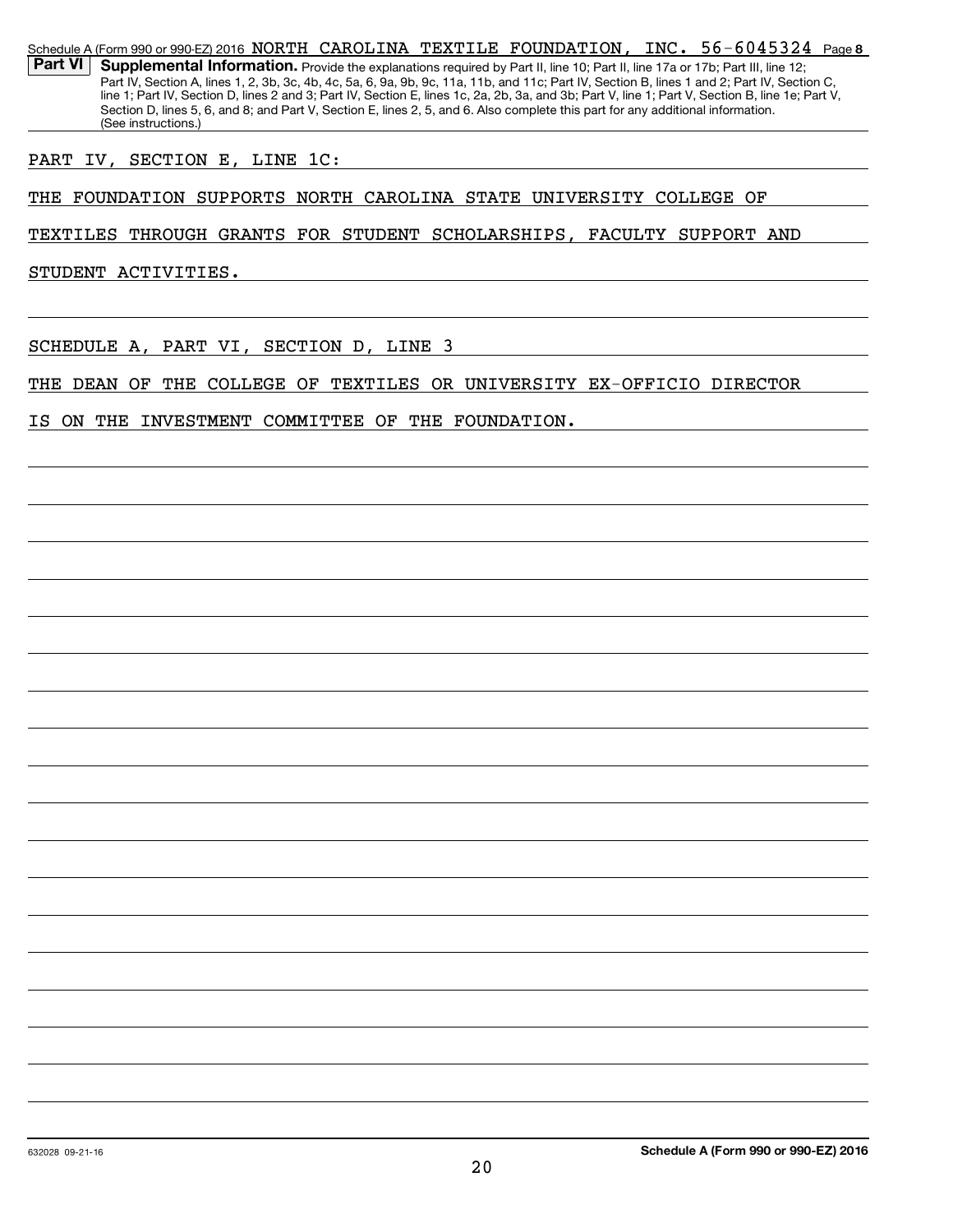Department of the Treasury Internal Revenue Service

# **Schedule B Schedule of Contributors**

**or 990-PF) | Attach to Form 990, Form 990-EZ, or Form 990-PF. | Information about Schedule B (Form 990, 990-EZ, or 990-PF) and** its instructions is at www.irs.gov/form990.

OMB No. 1545-0047

**2016**

#### **Name of the organization Employer identification number**

|                                | CAROLINA TEXTILE FOUNDATION, INC.<br>NORTH                                  | 56-6045324 |
|--------------------------------|-----------------------------------------------------------------------------|------------|
| Organization type (check one): |                                                                             |            |
| Filers of:                     | Section:                                                                    |            |
| Form 990 or 990-EZ             | $\boxed{\mathbf{X}}$ 501(c)( 3) (enter number) organization                 |            |
|                                | $4947(a)(1)$ nonexempt charitable trust not treated as a private foundation |            |
|                                | 527 political organization                                                  |            |
| Form 990-PF                    | 501(c)(3) exempt private foundation                                         |            |
|                                | 4947(a)(1) nonexempt charitable trust treated as a private foundation       |            |
|                                | 501(c)(3) taxable private foundation                                        |            |

Check if your organization is covered by the General Rule or a Special Rule.

**Note:**  Only a section 501(c)(7), (8), or (10) organization can check boxes for both the General Rule and a Special Rule. See instructions.

#### **General Rule**

K For an organization filing Form 990, 990-EZ, or 990-PF that received, during the year, contributions totaling \$5,000 or more (in money or property) from any one contributor. Complete Parts I and II. See instructions for determining a contributor's total contributions.

### **Special Rules**

- any one contributor, during the year, total contributions of the greater of (1) \$5,000 or (2) 2% of the amount on (i) Form 990, Part VIII, line 1h, For an organization described in section 501(c)(3) filing Form 990 or 990-EZ that met the 33 1/3% support test of the regulations under sections 509(a)(1) and 170(b)(1)(A)(vi), that checked Schedule A (Form 990 or 990-EZ), Part II, line 13, 16a, or 16b, and that received from or (ii) Form 990-EZ, line 1. Complete Parts I and II.  $\mathcal{L}_{\mathcal{A}}$
- year, total contributions of more than \$1,000 *exclusively* for religious, charitable, scientific, literary, or educational purposes, or for For an organization described in section 501(c)(7), (8), or (10) filing Form 990 or 990-EZ that received from any one contributor, during the the prevention of cruelty to children or animals. Complete Parts I, II, and III.  $\mathcal{L}_{\mathcal{A}}$
- purpose. Don't complete any of the parts unless the General Rule applies to this organization because it received *nonexclusively* year, contributions *exclusively* for religious, charitable, etc., purposes, but no such contributions totaled more than \$1,000. If this box is checked, enter here the total contributions that were received during the year for an exclusively religious, charitable, etc., For an organization described in section 501(c)(7), (8), or (10) filing Form 990 or 990-EZ that received from any one contributor, during the religious, charitable, etc., contributions totaling \$5,000 or more during the year  $\ldots$  $\ldots$  $\ldots$  $\ldots$  $\ldots$  $\mathcal{L}_{\mathcal{A}}$

**Caution:**  An organization that isn't covered by the General Rule and/or the Special Rules doesn't file Schedule B (Form 990, 990-EZ, or 990-PF), but it **must** answer "No" on Part IV, line 2, of its Form 990; or check the box on line H of its Form 990-EZ or on its Form 990-PF, Part I, line 2, to certify that it doesn't meet the filing requirements of Schedule B (Form 990, 990-EZ, or 990-PF).

LHA For Paperwork Reduction Act Notice, see the Instructions for Form 990, 990-EZ, or 990-PF. Schedule B (Form 990, 990-EZ, or 990-PF) (2016)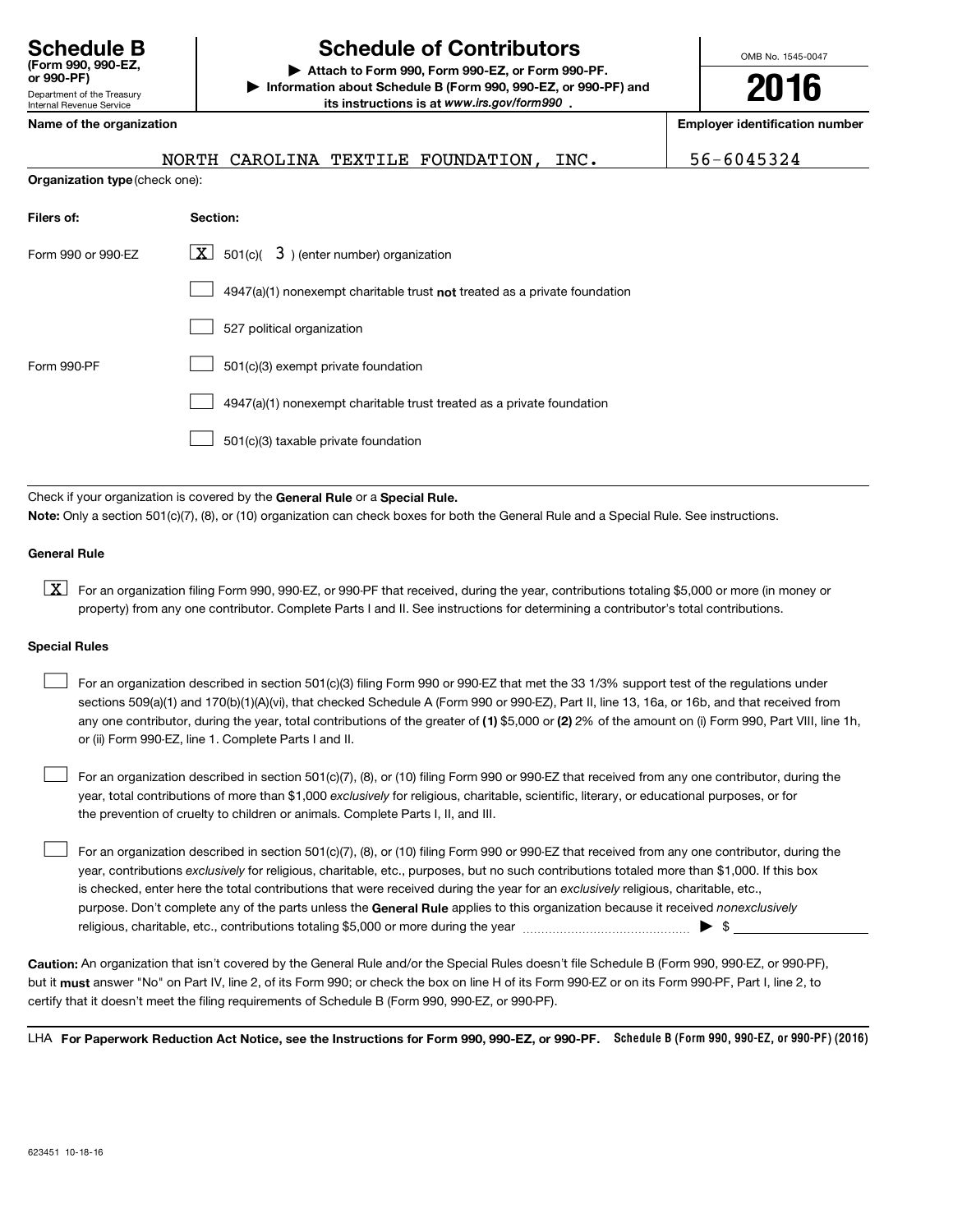| Schedule B (Form 990,<br>(2016)<br>. or 990-PF)<br>990-EZ | Page |
|-----------------------------------------------------------|------|
|                                                           |      |

NORTH CAROLINA TEXTILE FOUNDATION, INC. 48 1966 1012 156-6045324

Part I Contributors (See instructions). Use duplicate copies of Part I if additional space is needed.

| (a)<br>No. | (b)<br>Name, address, and ZIP + 4 | (c)<br><b>Total contributions</b> | (d)<br>Type of contribution                                                                                  |
|------------|-----------------------------------|-----------------------------------|--------------------------------------------------------------------------------------------------------------|
| 1          |                                   | 5,000.<br>\$                      | $\vert \mathbf{x} \vert$<br>Person<br>Payroll<br>Noncash<br>(Complete Part II for<br>noncash contributions.) |
| (a)<br>No. | (b)<br>Name, address, and ZIP + 4 | (c)<br><b>Total contributions</b> | (d)<br>Type of contribution                                                                                  |
| 2          |                                   | 20,000.<br>\$                     | $\vert \text{X} \vert$<br>Person<br>Payroll<br>Noncash<br>(Complete Part II for<br>noncash contributions.)   |
| (a)<br>No. | (b)<br>Name, address, and ZIP + 4 | (c)<br><b>Total contributions</b> | (d)<br>Type of contribution                                                                                  |
| 3          |                                   | 10,000.<br>\$                     | $\mathbf{X}$<br>Person<br>Payroll<br>Noncash<br>(Complete Part II for<br>noncash contributions.)             |
| (a)<br>No. | (b)<br>Name, address, and ZIP + 4 | (c)<br><b>Total contributions</b> | (d)<br>Type of contribution                                                                                  |
| 4          |                                   | 402,500.<br>\$                    | $\mathbf{X}$<br>Person<br>Payroll<br><b>Noncash</b><br>(Complete Part II for<br>noncash contributions.)      |
| (a)<br>No. | (b)<br>Name, address, and ZIP + 4 | (c)<br><b>Total contributions</b> | (d)<br>Type of contribution                                                                                  |
| 5          |                                   | 12,500.<br>$\$$                   | $\vert$ X $\vert$<br>Person<br>Payroll<br>Noncash<br>(Complete Part II for<br>noncash contributions.)        |
| (a)<br>No. | (b)<br>Name, address, and ZIP + 4 | (c)<br><b>Total contributions</b> | (d)<br>Type of contribution                                                                                  |
| 6          |                                   | 9,819.<br>\$                      | $\vert$ X $\vert$<br>Person<br>Payroll<br>Noncash<br>(Complete Part II for<br>noncash contributions.)        |

**Schedule B (Form 990, 990-EZ, or 990-PF) (2016)**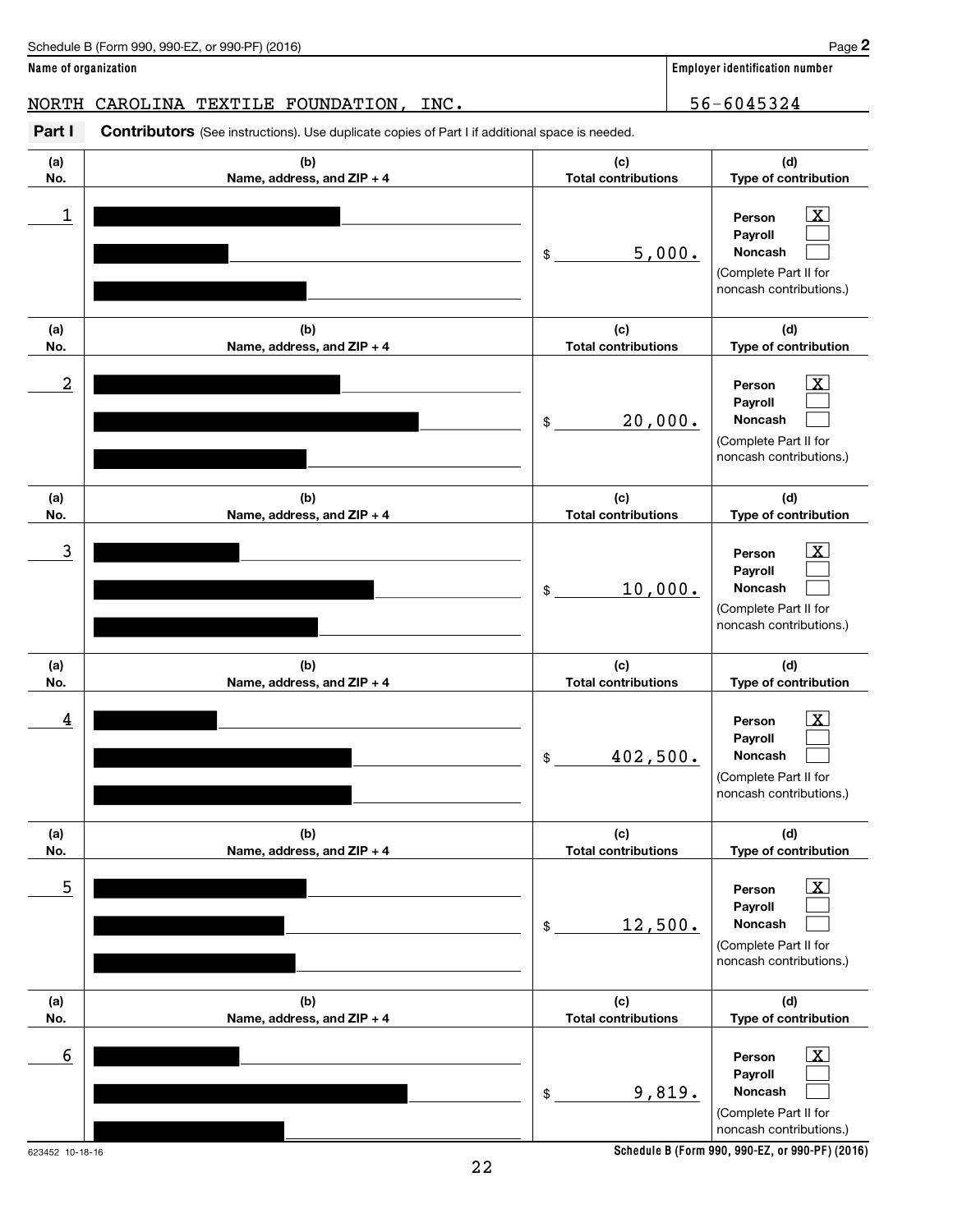| Schedule B (Form 990,<br>. or 990-PF <sup>\</sup><br>(2016)<br>. 990-EZ | Page |
|-------------------------------------------------------------------------|------|
|-------------------------------------------------------------------------|------|

NORTH CAROLINA TEXTILE FOUNDATION, INC. 48 1966 1012 156-6045324

Part I Contributors (See instructions). Use duplicate copies of Part I if additional space is needed.

| (a)                   | (b)                        | (c)                        | (d)                                                                                                                                                       |
|-----------------------|----------------------------|----------------------------|-----------------------------------------------------------------------------------------------------------------------------------------------------------|
| No.                   | Name, address, and ZIP + 4 | <b>Total contributions</b> | Type of contribution                                                                                                                                      |
| 7                     |                            | 72,000.<br>\$              | $\mathbf{X}$<br>Person<br>Payroll<br>Noncash<br>(Complete Part II for<br>noncash contributions.)                                                          |
| (a)                   | (b)                        | (c)                        | (d)                                                                                                                                                       |
| No.                   | Name, address, and ZIP + 4 | <b>Total contributions</b> | Type of contribution                                                                                                                                      |
| 8                     |                            | 12,500.<br>\$              | $\mathbf{X}$<br>Person<br>Payroll<br>Noncash<br>(Complete Part II for<br>noncash contributions.)                                                          |
| (a)                   | (b)                        | (c)                        | (d)                                                                                                                                                       |
| No.                   | Name, address, and ZIP + 4 | <b>Total contributions</b> | Type of contribution                                                                                                                                      |
| 9                     |                            | 73,000.<br>\$              | $\mathbf{X}$<br>Person<br>Payroll<br>Noncash<br>(Complete Part II for<br>noncash contributions.)                                                          |
| (a)                   | (b)                        | (c)                        | (d)                                                                                                                                                       |
| No.                   | Name, address, and ZIP + 4 | <b>Total contributions</b> | Type of contribution                                                                                                                                      |
| 10                    |                            | 10,017.<br>\$              | $\mathbf{X}$<br>Person<br>Payroll<br>Noncash<br>(Complete Part II for<br>noncash contributions.)                                                          |
| (a)                   | (b)                        | (c)                        | (d)                                                                                                                                                       |
| No.                   | Name, address, and ZIP + 4 | <b>Total contributions</b> | Type of contribution                                                                                                                                      |
| 11                    |                            | 5,000.<br>$\$$             | $\boxed{\text{X}}$<br>Person<br>Payroll<br>Noncash<br>(Complete Part II for<br>noncash contributions.)                                                    |
| (a)                   | (b)                        | (c)                        | (d)                                                                                                                                                       |
| No.                   | Name, address, and ZIP + 4 | <b>Total contributions</b> | Type of contribution                                                                                                                                      |
| 12<br>623452 10-18-16 |                            | 25,000.<br>$\$$            | $\boxed{\text{X}}$<br>Person<br>Payroll<br>Noncash<br>(Complete Part II for<br>noncash contributions.)<br>Schedule B (Form 990, 990-EZ, or 990-PF) (2016) |

23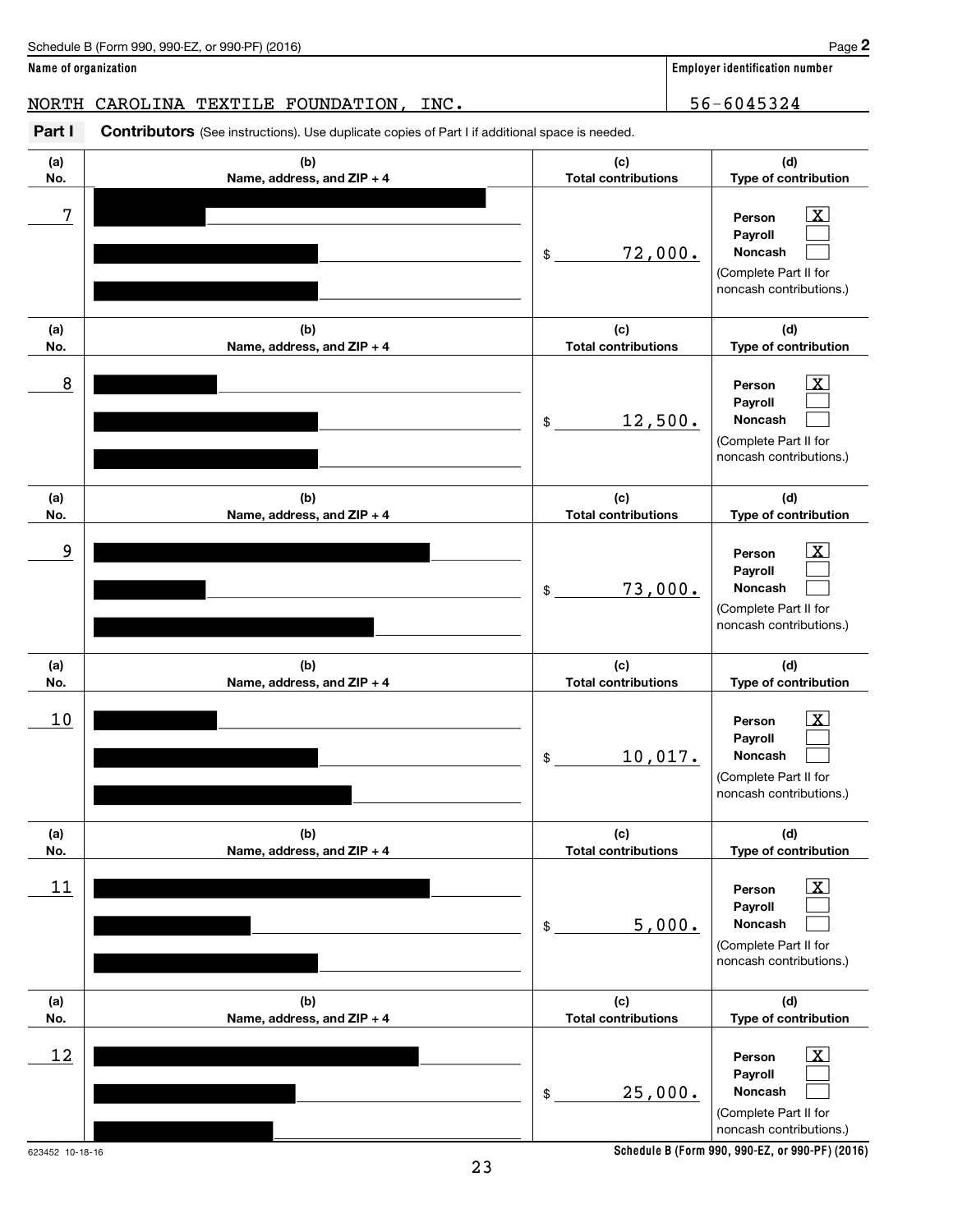623452 10-18-16

**Name of organization Employer identification number**

# NORTH CAROLINA TEXTILE FOUNDATION, INC. 48 1966 1012 156-6045324

| Part I     | Contributors (See instructions). Use duplicate copies of Part I if additional space is needed. |                                   |                                                                                                                |  |  |
|------------|------------------------------------------------------------------------------------------------|-----------------------------------|----------------------------------------------------------------------------------------------------------------|--|--|
| (a)<br>No. | (b)<br>Name, address, and ZIP + 4                                                              | (c)<br><b>Total contributions</b> | (d)<br>Type of contribution                                                                                    |  |  |
| 13         |                                                                                                | 11, 250.<br>\$                    | $\mathbf{X}$<br>Person<br>Payroll<br>Noncash<br>(Complete Part II for<br>noncash contributions.)               |  |  |
| (a)<br>No. | (b)<br>Name, address, and ZIP + 4                                                              | (c)<br><b>Total contributions</b> | (d)<br>Type of contribution                                                                                    |  |  |
| 14         |                                                                                                | 28,100.<br>\$                     | $\mathbf{X}$<br>Person<br>Payroll<br>Noncash<br>(Complete Part II for<br>noncash contributions.)               |  |  |
| (a)<br>No. | (b)<br>Name, address, and ZIP + 4                                                              | (c)<br><b>Total contributions</b> | (d)<br>Type of contribution                                                                                    |  |  |
| 15         |                                                                                                | 25,000.<br>\$                     | X <br>Person<br>Payroll<br><b>Noncash</b><br>(Complete Part II for<br>noncash contributions.)                  |  |  |
| (a)<br>No. | (b)<br>Name, address, and ZIP + 4                                                              | (c)<br><b>Total contributions</b> | (d)<br>Type of contribution                                                                                    |  |  |
| 16         |                                                                                                | 25,000.<br>\$                     | $\vert$ X $\vert$<br>Person<br>Payroll<br><b>Noncash</b><br>(Complete Part II for<br>noncash contributions.)   |  |  |
| (a)<br>No. | (b)<br>Name, address, and ZIP + 4                                                              | (c)<br><b>Total contributions</b> | (d)<br>Type of contribution                                                                                    |  |  |
| 17         |                                                                                                | 10,000.<br>\$                     | $\lfloor x \rfloor$<br>Person<br>Payroll<br><b>Noncash</b><br>(Complete Part II for<br>noncash contributions.) |  |  |
| (a)<br>No. | (b)<br>Name, address, and ZIP + 4                                                              | (c)<br><b>Total contributions</b> | (d)<br>Type of contribution                                                                                    |  |  |
| 18         |                                                                                                | 25,000.<br>\$                     | $\lfloor x \rfloor$<br>Person<br>Payroll<br>Noncash<br>(Complete Part II for<br>noncash contributions.)        |  |  |

24

**Schedule B (Form 990, 990-EZ, or 990-PF) (2016)**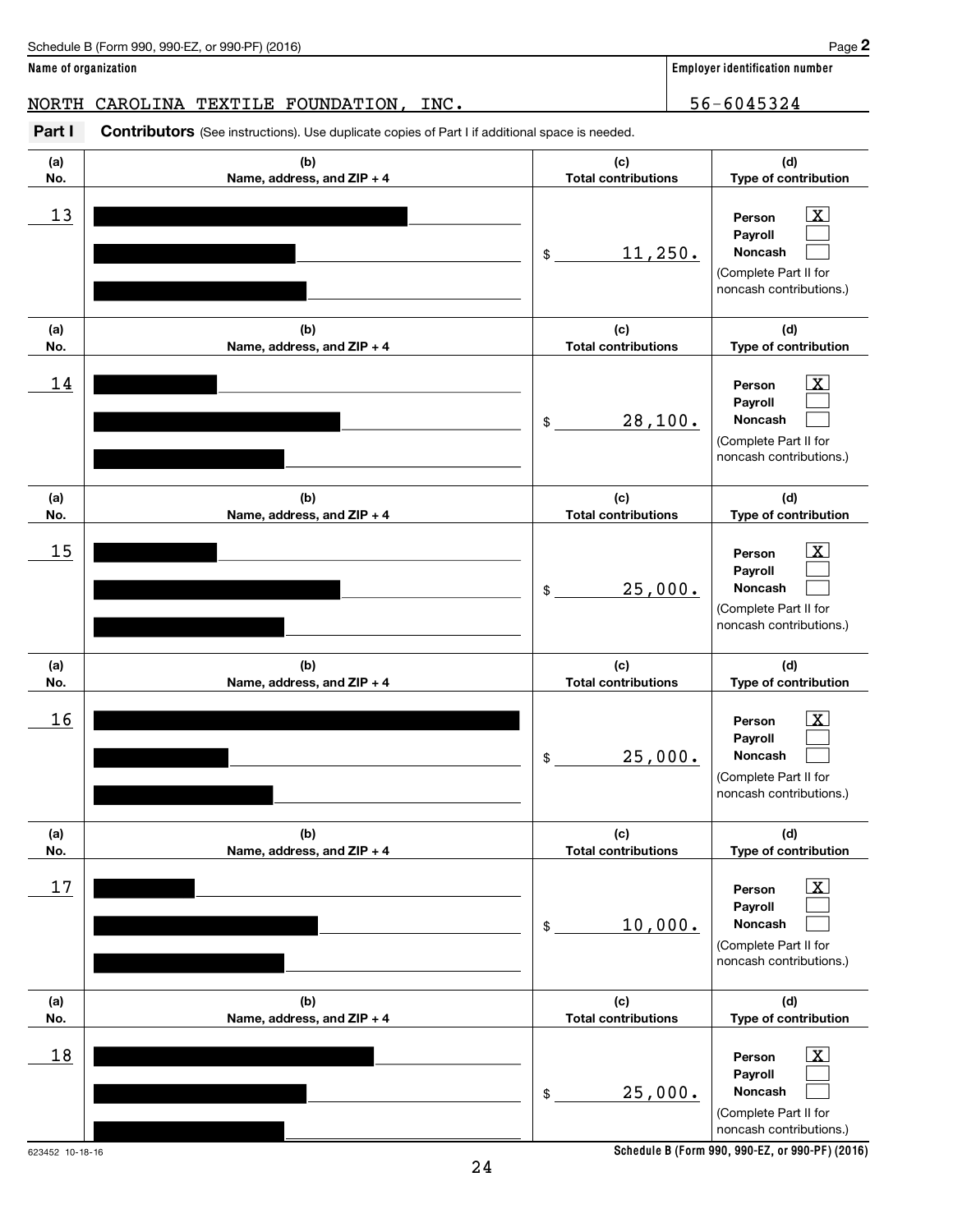**2**

# NORTH CAROLINA TEXTILE FOUNDATION, INC. 48 1966 1012 156-6045324

| Part I     | <b>Contributors</b> (See instructions). Use duplicate copies of Part I if additional space is needed. |                                   |                                                                                                         |
|------------|-------------------------------------------------------------------------------------------------------|-----------------------------------|---------------------------------------------------------------------------------------------------------|
| (a)<br>No. | (b)<br>Name, address, and ZIP + 4                                                                     | (c)<br><b>Total contributions</b> | (d)<br>Type of contribution                                                                             |
| 19         |                                                                                                       | 75, 250.<br>\$                    | $\vert$ X $\vert$<br>Person<br>Payroll<br>Noncash<br>(Complete Part II for<br>noncash contributions.)   |
| (a)<br>No. | (b)<br>Name, address, and ZIP + 4                                                                     | (c)<br><b>Total contributions</b> | (d)<br>Type of contribution                                                                             |
| 20         |                                                                                                       | 75,224.<br>\$                     | $\lfloor x \rfloor$<br>Person<br>Payroll<br>Noncash<br>(Complete Part II for<br>noncash contributions.) |
| (a)<br>No. | (b)<br>Name, address, and ZIP + 4                                                                     | (c)<br><b>Total contributions</b> | (d)<br>Type of contribution                                                                             |
| 21         |                                                                                                       | 101,043.<br>\$                    | $\lfloor x \rfloor$<br>Person<br>Payroll<br>Noncash<br>(Complete Part II for<br>noncash contributions.) |
| (a)<br>No. | (b)<br>Name, address, and ZIP + 4                                                                     | (c)<br><b>Total contributions</b> | (d)<br>Type of contribution                                                                             |
| 22         |                                                                                                       | 10,000.<br>\$                     | $\vert$ X $\vert$<br>Person<br>Payroll<br>Noncash<br>(Complete Part II for<br>noncash contributions.)   |
| (a)<br>No. | (b)<br>Name, address, and ZIP + 4                                                                     | (c)<br><b>Total contributions</b> | (d)<br>Type of contribution                                                                             |
| 23         |                                                                                                       | 10,000.<br>\$                     | $\lfloor x \rfloor$<br>Person<br>Payroll<br>Noncash<br>(Complete Part II for<br>noncash contributions.) |
| (a)<br>No. | (b)<br>Name, address, and ZIP + 4                                                                     | (c)<br><b>Total contributions</b> | (d)<br>Type of contribution                                                                             |
| 24         |                                                                                                       | 5,000.<br>\$                      | Ιx.<br>Person<br>Payroll<br>Noncash<br>(Complete Part II for<br>noncash contributions.)                 |

623452 10-18-16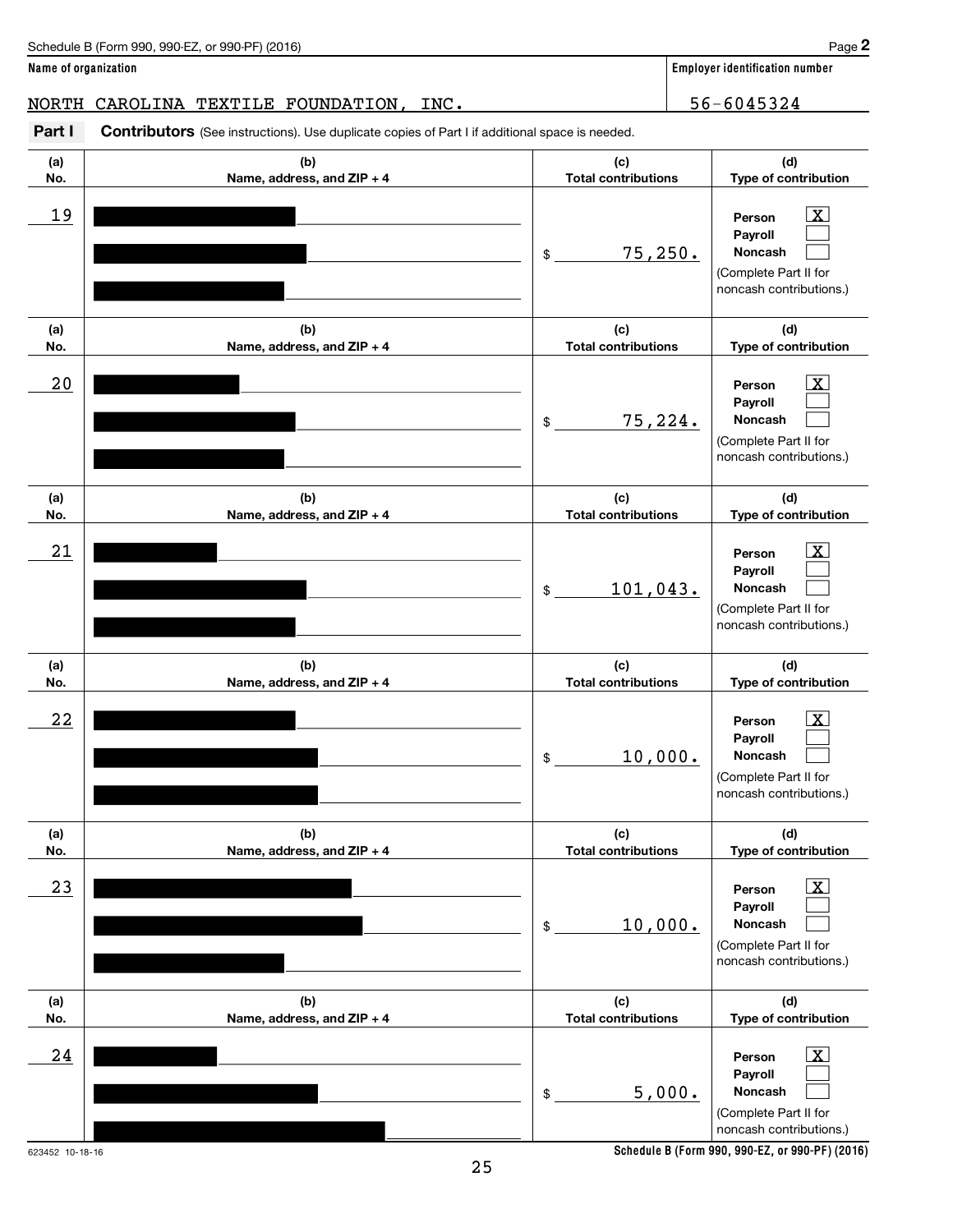# NORTH CAROLINA TEXTILE FOUNDATION, INC. 48 | 56-6045324

Part I Contributors (See instructions). Use duplicate copies of Part I if additional space is needed.

| (a) | (b)                        | (c)                        | (d)                                                                                                         |
|-----|----------------------------|----------------------------|-------------------------------------------------------------------------------------------------------------|
| No. | Name, address, and ZIP + 4 | <b>Total contributions</b> | Type of contribution                                                                                        |
| 25  |                            | 10,000.<br>$$\circ$$       | $\overline{\mathbf{X}}$<br>Person<br>Payroll<br>Noncash<br>(Complete Part II for<br>noncash contributions.) |
| (a) | (b)                        | (c)                        | (d)                                                                                                         |
| No. | Name, address, and ZIP + 4 | <b>Total contributions</b> | Type of contribution                                                                                        |
| 26  |                            | 20,000.<br>$$\circ$$       | $\mathbf{X}$<br>Person<br>Payroll<br>Noncash<br>(Complete Part II for<br>noncash contributions.)            |
| (a) | (b)                        | (c)                        | (d)                                                                                                         |
| No. | Name, address, and ZIP + 4 | <b>Total contributions</b> | Type of contribution                                                                                        |
|     |                            | \$                         | Person<br>Payroll<br><b>Noncash</b><br>(Complete Part II for<br>noncash contributions.)                     |
| (a) | (b)                        | (c)                        | (d)                                                                                                         |
| No. | Name, address, and ZIP + 4 | <b>Total contributions</b> | Type of contribution                                                                                        |
|     |                            | \$                         | Person<br>Payroll<br><b>Noncash</b><br>(Complete Part II for<br>noncash contributions.)                     |
| (a) | (b)                        | (c)                        | (d)                                                                                                         |
| No. | Name, address, and ZIP + 4 | <b>Total contributions</b> | Type of contribution                                                                                        |
|     |                            | \$                         | Person<br>Payroll<br>Noncash<br>(Complete Part II for<br>noncash contributions.)                            |
| (a) | (b)                        | (c)                        | (d)                                                                                                         |
| No. | Name, address, and ZIP + 4 | <b>Total contributions</b> | Type of contribution                                                                                        |
|     |                            | \$                         | Person<br>Payroll<br>Noncash<br>(Complete Part II for<br>noncash contributions.)                            |

26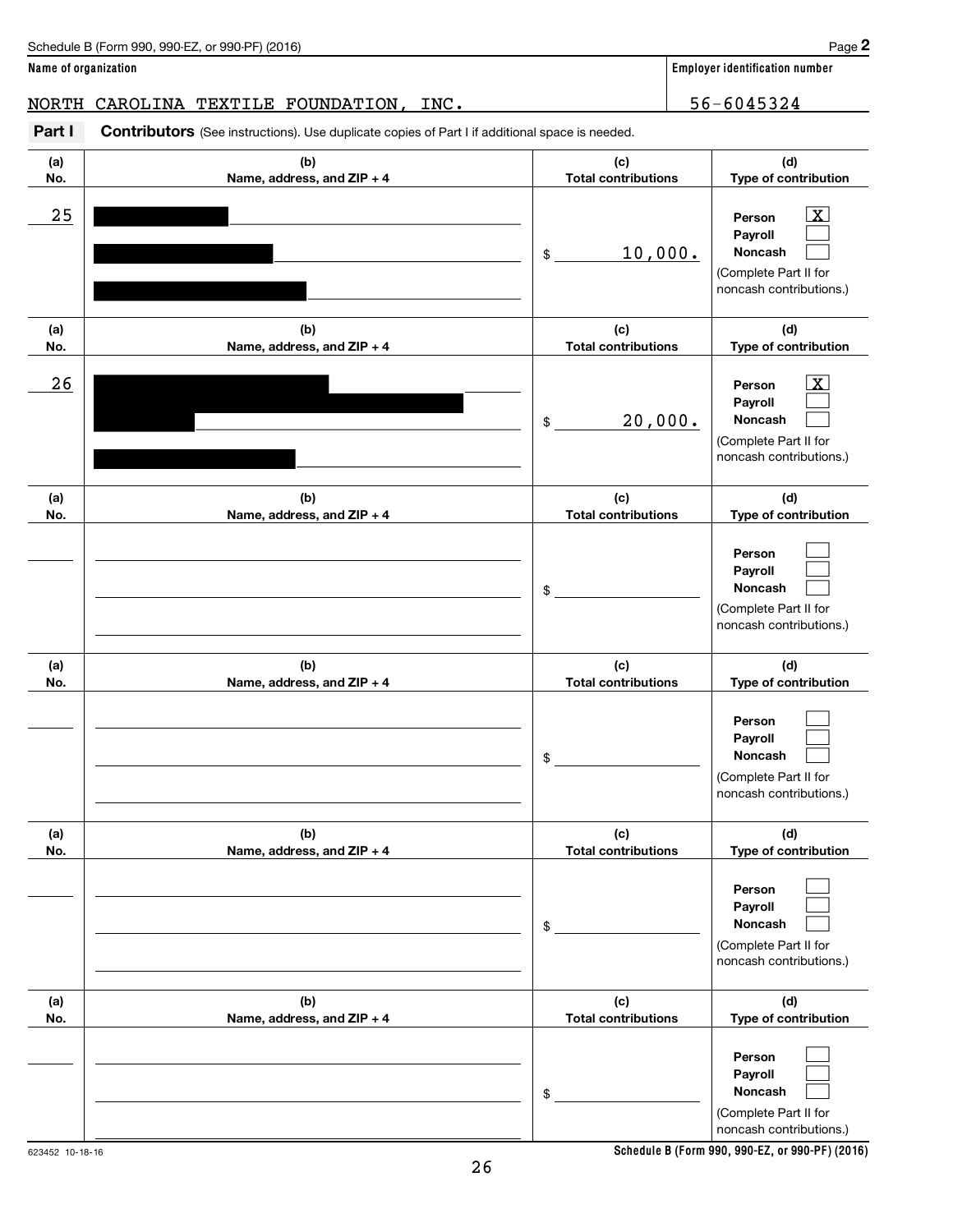# NORTH CAROLINA TEXTILE FOUNDATION, INC. 48 | 56-6045324

(See instructions). Use duplicate copies of Part II if additional space is needed. **Part II Noncash Property**

| Part II                      | <b>Noncash Property</b> (See instructions). Use duplicate copies of Part II if additional space is needed. |                                                |                      |
|------------------------------|------------------------------------------------------------------------------------------------------------|------------------------------------------------|----------------------|
| (a)<br>No.<br>from<br>Part I | (b)<br>Description of noncash property given                                                               | (c)<br>FMV (or estimate)<br>(See instructions) | (d)<br>Date received |
|                              |                                                                                                            |                                                |                      |
|                              |                                                                                                            | \$                                             |                      |
| (a)<br>No.<br>from<br>Part I | (b)<br>Description of noncash property given                                                               | (c)<br>FMV (or estimate)<br>(See instructions) | (d)<br>Date received |
|                              |                                                                                                            |                                                |                      |
|                              |                                                                                                            | \$                                             |                      |
| (a)<br>No.<br>from<br>Part I | (b)<br>Description of noncash property given                                                               | (c)<br>FMV (or estimate)<br>(See instructions) | (d)<br>Date received |
|                              |                                                                                                            |                                                |                      |
|                              |                                                                                                            | \$                                             |                      |
| (a)<br>No.<br>from<br>Part I | (b)<br>Description of noncash property given                                                               | (c)<br>FMV (or estimate)<br>(See instructions) | (d)<br>Date received |
|                              |                                                                                                            |                                                |                      |
|                              |                                                                                                            | \$                                             |                      |
| (a)<br>No.<br>from<br>Part I | (b)<br>Description of noncash property given                                                               | (c)<br>FMV (or estimate)<br>(See instructions) | (d)<br>Date received |
|                              |                                                                                                            |                                                |                      |
|                              |                                                                                                            | \$                                             |                      |
| (a)<br>No.<br>from<br>Part I | (b)<br>Description of noncash property given                                                               | (c)<br>FMV (or estimate)<br>(See instructions) | (d)<br>Date received |
|                              |                                                                                                            |                                                |                      |
|                              |                                                                                                            |                                                |                      |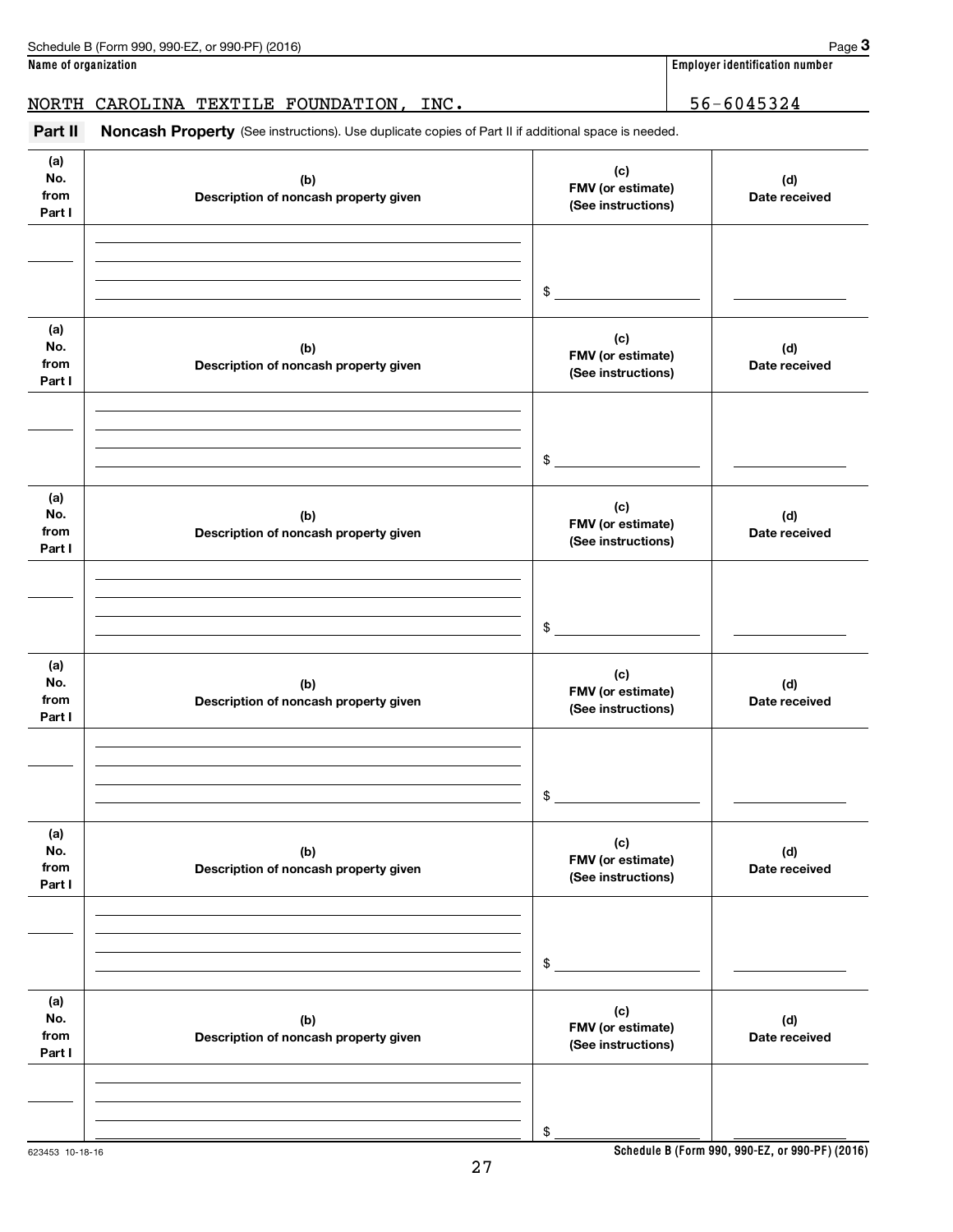|                      | Schedule B (Form 990, 990-EZ, or 990-PF) (2016)                                                                                                                                   |                      | Page 4                                                                                                                                                             |
|----------------------|-----------------------------------------------------------------------------------------------------------------------------------------------------------------------------------|----------------------|--------------------------------------------------------------------------------------------------------------------------------------------------------------------|
| Name of organization |                                                                                                                                                                                   |                      | <b>Employer identification number</b>                                                                                                                              |
|                      | NORTH CAROLINA TEXTILE FOUNDATION, INC.                                                                                                                                           |                      | $\frac{\texttt{AROLINA} \texttt{TEXTILE} \texttt{FOUNDATION} \texttt{,} \texttt{INC} \texttt{.}}{\texttt{Exclusively}}$ $\texttt{relog} \texttt{.} \texttt{[A31]}$ |
| Part III             | the year from any one contributor. Complete columns (a) through (e) and the following line entry. For organizations                                                               |                      |                                                                                                                                                                    |
|                      | completing Part III, enter the total of exclusively religious, charitable, etc., contributions of \$1,000 or less for the year. (Enter this info. once.) $\blacktriangleright$ \$ |                      |                                                                                                                                                                    |
| (a) No.              | Use duplicate copies of Part III if additional space is needed.                                                                                                                   |                      |                                                                                                                                                                    |
| from<br>Part I       | (b) Purpose of gift                                                                                                                                                               | (c) Use of gift      | (d) Description of how gift is held                                                                                                                                |
|                      |                                                                                                                                                                                   |                      |                                                                                                                                                                    |
|                      |                                                                                                                                                                                   |                      |                                                                                                                                                                    |
|                      |                                                                                                                                                                                   |                      |                                                                                                                                                                    |
|                      |                                                                                                                                                                                   | (e) Transfer of gift |                                                                                                                                                                    |
|                      |                                                                                                                                                                                   |                      |                                                                                                                                                                    |
|                      | Transferee's name, address, and ZIP + 4                                                                                                                                           |                      | Relationship of transferor to transferee                                                                                                                           |
|                      |                                                                                                                                                                                   |                      |                                                                                                                                                                    |
|                      |                                                                                                                                                                                   |                      |                                                                                                                                                                    |
| (a) No.              |                                                                                                                                                                                   |                      |                                                                                                                                                                    |
| from<br>Part I       | (b) Purpose of gift                                                                                                                                                               | (c) Use of gift      | (d) Description of how gift is held                                                                                                                                |
|                      |                                                                                                                                                                                   |                      |                                                                                                                                                                    |
|                      |                                                                                                                                                                                   |                      |                                                                                                                                                                    |
|                      |                                                                                                                                                                                   |                      |                                                                                                                                                                    |
|                      |                                                                                                                                                                                   | (e) Transfer of gift |                                                                                                                                                                    |
|                      | Transferee's name, address, and ZIP + 4                                                                                                                                           |                      | Relationship of transferor to transferee                                                                                                                           |
|                      |                                                                                                                                                                                   |                      |                                                                                                                                                                    |
|                      |                                                                                                                                                                                   |                      |                                                                                                                                                                    |
|                      |                                                                                                                                                                                   |                      |                                                                                                                                                                    |
| (a) No.<br>from      |                                                                                                                                                                                   |                      |                                                                                                                                                                    |
| Part I               | (b) Purpose of gift                                                                                                                                                               | (c) Use of gift      | (d) Description of how gift is held                                                                                                                                |
|                      |                                                                                                                                                                                   |                      |                                                                                                                                                                    |
|                      |                                                                                                                                                                                   |                      |                                                                                                                                                                    |
|                      |                                                                                                                                                                                   |                      |                                                                                                                                                                    |
|                      |                                                                                                                                                                                   | (e) Transfer of gift |                                                                                                                                                                    |
|                      | Transferee's name, address, and ZIP + 4                                                                                                                                           |                      | Relationship of transferor to transferee                                                                                                                           |
|                      |                                                                                                                                                                                   |                      |                                                                                                                                                                    |
|                      |                                                                                                                                                                                   |                      |                                                                                                                                                                    |
|                      |                                                                                                                                                                                   |                      |                                                                                                                                                                    |
| (a) No.<br>from      | (b) Purpose of gift                                                                                                                                                               | (c) Use of gift      | (d) Description of how gift is held                                                                                                                                |
| Part I               |                                                                                                                                                                                   |                      |                                                                                                                                                                    |
|                      |                                                                                                                                                                                   |                      |                                                                                                                                                                    |
|                      |                                                                                                                                                                                   |                      |                                                                                                                                                                    |
|                      |                                                                                                                                                                                   | (e) Transfer of gift |                                                                                                                                                                    |
|                      | Transferee's name, address, and $ZIP + 4$                                                                                                                                         |                      | Relationship of transferor to transferee                                                                                                                           |
|                      |                                                                                                                                                                                   |                      |                                                                                                                                                                    |
|                      |                                                                                                                                                                                   |                      |                                                                                                                                                                    |
|                      |                                                                                                                                                                                   |                      |                                                                                                                                                                    |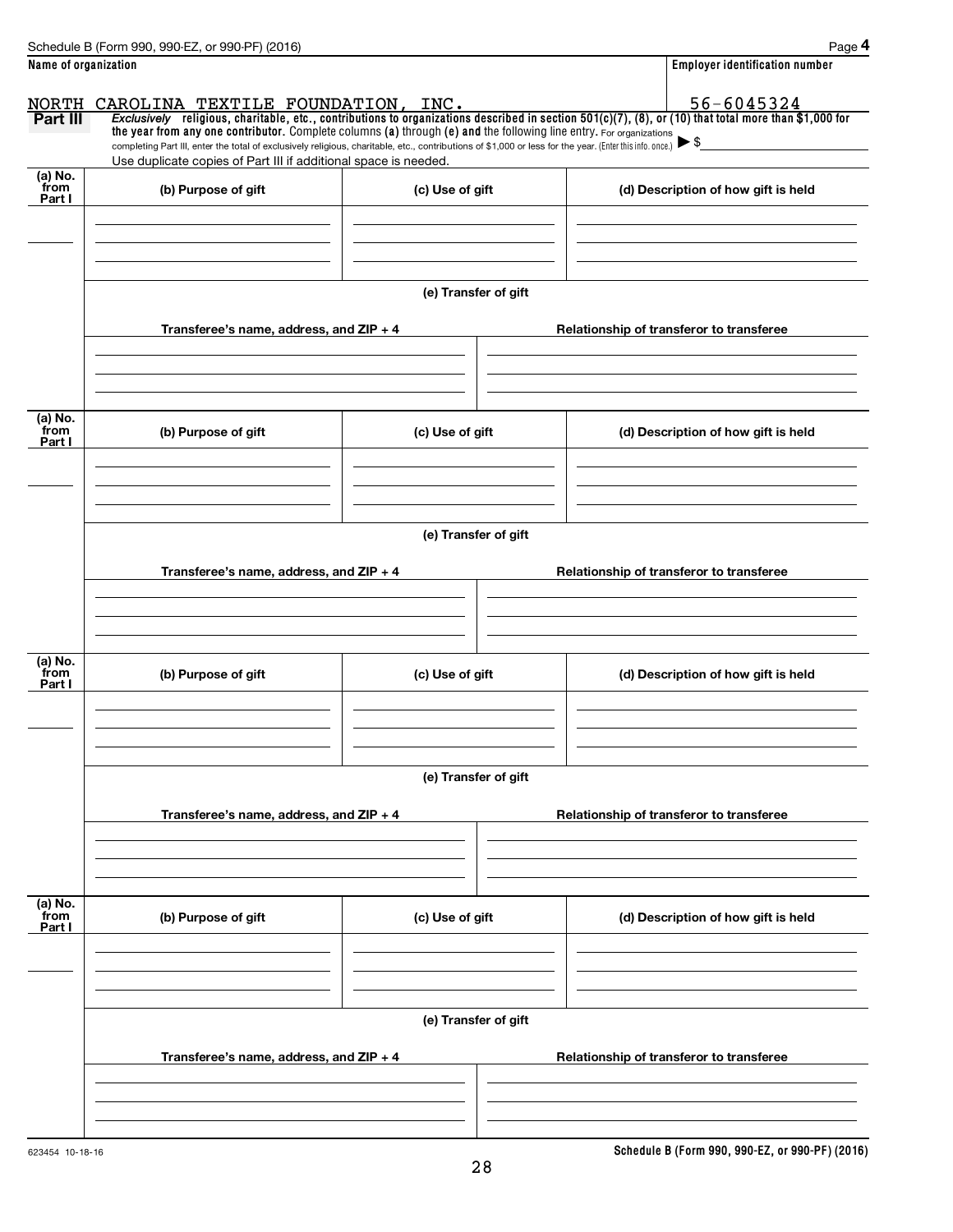|         | <b>SCHEDULE D</b><br>(Form 990)                        | <b>Supplemental Financial Statements</b><br>Complete if the organization answered "Yes" on Form 990,                                                                                                                                                                                                                                                              |                     |                                                    |                         | OMB No. 1545-0047                     |
|---------|--------------------------------------------------------|-------------------------------------------------------------------------------------------------------------------------------------------------------------------------------------------------------------------------------------------------------------------------------------------------------------------------------------------------------------------|---------------------|----------------------------------------------------|-------------------------|---------------------------------------|
|         |                                                        | Part IV, line 6, 7, 8, 9, 10, 11a, 11b, 11c, 11d, 11e, 11f, 12a, or 12b.                                                                                                                                                                                                                                                                                          |                     |                                                    |                         | <b>Open to Public</b>                 |
|         | Department of the Treasury<br>Internal Revenue Service | Information about Schedule D (Form 990) and its instructions is at www.irs.gov/form990.                                                                                                                                                                                                                                                                           | Attach to Form 990. |                                                    |                         | Inspection                            |
|         | Name of the organization                               |                                                                                                                                                                                                                                                                                                                                                                   |                     |                                                    |                         | <b>Employer identification number</b> |
|         |                                                        | NORTH CAROLINA TEXTILE FOUNDATION, INC.                                                                                                                                                                                                                                                                                                                           |                     |                                                    |                         | 56-6045324                            |
| Part I  |                                                        | Organizations Maintaining Donor Advised Funds or Other Similar Funds or Accounts. Complete if the                                                                                                                                                                                                                                                                 |                     |                                                    |                         |                                       |
|         |                                                        | organization answered "Yes" on Form 990, Part IV, line 6.                                                                                                                                                                                                                                                                                                         |                     |                                                    |                         |                                       |
|         |                                                        |                                                                                                                                                                                                                                                                                                                                                                   |                     | (a) Donor advised funds                            |                         | (b) Funds and other accounts          |
| 1       |                                                        |                                                                                                                                                                                                                                                                                                                                                                   |                     |                                                    |                         |                                       |
| 2       |                                                        | Aggregate value of contributions to (during year)                                                                                                                                                                                                                                                                                                                 |                     |                                                    |                         |                                       |
| з       |                                                        | Aggregate value of grants from (during year)                                                                                                                                                                                                                                                                                                                      |                     |                                                    |                         |                                       |
| 4<br>5  |                                                        | Did the organization inform all donors and donor advisors in writing that the assets held in donor advised funds                                                                                                                                                                                                                                                  |                     |                                                    |                         |                                       |
|         |                                                        |                                                                                                                                                                                                                                                                                                                                                                   |                     |                                                    |                         | Yes<br>No                             |
| 6       |                                                        | Did the organization inform all grantees, donors, and donor advisors in writing that grant funds can be used only                                                                                                                                                                                                                                                 |                     |                                                    |                         |                                       |
|         |                                                        | for charitable purposes and not for the benefit of the donor or donor advisor, or for any other purpose conferring                                                                                                                                                                                                                                                |                     |                                                    |                         |                                       |
|         | impermissible private benefit?                         |                                                                                                                                                                                                                                                                                                                                                                   |                     |                                                    |                         | Yes<br>No                             |
| Part II |                                                        | Conservation Easements. Complete if the organization answered "Yes" on Form 990, Part IV, line 7.                                                                                                                                                                                                                                                                 |                     |                                                    |                         |                                       |
| 1.      |                                                        | Purpose(s) of conservation easements held by the organization (check all that apply).                                                                                                                                                                                                                                                                             |                     |                                                    |                         |                                       |
|         |                                                        | Preservation of land for public use (e.g., recreation or education)                                                                                                                                                                                                                                                                                               |                     | Preservation of a historically important land area |                         |                                       |
|         |                                                        | Protection of natural habitat                                                                                                                                                                                                                                                                                                                                     |                     | Preservation of a certified historic structure     |                         |                                       |
|         |                                                        | Preservation of open space                                                                                                                                                                                                                                                                                                                                        |                     |                                                    |                         |                                       |
| 2       |                                                        | Complete lines 2a through 2d if the organization held a qualified conservation contribution in the form of a conservation easement on the last                                                                                                                                                                                                                    |                     |                                                    |                         |                                       |
|         | day of the tax year.                                   |                                                                                                                                                                                                                                                                                                                                                                   |                     |                                                    |                         | Held at the End of the Tax Year       |
|         |                                                        |                                                                                                                                                                                                                                                                                                                                                                   |                     |                                                    | 2a                      |                                       |
|         |                                                        | Total acreage restricted by conservation easements                                                                                                                                                                                                                                                                                                                |                     |                                                    | 2 <sub>b</sub>          |                                       |
|         |                                                        |                                                                                                                                                                                                                                                                                                                                                                   |                     |                                                    | 2c                      |                                       |
| d       |                                                        | Number of conservation easements included in (c) acquired after 8/17/06, and not on a historic structure                                                                                                                                                                                                                                                          |                     |                                                    | 2d                      |                                       |
| 3       |                                                        | listed in the National Register [111] Marshall Register [11] Marshall Register [11] Marshall Register [11] Marshall Register [11] Marshall Register [11] Marshall Register [11] Marshall Register [11] Marshall Register [11]<br>Number of conservation easements modified, transferred, released, extinguished, or terminated by the organization during the tax |                     |                                                    |                         |                                       |
|         | year                                                   |                                                                                                                                                                                                                                                                                                                                                                   |                     |                                                    |                         |                                       |
| 4       |                                                        | Number of states where property subject to conservation easement is located $\blacktriangleright$                                                                                                                                                                                                                                                                 |                     |                                                    |                         |                                       |
| 5       |                                                        | Does the organization have a written policy regarding the periodic monitoring, inspection, handling of                                                                                                                                                                                                                                                            |                     |                                                    |                         |                                       |
|         |                                                        | violations, and enforcement of the conservation easements it holds?                                                                                                                                                                                                                                                                                               |                     |                                                    |                         | No<br>Yes                             |
| 6       |                                                        | Staff and volunteer hours devoted to monitoring, inspecting, handling of violations, and enforcing conservation easements during the year                                                                                                                                                                                                                         |                     |                                                    |                         |                                       |
|         |                                                        |                                                                                                                                                                                                                                                                                                                                                                   |                     |                                                    |                         |                                       |
|         |                                                        | Amount of expenses incurred in monitoring, inspecting, handling of violations, and enforcing conservation easements during the year                                                                                                                                                                                                                               |                     |                                                    |                         |                                       |
|         | $\blacktriangleright$ \$                               |                                                                                                                                                                                                                                                                                                                                                                   |                     |                                                    |                         |                                       |
| 8       |                                                        | Does each conservation easement reported on line 2(d) above satisfy the requirements of section 170(h)(4)(B)(i)                                                                                                                                                                                                                                                   |                     |                                                    |                         |                                       |
|         | and section $170(h)(4)(B)(ii)?$                        |                                                                                                                                                                                                                                                                                                                                                                   |                     |                                                    |                         | No<br>Yes                             |
| 9       |                                                        | In Part XIII, describe how the organization reports conservation easements in its revenue and expense statement, and balance sheet, and                                                                                                                                                                                                                           |                     |                                                    |                         |                                       |
|         | conservation easements.                                | include, if applicable, the text of the footnote to the organization's financial statements that describes the organization's accounting for                                                                                                                                                                                                                      |                     |                                                    |                         |                                       |
|         | Part III                                               | Organizations Maintaining Collections of Art, Historical Treasures, or Other Similar Assets.                                                                                                                                                                                                                                                                      |                     |                                                    |                         |                                       |
|         |                                                        | Complete if the organization answered "Yes" on Form 990, Part IV, line 8.                                                                                                                                                                                                                                                                                         |                     |                                                    |                         |                                       |
|         |                                                        | 1a If the organization elected, as permitted under SFAS 116 (ASC 958), not to report in its revenue statement and balance sheet works of art,                                                                                                                                                                                                                     |                     |                                                    |                         |                                       |
|         |                                                        | historical treasures, or other similar assets held for public exhibition, education, or research in furtherance of public service, provide, in Part XIII,                                                                                                                                                                                                         |                     |                                                    |                         |                                       |
|         |                                                        | the text of the footnote to its financial statements that describes these items.                                                                                                                                                                                                                                                                                  |                     |                                                    |                         |                                       |
|         |                                                        | <b>b</b> If the organization elected, as permitted under SFAS 116 (ASC 958), to report in its revenue statement and balance sheet works of art, historical                                                                                                                                                                                                        |                     |                                                    |                         |                                       |
|         |                                                        | treasures, or other similar assets held for public exhibition, education, or research in furtherance of public service, provide the following amounts                                                                                                                                                                                                             |                     |                                                    |                         |                                       |
|         | relating to these items:                               |                                                                                                                                                                                                                                                                                                                                                                   |                     |                                                    |                         |                                       |
|         |                                                        |                                                                                                                                                                                                                                                                                                                                                                   |                     |                                                    |                         |                                       |
|         |                                                        | (ii) Assets included in Form 990, Part X                                                                                                                                                                                                                                                                                                                          |                     |                                                    |                         | $\blacktriangleright$ \$              |
| 2       |                                                        | If the organization received or held works of art, historical treasures, or other similar assets for financial gain, provide                                                                                                                                                                                                                                      |                     |                                                    |                         |                                       |
|         |                                                        | the following amounts required to be reported under SFAS 116 (ASC 958) relating to these items:                                                                                                                                                                                                                                                                   |                     |                                                    |                         |                                       |
|         |                                                        |                                                                                                                                                                                                                                                                                                                                                                   |                     |                                                    |                         | - \$                                  |
|         |                                                        |                                                                                                                                                                                                                                                                                                                                                                   |                     |                                                    | $\blacktriangleright$ s |                                       |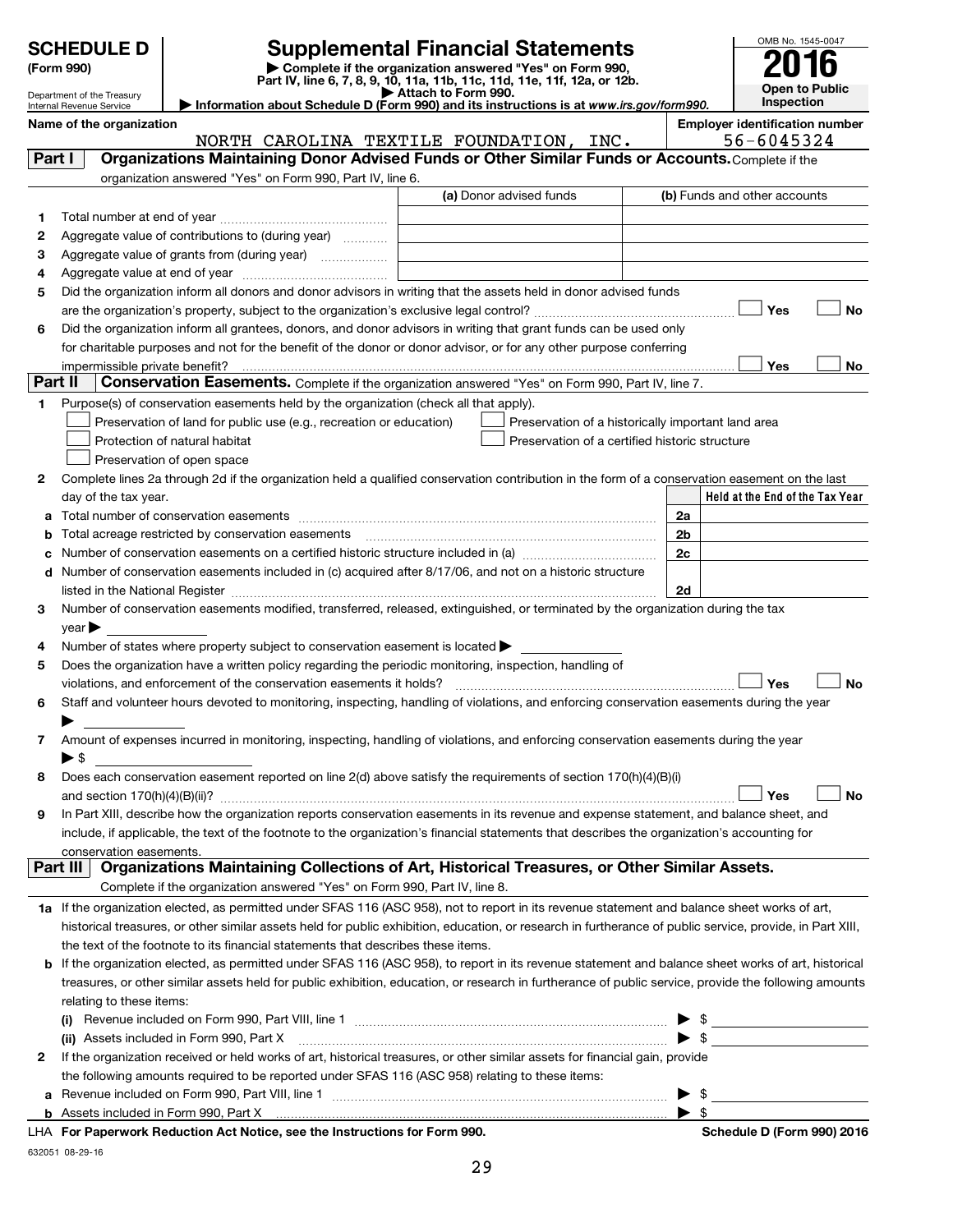|        | Schedule D (Form 990) 2016                                                                                                                                                                                                     | NORTH CAROLINA TEXTILE FOUNDATION, INC. |                |                                                                                                                                                                                                                                |                                 |                      |                     | $56 - 6045324$ Page 2 |
|--------|--------------------------------------------------------------------------------------------------------------------------------------------------------------------------------------------------------------------------------|-----------------------------------------|----------------|--------------------------------------------------------------------------------------------------------------------------------------------------------------------------------------------------------------------------------|---------------------------------|----------------------|---------------------|-----------------------|
|        | Part III<br>Organizations Maintaining Collections of Art, Historical Treasures, or Other Similar Assets (continued)                                                                                                            |                                         |                |                                                                                                                                                                                                                                |                                 |                      |                     |                       |
| 3      | Using the organization's acquisition, accession, and other records, check any of the following that are a significant use of its collection items                                                                              |                                         |                |                                                                                                                                                                                                                                |                                 |                      |                     |                       |
|        | (check all that apply):                                                                                                                                                                                                        |                                         |                |                                                                                                                                                                                                                                |                                 |                      |                     |                       |
| a      | Public exhibition                                                                                                                                                                                                              | d                                       |                | Loan or exchange programs                                                                                                                                                                                                      |                                 |                      |                     |                       |
| b      | Scholarly research                                                                                                                                                                                                             | e                                       |                | Other and the control of the control of the control of the control of the control of the control of the control of the control of the control of the control of the control of the control of the control of the control of th |                                 |                      |                     |                       |
| c      | Preservation for future generations                                                                                                                                                                                            |                                         |                |                                                                                                                                                                                                                                |                                 |                      |                     |                       |
| 4      | Provide a description of the organization's collections and explain how they further the organization's exempt purpose in Part XIII.                                                                                           |                                         |                |                                                                                                                                                                                                                                |                                 |                      |                     |                       |
| 5      | During the year, did the organization solicit or receive donations of art, historical treasures, or other similar assets                                                                                                       |                                         |                |                                                                                                                                                                                                                                |                                 |                      |                     |                       |
|        |                                                                                                                                                                                                                                |                                         |                |                                                                                                                                                                                                                                |                                 |                      | Yes                 | No                    |
|        | Part IV<br>Escrow and Custodial Arrangements. Complete if the organization answered "Yes" on Form 990, Part IV, line 9, or<br>reported an amount on Form 990, Part X, line 21.                                                 |                                         |                |                                                                                                                                                                                                                                |                                 |                      |                     |                       |
|        | 1a Is the organization an agent, trustee, custodian or other intermediary for contributions or other assets not included                                                                                                       |                                         |                |                                                                                                                                                                                                                                |                                 |                      |                     |                       |
|        |                                                                                                                                                                                                                                |                                         |                |                                                                                                                                                                                                                                |                                 |                      | Yes                 | <b>No</b>             |
|        | <b>b</b> If "Yes," explain the arrangement in Part XIII and complete the following table:                                                                                                                                      |                                         |                |                                                                                                                                                                                                                                |                                 |                      |                     |                       |
|        |                                                                                                                                                                                                                                |                                         |                |                                                                                                                                                                                                                                |                                 |                      | Amount              |                       |
|        | c Beginning balance measurements and the contract of Beginning balance measurements are all the contract of the contract of the contract of the contract of the contract of the contract of the contract of the contract of th |                                         |                |                                                                                                                                                                                                                                | 1c                              |                      |                     |                       |
|        |                                                                                                                                                                                                                                |                                         |                |                                                                                                                                                                                                                                | 1d                              |                      |                     |                       |
|        | e Distributions during the year manufactured and contain an account of the state of the state of the state of the state of the state of the state of the state of the state of the state of the state of the state of the stat |                                         |                |                                                                                                                                                                                                                                | 1e                              |                      |                     |                       |
| f      |                                                                                                                                                                                                                                |                                         |                |                                                                                                                                                                                                                                | 1f                              |                      |                     |                       |
|        | 2a Did the organization include an amount on Form 990, Part X, line 21, for escrow or custodial account liability?                                                                                                             |                                         |                |                                                                                                                                                                                                                                |                                 |                      | Yes                 | No.                   |
|        | <b>b</b> If "Yes," explain the arrangement in Part XIII. Check here if the explanation has been provided on Part XIII                                                                                                          |                                         |                |                                                                                                                                                                                                                                |                                 |                      |                     |                       |
| Part V | Endowment Funds. Complete if the organization answered "Yes" on Form 990, Part IV, line 10.                                                                                                                                    |                                         |                |                                                                                                                                                                                                                                |                                 |                      |                     |                       |
|        |                                                                                                                                                                                                                                | (a) Current year                        | (b) Prior year | (c) Two years back                                                                                                                                                                                                             |                                 | (d) Three years back | (e) Four years back |                       |
|        | <b>1a</b> Beginning of year balance <i>manumerance</i>                                                                                                                                                                         | 41, 198, 724.                           | 43,407,289     | 42,258,900                                                                                                                                                                                                                     |                                 | 37.374.156.          |                     | 32, 370, 755.         |
|        |                                                                                                                                                                                                                                | 439.106.                                | 302.624.       | 2,645,675.                                                                                                                                                                                                                     |                                 | 564,528.             |                     | 1,949,738.            |
| c      | Net investment earnings, gains, and losses                                                                                                                                                                                     | 5, 195, 631.                            | $-520, 469$    | 258,896.                                                                                                                                                                                                                       |                                 | 5,983,084.           |                     | 4,559,402.            |
|        |                                                                                                                                                                                                                                | 2,292,897.                              | 1,990,720      | 1,756,182                                                                                                                                                                                                                      |                                 | 1,662,868,           |                     | 1,505,739.            |
|        | e Other expenditures for facilities                                                                                                                                                                                            |                                         |                |                                                                                                                                                                                                                                |                                 |                      |                     |                       |
|        | and programs                                                                                                                                                                                                                   |                                         |                |                                                                                                                                                                                                                                |                                 |                      |                     |                       |
|        |                                                                                                                                                                                                                                |                                         |                |                                                                                                                                                                                                                                |                                 |                      |                     |                       |
| g      | End of year balance                                                                                                                                                                                                            | 44.540.564.                             | 41.198.724.    | 43, 407, 289.                                                                                                                                                                                                                  |                                 | 42,258,900,          |                     | 37, 374, 156.         |
| 2      | Provide the estimated percentage of the current year end balance (line 1g, column (a)) held as:                                                                                                                                |                                         |                |                                                                                                                                                                                                                                |                                 |                      |                     |                       |
|        | a Board designated or quasi-endowment $\blacktriangleright$                                                                                                                                                                    | 13.52                                   | %              |                                                                                                                                                                                                                                |                                 |                      |                     |                       |
|        | <b>b</b> Permanent endowment $\blacktriangleright$ 41.53                                                                                                                                                                       | $\%$                                    |                |                                                                                                                                                                                                                                |                                 |                      |                     |                       |
|        | c Temporarily restricted endowment > 44.96                                                                                                                                                                                     | %                                       |                |                                                                                                                                                                                                                                |                                 |                      |                     |                       |
|        | The percentages on lines 2a, 2b, and 2c should equal 100%.                                                                                                                                                                     |                                         |                |                                                                                                                                                                                                                                |                                 |                      |                     |                       |
|        | 3a Are there endowment funds not in the possession of the organization that are held and administered for the organization                                                                                                     |                                         |                |                                                                                                                                                                                                                                |                                 |                      |                     |                       |
|        | by:                                                                                                                                                                                                                            |                                         |                |                                                                                                                                                                                                                                |                                 |                      |                     | Yes<br>No             |
|        | (i)                                                                                                                                                                                                                            |                                         |                |                                                                                                                                                                                                                                |                                 |                      | 3a(i)               | х                     |
|        |                                                                                                                                                                                                                                |                                         |                |                                                                                                                                                                                                                                |                                 |                      | 3a(ii)              | X                     |
|        |                                                                                                                                                                                                                                |                                         |                |                                                                                                                                                                                                                                |                                 |                      | 3b                  |                       |
|        | Describe in Part XIII the intended uses of the organization's endowment funds.                                                                                                                                                 |                                         |                |                                                                                                                                                                                                                                |                                 |                      |                     |                       |
|        | <b>Part VI</b><br>Land, Buildings, and Equipment.                                                                                                                                                                              |                                         |                |                                                                                                                                                                                                                                |                                 |                      |                     |                       |
|        | Complete if the organization answered "Yes" on Form 990, Part IV, line 11a. See Form 990, Part X, line 10.                                                                                                                     |                                         |                |                                                                                                                                                                                                                                |                                 |                      |                     |                       |
|        | Description of property                                                                                                                                                                                                        | (a) Cost or other<br>basis (investment) |                | (b) Cost or other<br>basis (other)                                                                                                                                                                                             | (c) Accumulated<br>depreciation |                      | (d) Book value      |                       |
|        |                                                                                                                                                                                                                                |                                         |                |                                                                                                                                                                                                                                |                                 |                      |                     |                       |
|        |                                                                                                                                                                                                                                |                                         |                |                                                                                                                                                                                                                                |                                 |                      |                     |                       |
|        |                                                                                                                                                                                                                                |                                         |                |                                                                                                                                                                                                                                |                                 |                      |                     |                       |
|        |                                                                                                                                                                                                                                |                                         |                | 32, 204.                                                                                                                                                                                                                       | 19,173.                         |                      |                     | 13,031.               |
|        | e Other                                                                                                                                                                                                                        |                                         |                |                                                                                                                                                                                                                                |                                 |                      |                     |                       |
|        |                                                                                                                                                                                                                                |                                         |                |                                                                                                                                                                                                                                |                                 |                      |                     | <u>13,031.</u>        |

**Schedule D (Form 990) 2016**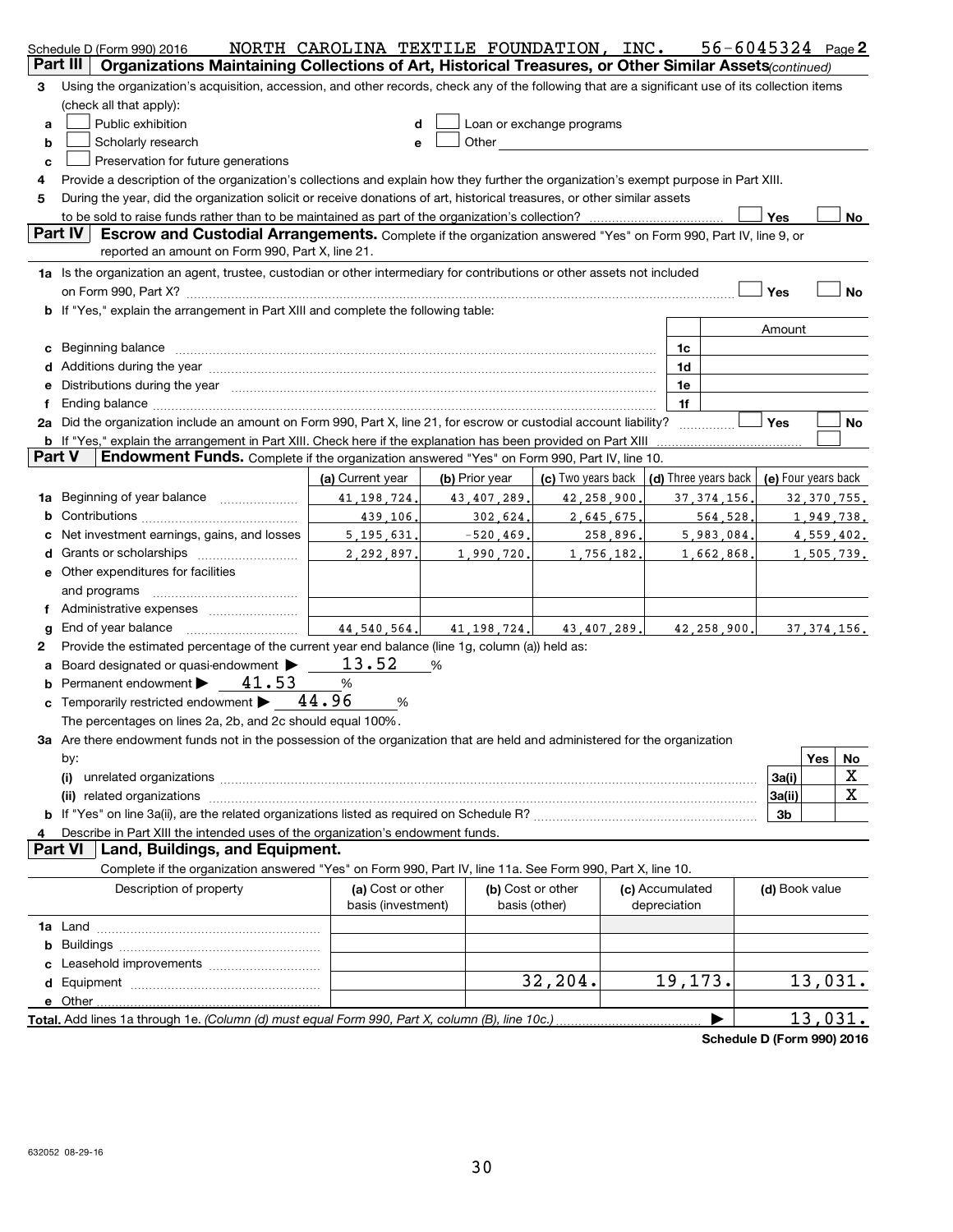| Schedule D (Form 990) 2016<br>Part VII Investments - Other Securities.                                                                                                                                                                   |                 |                |                          | NORTH CAROLINA TEXTILE FOUNDATION, INC. 56-6045324 Page 3 |
|------------------------------------------------------------------------------------------------------------------------------------------------------------------------------------------------------------------------------------------|-----------------|----------------|--------------------------|-----------------------------------------------------------|
| Complete if the organization answered "Yes" on Form 990, Part IV, line 11b. See Form 990, Part X, line 12.                                                                                                                               |                 |                |                          |                                                           |
| (a) Description of security or category (including name of security)                                                                                                                                                                     | (b) Book value  |                |                          | (c) Method of valuation: Cost or end-of-year market value |
|                                                                                                                                                                                                                                          |                 |                |                          |                                                           |
|                                                                                                                                                                                                                                          |                 |                |                          |                                                           |
| (3) Other                                                                                                                                                                                                                                |                 |                |                          |                                                           |
| <b>INVESTMENT FUNDS</b><br>(A)                                                                                                                                                                                                           | 2,347,766.      |                | END-OF-YEAR MARKET VALUE |                                                           |
| (B)                                                                                                                                                                                                                                      |                 |                |                          |                                                           |
| (C)                                                                                                                                                                                                                                      |                 |                |                          |                                                           |
| (D)                                                                                                                                                                                                                                      |                 |                |                          |                                                           |
| (E)<br>(F)                                                                                                                                                                                                                               |                 |                |                          |                                                           |
| (G)                                                                                                                                                                                                                                      |                 |                |                          |                                                           |
| (H)                                                                                                                                                                                                                                      |                 |                |                          |                                                           |
| Total. (Col. (b) must equal Form 990, Part X, col. (B) line 12.)                                                                                                                                                                         | 2,347,766.      |                |                          |                                                           |
| Part VIII Investments - Program Related.                                                                                                                                                                                                 |                 |                |                          |                                                           |
| Complete if the organization answered "Yes" on Form 990, Part IV, line 11c. See Form 990, Part X, line 13.<br>(a) Description of investment                                                                                              | (b) Book value  |                |                          | (c) Method of valuation: Cost or end-of-year market value |
|                                                                                                                                                                                                                                          |                 |                |                          |                                                           |
| (1)                                                                                                                                                                                                                                      |                 |                |                          |                                                           |
| (2)<br>(3)                                                                                                                                                                                                                               |                 |                |                          |                                                           |
| (4)                                                                                                                                                                                                                                      |                 |                |                          |                                                           |
| (5)                                                                                                                                                                                                                                      |                 |                |                          |                                                           |
| (6)                                                                                                                                                                                                                                      |                 |                |                          |                                                           |
| (7)                                                                                                                                                                                                                                      |                 |                |                          |                                                           |
| (8)                                                                                                                                                                                                                                      |                 |                |                          |                                                           |
| (9)                                                                                                                                                                                                                                      |                 |                |                          |                                                           |
| Total. (Col. (b) must equal Form 990, Part X, col. (B) line $13.$ $\blacktriangleright$<br><b>Other Assets.</b><br>Part IX<br>Complete if the organization answered "Yes" on Form 990, Part IV, line 11d. See Form 990, Part X, line 15. | (a) Description |                |                          | (b) Book value                                            |
| (1)                                                                                                                                                                                                                                      |                 |                |                          |                                                           |
| (2)                                                                                                                                                                                                                                      |                 |                |                          |                                                           |
| (3)                                                                                                                                                                                                                                      |                 |                |                          |                                                           |
| (4)                                                                                                                                                                                                                                      |                 |                |                          |                                                           |
| (5)                                                                                                                                                                                                                                      |                 |                |                          |                                                           |
| (6)                                                                                                                                                                                                                                      |                 |                |                          |                                                           |
| (7)                                                                                                                                                                                                                                      |                 |                |                          |                                                           |
| (8)                                                                                                                                                                                                                                      |                 |                |                          |                                                           |
| (9)                                                                                                                                                                                                                                      |                 |                |                          |                                                           |
| Total, (Column (b) must equal Form 990, Part X, col. (B) line 15.).<br><b>Other Liabilities.</b><br>Part X                                                                                                                               |                 |                |                          |                                                           |
| Complete if the organization answered "Yes" on Form 990, Part IV, line 11e or 11f. See Form 990, Part X, line 25.                                                                                                                        |                 |                |                          |                                                           |
| (a) Description of liability<br>1.                                                                                                                                                                                                       |                 | (b) Book value |                          |                                                           |
| Federal income taxes<br>(1)                                                                                                                                                                                                              |                 |                |                          |                                                           |
| (2)                                                                                                                                                                                                                                      |                 |                |                          |                                                           |
| (3)                                                                                                                                                                                                                                      |                 |                |                          |                                                           |
| (4)                                                                                                                                                                                                                                      |                 |                |                          |                                                           |
| (5)                                                                                                                                                                                                                                      |                 |                |                          |                                                           |
| (6)                                                                                                                                                                                                                                      |                 |                |                          |                                                           |
| (7)                                                                                                                                                                                                                                      |                 |                |                          |                                                           |
| (8)                                                                                                                                                                                                                                      |                 |                |                          |                                                           |
| (9)                                                                                                                                                                                                                                      |                 |                |                          |                                                           |
| Total. (Column (b) must equal Form 990, Part X, col. (B) line 25.)                                                                                                                                                                       |                 |                |                          |                                                           |
| 2. Liability for uncertain tax positions. In Part XIII, provide the text of the footnote to the organization's financial statements that reports the                                                                                     |                 |                |                          |                                                           |

|  |  |  | Schedule D (Form 990) 2016 |
|--|--|--|----------------------------|
|  |  |  |                            |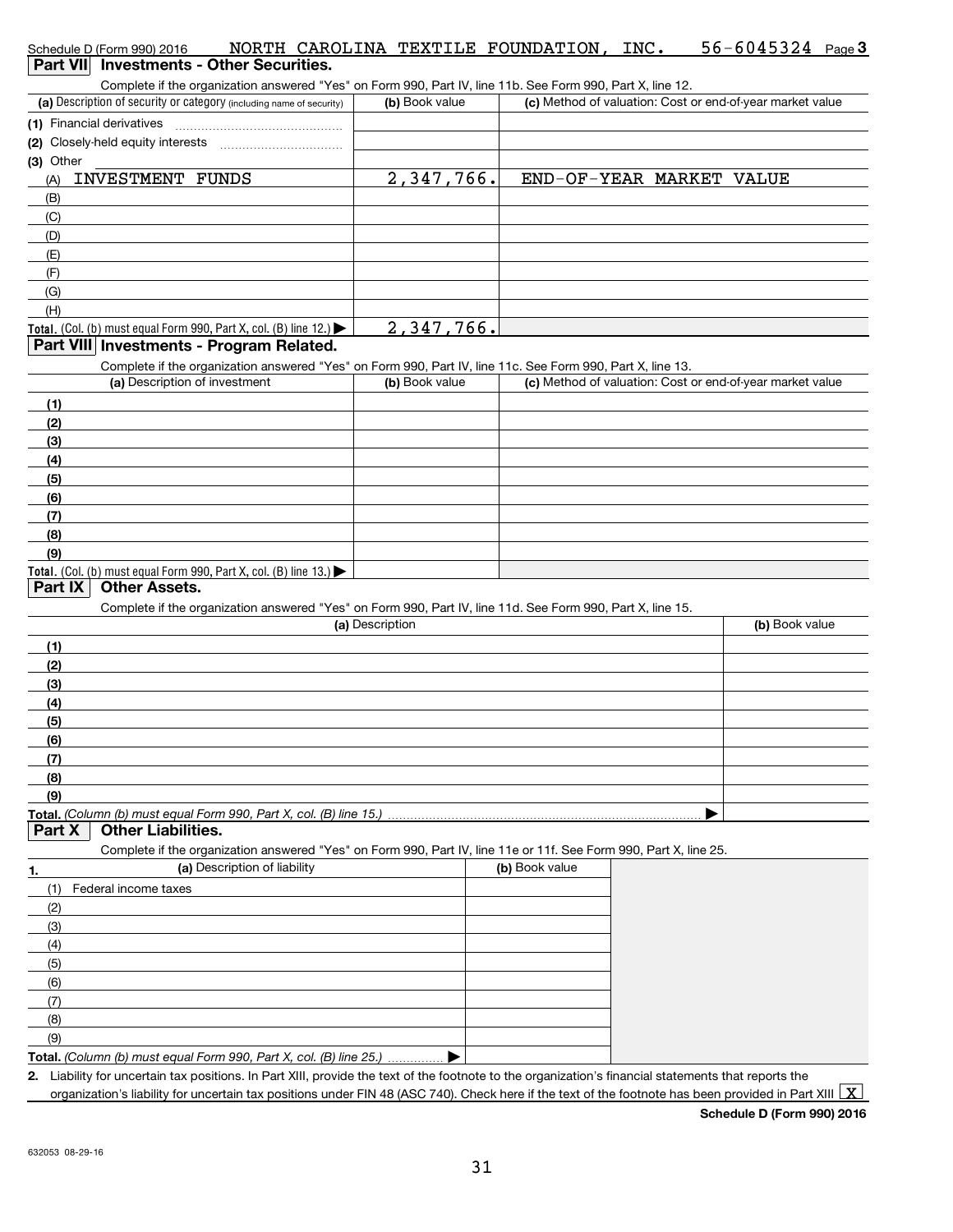|   | NORTH CAROLINA TEXTILE FOUNDATION, INC.<br>Schedule D (Form 990) 2016                                                                                                                                                                |                |                   |                 | $56 - 6045324$ Page 4    |
|---|--------------------------------------------------------------------------------------------------------------------------------------------------------------------------------------------------------------------------------------|----------------|-------------------|-----------------|--------------------------|
|   | <b>Part XI</b><br>Reconciliation of Revenue per Audited Financial Statements With Revenue per Return.                                                                                                                                |                |                   |                 |                          |
|   | Complete if the organization answered "Yes" on Form 990, Part IV, line 12a.                                                                                                                                                          |                |                   |                 |                          |
| 1 | Total revenue, gains, and other support per audited financial statements                                                                                                                                                             |                |                   | $\mathbf{1}$    | 6,376,905.               |
| 2 | Amounts included on line 1 but not on Form 990. Part VIII, line 12:                                                                                                                                                                  |                |                   |                 |                          |
| a |                                                                                                                                                                                                                                      | 2a             | <u>2,787,397.</u> |                 |                          |
|   |                                                                                                                                                                                                                                      | 2 <sub>b</sub> |                   |                 |                          |
| c |                                                                                                                                                                                                                                      | 2c             |                   |                 |                          |
| d |                                                                                                                                                                                                                                      | 2d             | 120,422.          |                 |                          |
| е | Add lines 2a through 2d                                                                                                                                                                                                              |                |                   | 2e              | 2,907,819.<br>3,469,086. |
| 3 |                                                                                                                                                                                                                                      |                |                   | $\mathbf{3}$    |                          |
| 4 | Amounts included on Form 990, Part VIII, line 12, but not on line 1:                                                                                                                                                                 |                |                   |                 |                          |
|   |                                                                                                                                                                                                                                      |                | <u> 166,462.</u>  |                 |                          |
| b |                                                                                                                                                                                                                                      | 4 <sub>h</sub> |                   |                 |                          |
|   | c Add lines 4a and 4b                                                                                                                                                                                                                |                |                   | 4c              | 166,462.                 |
| 5 |                                                                                                                                                                                                                                      |                |                   | $5\overline{5}$ | 3,635,548.               |
|   |                                                                                                                                                                                                                                      |                |                   |                 |                          |
|   | Part XII   Reconciliation of Expenses per Audited Financial Statements With Expenses per Return.                                                                                                                                     |                |                   |                 |                          |
|   | Complete if the organization answered "Yes" on Form 990, Part IV, line 12a.                                                                                                                                                          |                |                   |                 |                          |
| 1 |                                                                                                                                                                                                                                      |                |                   | $\mathbf 1$     | 2,936,079.               |
| 2 | Amounts included on line 1 but not on Form 990, Part IX, line 25:                                                                                                                                                                    |                |                   |                 |                          |
| a |                                                                                                                                                                                                                                      | 2a             |                   |                 |                          |
|   |                                                                                                                                                                                                                                      | 2 <sub>b</sub> |                   |                 |                          |
| C |                                                                                                                                                                                                                                      | 2 <sub>c</sub> |                   |                 |                          |
| d |                                                                                                                                                                                                                                      | 2d             |                   |                 |                          |
|   | Add lines 2a through 2d <b>contained a contained a contained a contained a contained a contained a contained a contained a contact a contact a contact a contact a contact a contact a contact a contact a contact a contact a c</b> |                |                   | 2e              |                          |
| 3 |                                                                                                                                                                                                                                      |                |                   | $\mathbf{3}$    | 2,936,079.               |
| 4 | Amounts included on Form 990, Part IX, line 25, but not on line 1:                                                                                                                                                                   |                |                   |                 |                          |
| a |                                                                                                                                                                                                                                      |                | 166, 462.         |                 |                          |
| b |                                                                                                                                                                                                                                      | 4 <sub>h</sub> |                   |                 |                          |
|   | c Add lines 4a and 4b                                                                                                                                                                                                                |                |                   | 4c              | 166,462.                 |
|   | Part XIII Supplemental Information.                                                                                                                                                                                                  |                |                   | 5               | 3, 102, 541.             |

Provide the descriptions required for Part II, lines 3, 5, and 9; Part III, lines 1a and 4; Part IV, lines 1b and 2b; Part V, line 4; Part X, line 2; Part XI, lines 2d and 4b; and Part XII, lines 2d and 4b. Also complete this part to provide any additional information.

PART X, LINE 2:

|  |  |  | IT IS THE FOUNDATION'S POLICY TO EVALUATE ALL TAX POSITIONS TO IDENTIFY |  |  |  |  |  |  |  |  |  |
|--|--|--|-------------------------------------------------------------------------|--|--|--|--|--|--|--|--|--|
|--|--|--|-------------------------------------------------------------------------|--|--|--|--|--|--|--|--|--|

THOSE THAT MAY BE CONSIDERED UNCERTAIN. ALL IDENTIFIED MATERIAL TAX

POSITIONS ARE ASSESSED AND MEASURED BY A "MORE-LIKELY-THAN-NOT" THRESHOLD

TO DETERMINE IF THE BENEFIT OF ANY CERTAIN TAX POSITION SHOULD BE

RECOGNIZED IN THE PERIOD THE CHANGE OCCURS

| PART XI, LINE 2D - OTHER ADJUSTMENTS:              |          |
|----------------------------------------------------|----------|
| CHANGE IN VALUE OF SPLIT INTEREST AGREEMENTS       | 117,479. |
| INCREASE IN CASH SURRENDER VALUE OF LIFE INSURANCE | 2,943.   |
| TOTAL TO SCHEDULE D, PART XI, LINE 2D              | 120,422. |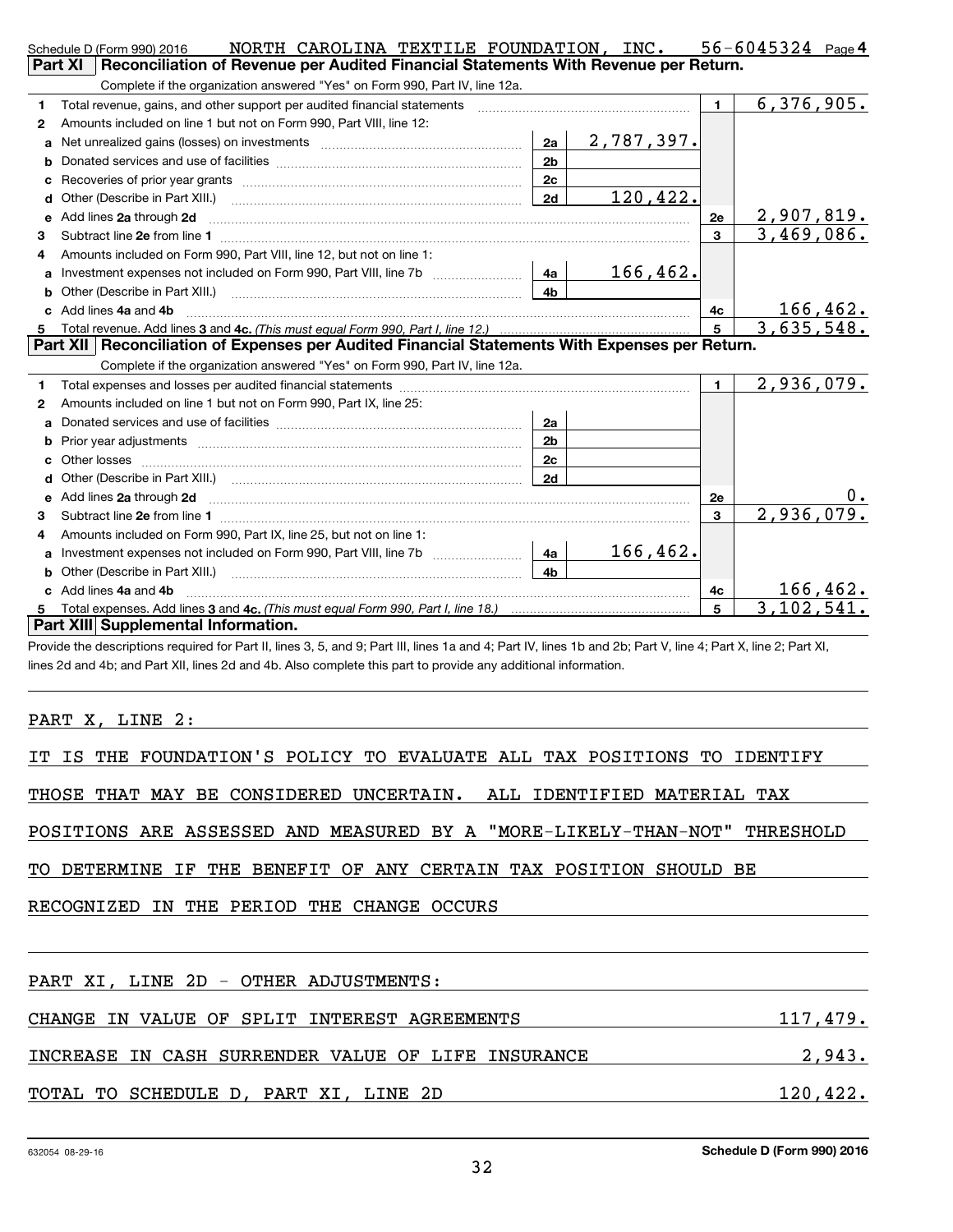| Schedule D (Form 990) 2016 MORTH CARO<br><b>Part XIII   Supplemental Information</b> (continued) |  | NORTH CAROLINA TEXTILE FOUNDATION, INC. 56-6045324 Page 5 |  |  |
|--------------------------------------------------------------------------------------------------|--|-----------------------------------------------------------|--|--|
|                                                                                                  |  |                                                           |  |  |
|                                                                                                  |  |                                                           |  |  |
|                                                                                                  |  |                                                           |  |  |
|                                                                                                  |  |                                                           |  |  |
|                                                                                                  |  |                                                           |  |  |
|                                                                                                  |  |                                                           |  |  |
|                                                                                                  |  |                                                           |  |  |
|                                                                                                  |  |                                                           |  |  |
|                                                                                                  |  |                                                           |  |  |
|                                                                                                  |  |                                                           |  |  |
|                                                                                                  |  |                                                           |  |  |
|                                                                                                  |  |                                                           |  |  |
|                                                                                                  |  |                                                           |  |  |
|                                                                                                  |  |                                                           |  |  |
|                                                                                                  |  |                                                           |  |  |
|                                                                                                  |  |                                                           |  |  |
|                                                                                                  |  |                                                           |  |  |
|                                                                                                  |  |                                                           |  |  |
|                                                                                                  |  |                                                           |  |  |
|                                                                                                  |  |                                                           |  |  |
|                                                                                                  |  |                                                           |  |  |
|                                                                                                  |  |                                                           |  |  |
|                                                                                                  |  |                                                           |  |  |
|                                                                                                  |  |                                                           |  |  |
|                                                                                                  |  |                                                           |  |  |
|                                                                                                  |  |                                                           |  |  |
|                                                                                                  |  |                                                           |  |  |
|                                                                                                  |  |                                                           |  |  |
|                                                                                                  |  |                                                           |  |  |
|                                                                                                  |  |                                                           |  |  |
|                                                                                                  |  |                                                           |  |  |
|                                                                                                  |  |                                                           |  |  |
|                                                                                                  |  |                                                           |  |  |
|                                                                                                  |  |                                                           |  |  |
|                                                                                                  |  |                                                           |  |  |
|                                                                                                  |  |                                                           |  |  |
|                                                                                                  |  |                                                           |  |  |
|                                                                                                  |  |                                                           |  |  |
|                                                                                                  |  |                                                           |  |  |
|                                                                                                  |  |                                                           |  |  |
|                                                                                                  |  |                                                           |  |  |
|                                                                                                  |  |                                                           |  |  |
|                                                                                                  |  |                                                           |  |  |
|                                                                                                  |  |                                                           |  |  |
|                                                                                                  |  |                                                           |  |  |
|                                                                                                  |  |                                                           |  |  |
|                                                                                                  |  |                                                           |  |  |
|                                                                                                  |  |                                                           |  |  |
|                                                                                                  |  |                                                           |  |  |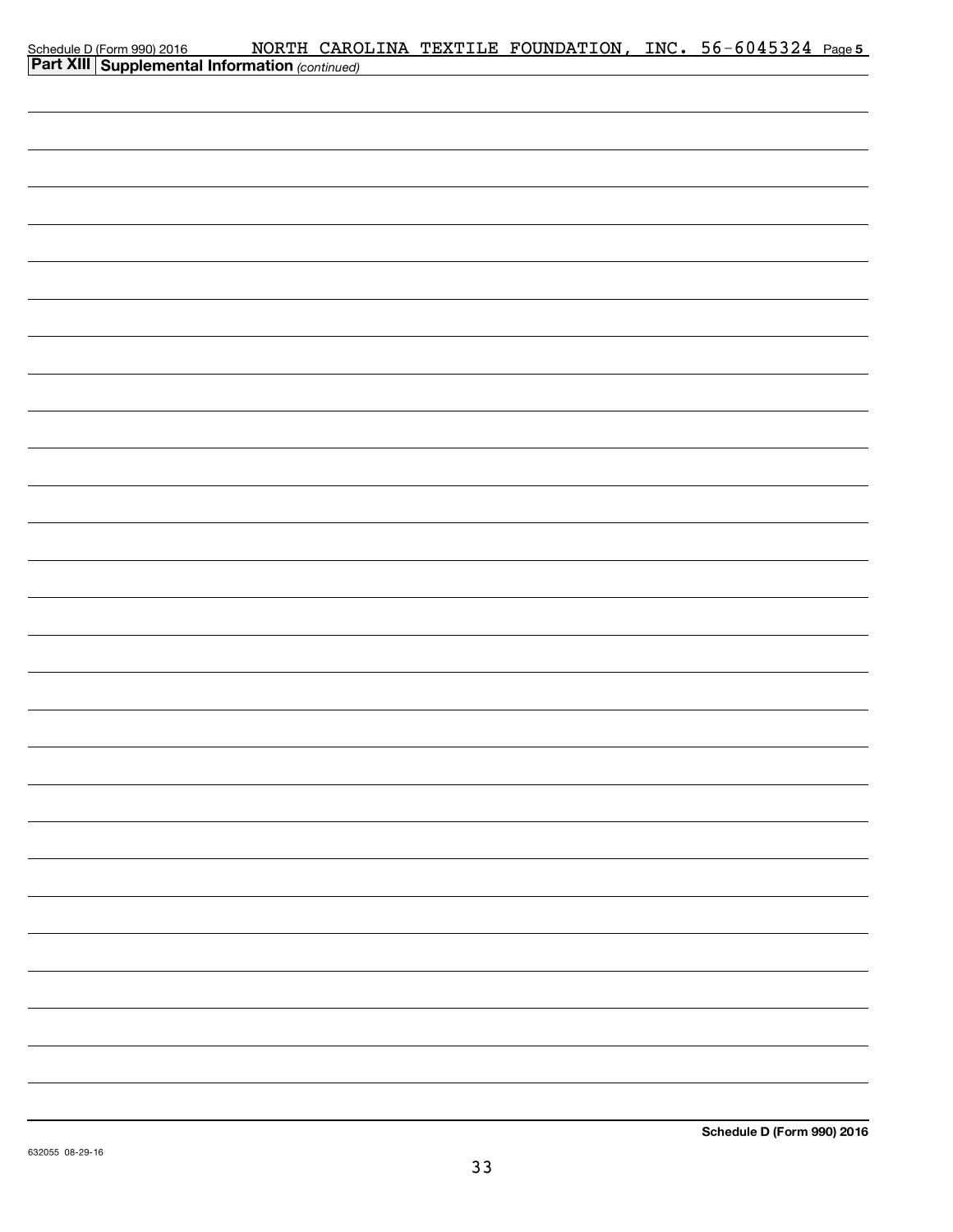| <b>SCHEDULE I</b><br>(Form 990) | Department of the Treasury |                                                                                                                                                                          |                            | <b>Grants and Other Assistance to Organizations,</b><br>Governments, and Individuals in the United States<br>Complete if the organization answered "Yes" on Form 990, Part IV, line 21 or 22. | Attach to Form 990.         |                                         |                                                                |                                          |                                                                     | OMB No. 1545-0047<br>2016<br>Open to Public |
|---------------------------------|----------------------------|--------------------------------------------------------------------------------------------------------------------------------------------------------------------------|----------------------------|-----------------------------------------------------------------------------------------------------------------------------------------------------------------------------------------------|-----------------------------|-----------------------------------------|----------------------------------------------------------------|------------------------------------------|---------------------------------------------------------------------|---------------------------------------------|
| Internal Revenue Service        |                            |                                                                                                                                                                          |                            | Information about Schedule I (Form 990) and its instructions is at www.irs.gov/form990.                                                                                                       |                             |                                         |                                                                |                                          |                                                                     | Inspection                                  |
|                                 | Name of the organization   |                                                                                                                                                                          |                            |                                                                                                                                                                                               |                             |                                         |                                                                |                                          | <b>Employer identification number</b>                               |                                             |
|                                 |                            |                                                                                                                                                                          |                            | NORTH CAROLINA TEXTILE FOUNDATION, INC.                                                                                                                                                       |                             |                                         |                                                                |                                          |                                                                     | 56-6045324                                  |
| Part I                          |                            | <b>General Information on Grants and Assistance</b>                                                                                                                      |                            |                                                                                                                                                                                               |                             |                                         |                                                                |                                          |                                                                     |                                             |
| $\mathbf 1$                     |                            | Does the organization maintain records to substantiate the amount of the grants or assistance, the grantees' eligibility for the grants or assistance, and the selection |                            |                                                                                                                                                                                               |                             |                                         |                                                                |                                          |                                                                     |                                             |
|                                 |                            |                                                                                                                                                                          |                            |                                                                                                                                                                                               |                             |                                         |                                                                |                                          | X Yes                                                               | <b>No</b>                                   |
|                                 |                            | 2 Describe in Part IV the organization's procedures for monitoring the use of grant funds in the United States.                                                          |                            |                                                                                                                                                                                               |                             |                                         |                                                                |                                          |                                                                     |                                             |
| Part II                         |                            | Grants and Other Assistance to Domestic Organizations and Domestic Governments. Complete if the organization answered "Yes" on Form 990, Part IV, line 21, for any       |                            |                                                                                                                                                                                               |                             |                                         |                                                                |                                          |                                                                     |                                             |
|                                 |                            | recipient that received more than \$5,000. Part II can be duplicated if additional space is needed.<br>1 (a) Name and address of organization<br>or government           | $(b)$ EIN                  | (c) IRC section<br>(if applicable)                                                                                                                                                            | (d) Amount of<br>cash grant | (e) Amount of<br>non-cash<br>assistance | (f) Method of<br>valuation (book,<br>FMV, appraisal,<br>other) | (g) Description of<br>noncash assistance | (h) Purpose of grant<br>or assistance                               |                                             |
|                                 |                            | NC STATE UNIVERSITY COLLEGE OF<br>TEXTILES - 1000 MAIN CAMPUS DRIVE                                                                                                      |                            |                                                                                                                                                                                               |                             |                                         |                                                                |                                          | TO PROVIDE FOR STUDENT<br>SCHOLARSHIPS, FUND<br><b>RESEARCH AND</b> |                                             |
|                                 | - RALEIGH, NC 27695        |                                                                                                                                                                          | $56 - 6000756$ $501(C)(3)$ |                                                                                                                                                                                               | 2, 172, 382.                | $\mathbf{0}$                            |                                                                |                                          | PROFESSORSHIPS AND ASSIST                                           |                                             |
|                                 |                            |                                                                                                                                                                          |                            |                                                                                                                                                                                               |                             |                                         |                                                                |                                          |                                                                     |                                             |
|                                 |                            |                                                                                                                                                                          |                            |                                                                                                                                                                                               |                             |                                         |                                                                |                                          |                                                                     |                                             |
| $\mathbf{2}$<br>3               |                            |                                                                                                                                                                          |                            |                                                                                                                                                                                               |                             |                                         |                                                                |                                          |                                                                     |                                             |
| LHA                             |                            | For Paperwork Reduction Act Notice, see the Instructions for Form 990.                                                                                                   |                            |                                                                                                                                                                                               |                             |                                         |                                                                |                                          | Schedule I (Form 990) (2016)                                        |                                             |
|                                 |                            |                                                                                                                                                                          |                            | SEE PART IV FOR COLUMN (H) DESCRIPTIONS                                                                                                                                                       |                             |                                         |                                                                |                                          |                                                                     |                                             |
| 632101 11-01-16                 |                            |                                                                                                                                                                          |                            |                                                                                                                                                                                               | 34                          |                                         |                                                                |                                          |                                                                     |                                             |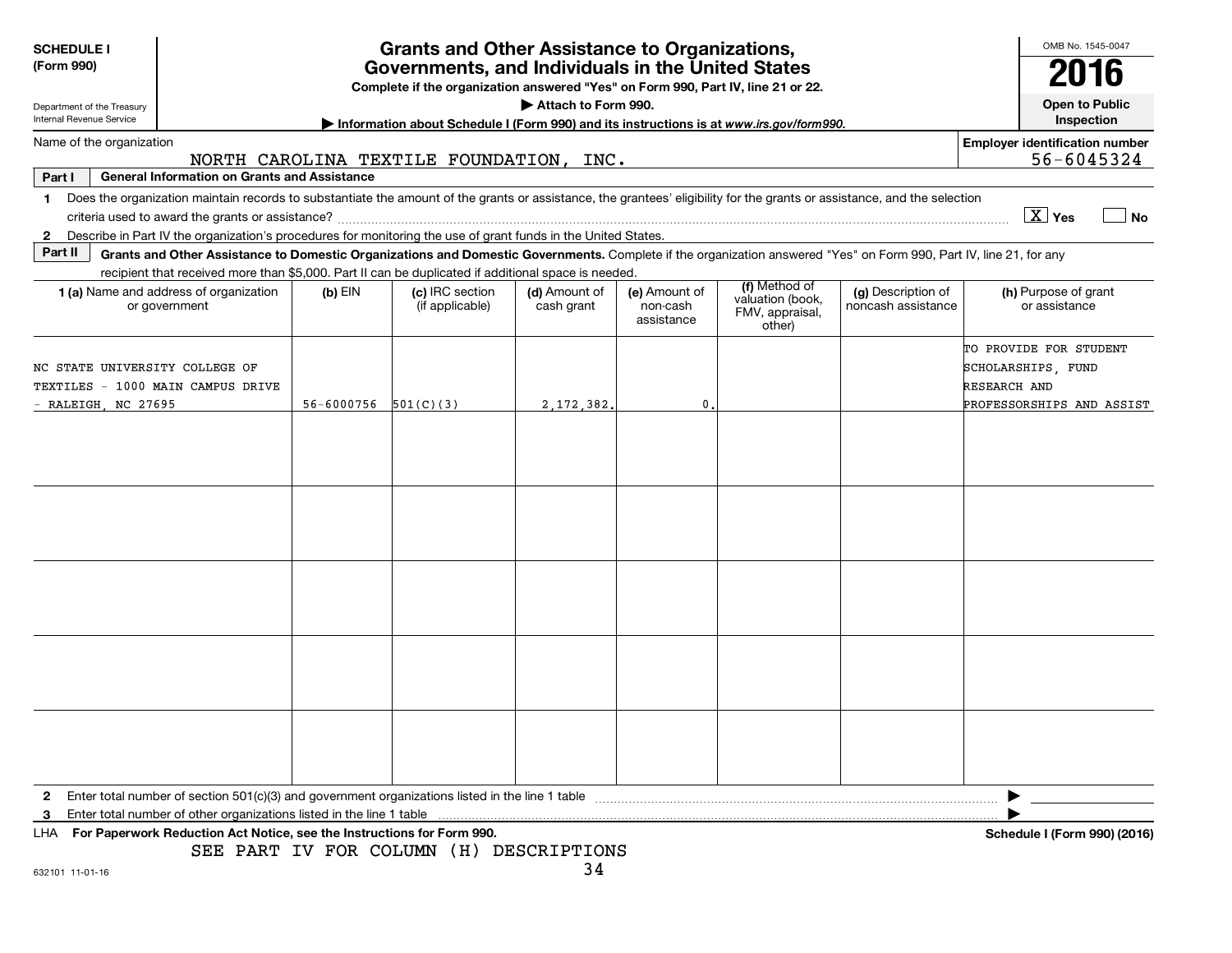**2**

**Part III Grants and Other Assistance to Domestic Individuals.** Complete if the organization answered "Yes" on Form 990, Part IV, line 22.Part III can be duplicated if additional space is needed.

| (a) Type of grant or assistance                                                                                                                                                               | (b) Number of<br>recipients | (c) Amount of<br>cash grant | (d) Amount of non-<br>cash assistance | (e) Method of valuation<br>(book, FMV, appraisal, other) | (f) Description of noncash assistance |
|-----------------------------------------------------------------------------------------------------------------------------------------------------------------------------------------------|-----------------------------|-----------------------------|---------------------------------------|----------------------------------------------------------|---------------------------------------|
|                                                                                                                                                                                               |                             |                             |                                       |                                                          |                                       |
|                                                                                                                                                                                               |                             |                             |                                       |                                                          |                                       |
|                                                                                                                                                                                               |                             |                             |                                       |                                                          |                                       |
|                                                                                                                                                                                               |                             |                             |                                       |                                                          |                                       |
|                                                                                                                                                                                               |                             |                             |                                       |                                                          |                                       |
|                                                                                                                                                                                               |                             |                             |                                       |                                                          |                                       |
|                                                                                                                                                                                               |                             |                             |                                       |                                                          |                                       |
|                                                                                                                                                                                               |                             |                             |                                       |                                                          |                                       |
|                                                                                                                                                                                               |                             |                             |                                       |                                                          |                                       |
|                                                                                                                                                                                               |                             |                             |                                       |                                                          |                                       |
| $\overline{R}_{out}$ $\overline{M}$ $\overline{R}_{i}$ and executed information. Dravide the information required in Dart Lline 0; Dart III, column (b); and any other additional information |                             |                             |                                       |                                                          |                                       |

**Part IV Supplemental Information.** Provide the information required in Part I, line 2; Part III, column (b); and any other additional information.

PART I, LINE 2:

THE FOUNDATION DETERMINES THE AMOUNT OF THE GRANT TO THE COLLEGE BASED ON

THE FAIR MARKET VALUE OF ENDOWMENT FUNDS AND MONITORS THE DISBURSEMENT OF

THE GRANT THROUGH MONTHLY REPORTS RECEIVED FROM THE COLLEGE

PART II, LINE 1, COLUMN (H):

NAME OF ORGANIZATION OR GOVERNMENT:

NC STATE UNIVERSITY COLLEGE OF TEXTILES

(H) PURPOSE OF GRANT OR ASSISTANCE: TO PROVIDE FOR STUDENT SCHOLARSHIPS,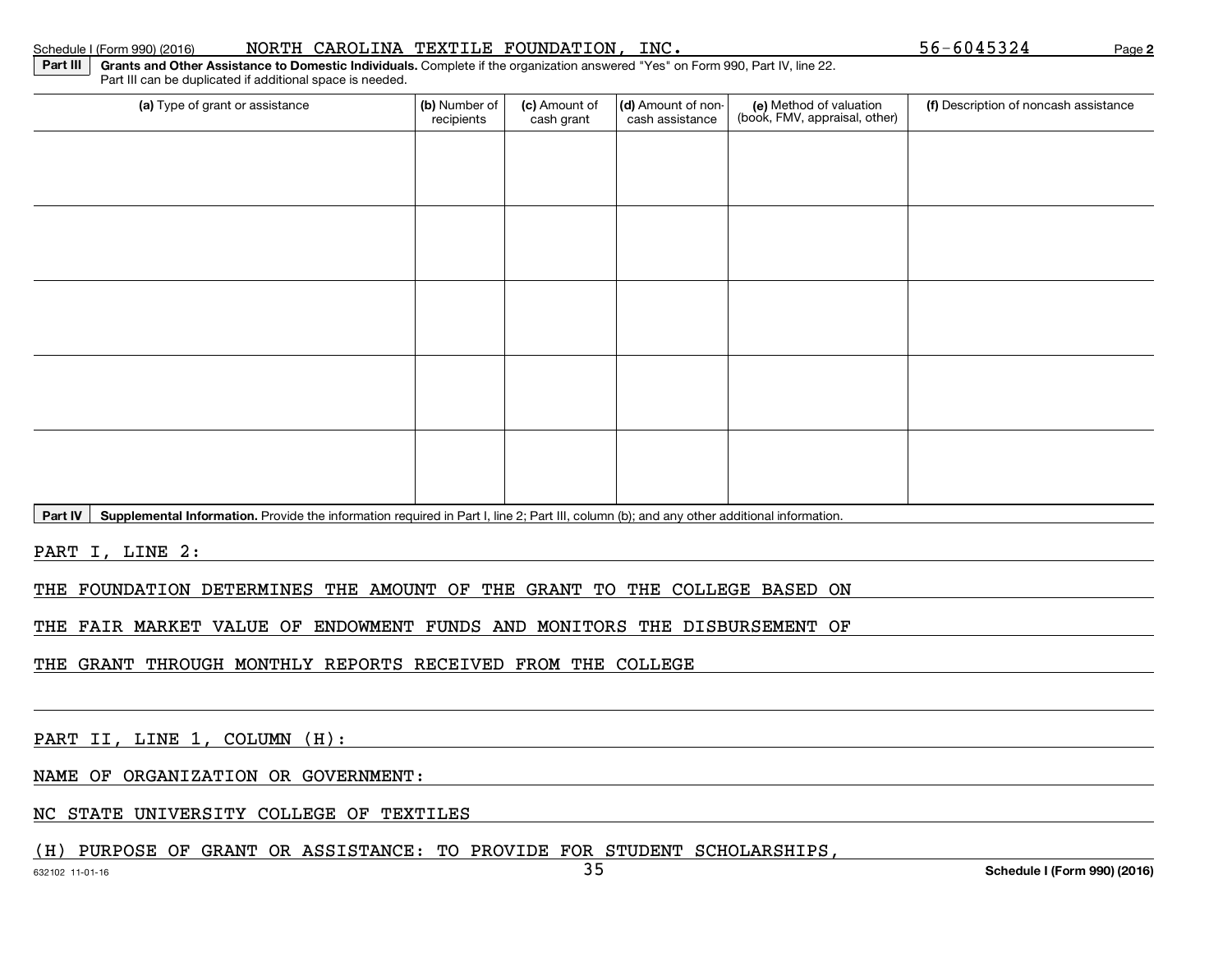| Schedule I (Form 990) |
|-----------------------|
|                       |

# FUND RESEARCH AND PROFESSORSHIPS AND ASSIST WITH CAPITAL PURCHASES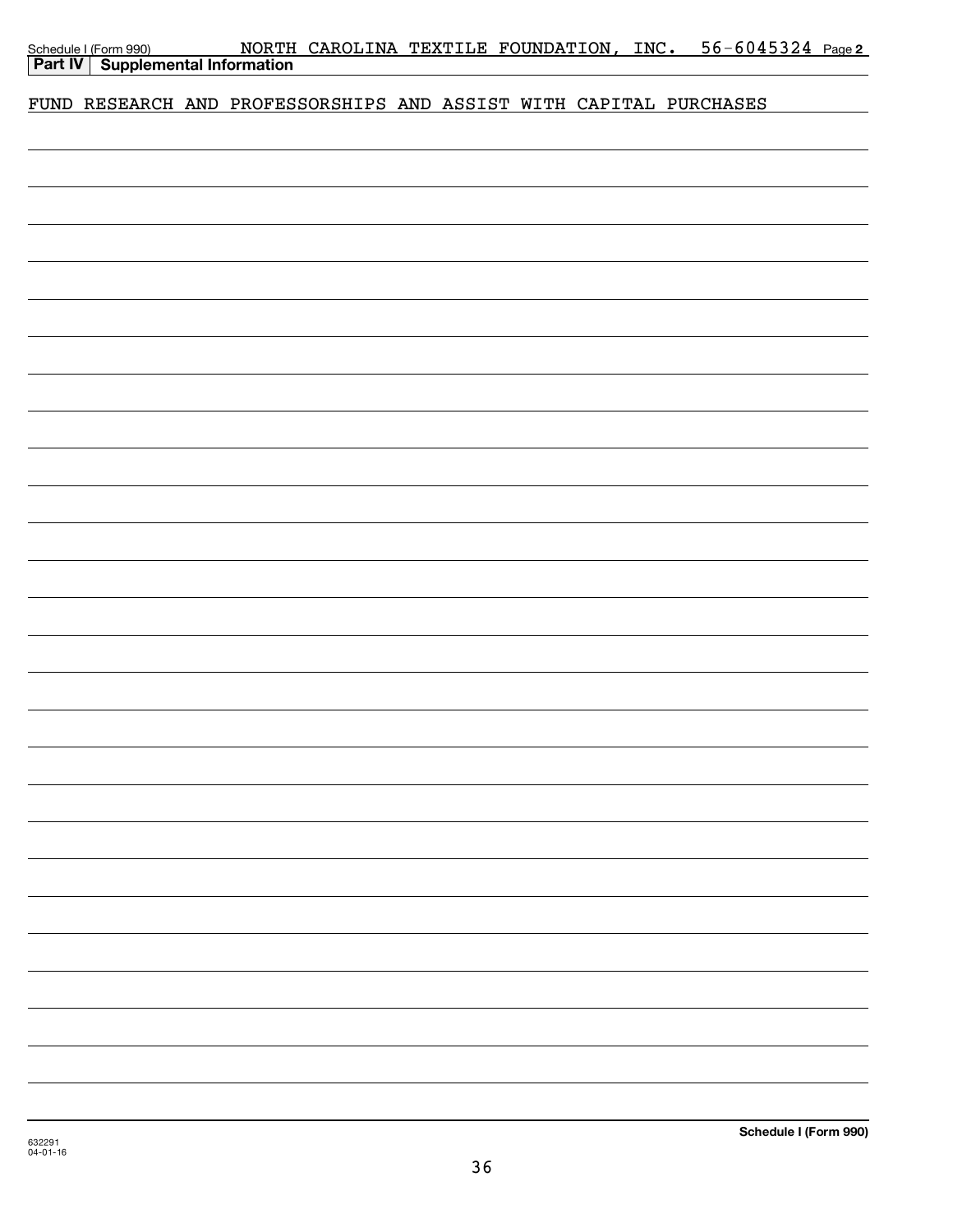OMB No. 1545-0047 Department of the Treasury Internal Revenue Service **Information about Schedule O (Form 990 or 990-EZ) and its instructions is at**  *www.irs.gov/form990.* **Complete to provide information for responses to specific questions on Form 990 or 990-EZ or to provide any additional information. | Attach to Form 990 or 990-EZ.** Information about Schedule **(Form 990 or 990-EZ) Open to Public Inspection Employer identification number** Name of the organization SCHEDULE O **Supplemental Information to Form 990 or 990-EZ** 2016 No. 1545-004<br>(Form 990 or 990-EZ) NORTH CAROLINA TEXTILE FOUNDATION, INC. 56-6045324 FORM 990, PART I, LINE 1, DESCRIPTION OF ORGANIZATION MISSION:

PROFESSORSHIPS, RESEARCH AND OTHER NEEDS

FORM 990, PART III, LINE 1, DESCRIPTION OF ORGANIZATION MISSION:

FOUNDATION SUPPORTS THE COLLEGE BY PROVIDING FUNDS FOR SCHOLARSHIPS TO

DESERVING UNDERGRADUATE AND GRADUATE STUDENTS, RECRUITMENT AND

RETENTION OF HIGHLY QUALIFIED EDUCATORS AND RESEARCHERS AND THE

ACQUISITION AND MAINTENANCE OF STATE-OF-THE-ART EQUIPMENT AND

FACILITIES FOR RESEARCH AND EDUCATION.

FORM 990, PART VI, SECTION A, LINE 4:

THE FOUNDATION'S BY-LAWS WERE AMENDED IN APRIL 2017, INCLUDING AN INCREASE

IN THE NUMBER OF VOTING MEMBERS FROM 16 TO 17 AND CLARIFYING THE CRITERIA

OF EX-OFFICIO DIRECTORS.

FORM 990, PART VI, SECTION B, LINE 11B:

THE FORM 990 IS PROVIDED TO THE BOARD MEMBERS TO REVIEW AND APPROVE PRIOR TO THE FILING DEADLINE.

FORM 990, PART VI, SECTION B, LINE 12C:

BOARD MEMBERS ARE REQUIRED TO REVIEW AND SIGN THE CONFLICT OF INTEREST

POLICY AT EACH BOARD MEETING

FORM 990, PART VI, SECTION B, LINE 15:

EXECUTIVE DIRECTOR AND OTHER EMPLOYEES ARE PAID BY A RELATED ORGANIZATION

632211 08-25-16 **For Paperwork Reduction Act Notice, see the Instructions for Form 990 or 990-EZ. Schedule O (Form 990 or 990-EZ) (2016)** LHA (COLLEGE OF TEXTILES, NC STATE UNIVERSITY). THE COLLEGE DETERMINES THE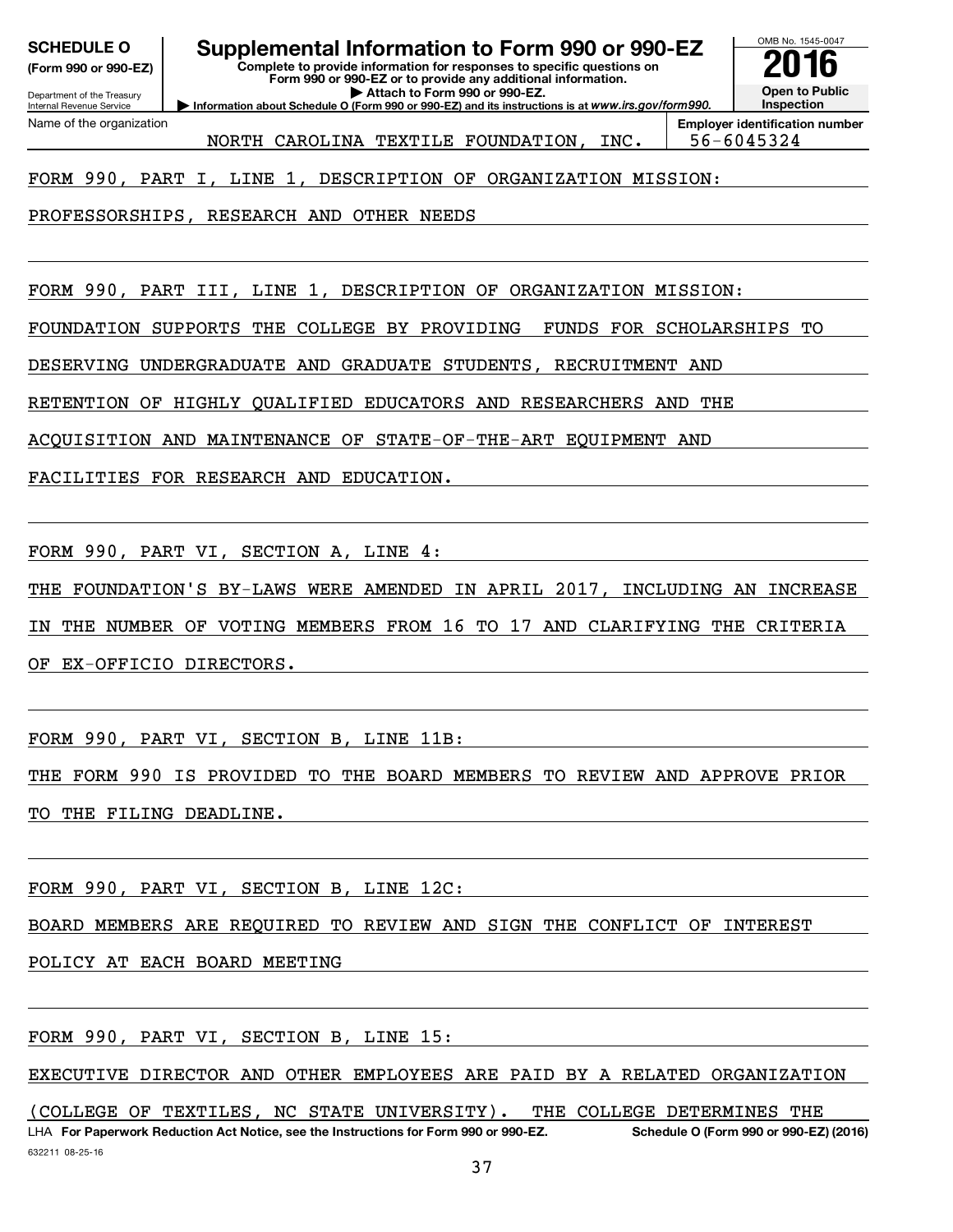| Schedule O (Form 990 or 990-EZ) (2016)                                                                                                                     | Page 2                                              |
|------------------------------------------------------------------------------------------------------------------------------------------------------------|-----------------------------------------------------|
| Name of the organization<br>NORTH CAROLINA TEXTILE FOUNDATION, INC.                                                                                        | <b>Employer identification number</b><br>56-6045324 |
| COMPENSATION OF THE EMPLOYEES BASED ON STATE PAY GRADES AND BUDGETARY                                                                                      |                                                     |
| CONSIDERATIONS.                                                                                                                                            |                                                     |
|                                                                                                                                                            |                                                     |
| FORM 990, PART VI, SECTION C, LINE 19:                                                                                                                     |                                                     |
| ORGANIZATION MAKES THE GOVERNING DOCUMENTS, CONFLICT OF INTEREST POLICY<br>THE                                                                             |                                                     |
| AND FINANCIAL STATEMENTS AVAILABLE TO THE PUBLIC ONLINE OR UPON WRITTEN                                                                                    |                                                     |
| REQUEST.                                                                                                                                                   |                                                     |
|                                                                                                                                                            |                                                     |
| FORM 990, PART XI, LINE 9, CHANGES IN NET ASSETS:                                                                                                          |                                                     |
| CHANGE IN VALUE OF SPLIT INTEREST AGREEMENTS                                                                                                               | <u> 117,479.</u>                                    |
| INCREASE IN CASH SURRENDER VALUE OF LIFE INSURANCE                                                                                                         | 2,943.                                              |
| TOTAL TO FORM 990, PART XI, LINE 9<br><u> 1980 - Johann Barn, mars ann an t-Amhain Aonaich an t-Aonaich an t-Aonaich ann an t-Aonaich ann an t-Aonaich</u> | 120, 422.                                           |
|                                                                                                                                                            |                                                     |
| FORM 990, PART XII, LINE 2C<br><u> 1989 - Johann Barnett, fransk politiker (d. 1989)</u>                                                                   |                                                     |
| DESCRIPTIN OF OVERSIGHT OF AUDIT:                                                                                                                          |                                                     |
| FOUNDATION HAS AN AUDIT COMMITTEE CONSISTING OF BOARD MEMBERS THAT<br>THE                                                                                  |                                                     |
| REVIEW THE AUDIT REPORT, MONITORS THE PROGRESS OF THE AUDIT PROCESS AND                                                                                    |                                                     |
| KEEPS AN OPEN LINE OF COMMUNICATION WITH THE AUDITORS                                                                                                      |                                                     |
|                                                                                                                                                            |                                                     |
|                                                                                                                                                            |                                                     |
|                                                                                                                                                            |                                                     |
|                                                                                                                                                            |                                                     |
|                                                                                                                                                            |                                                     |
|                                                                                                                                                            |                                                     |
|                                                                                                                                                            |                                                     |
|                                                                                                                                                            |                                                     |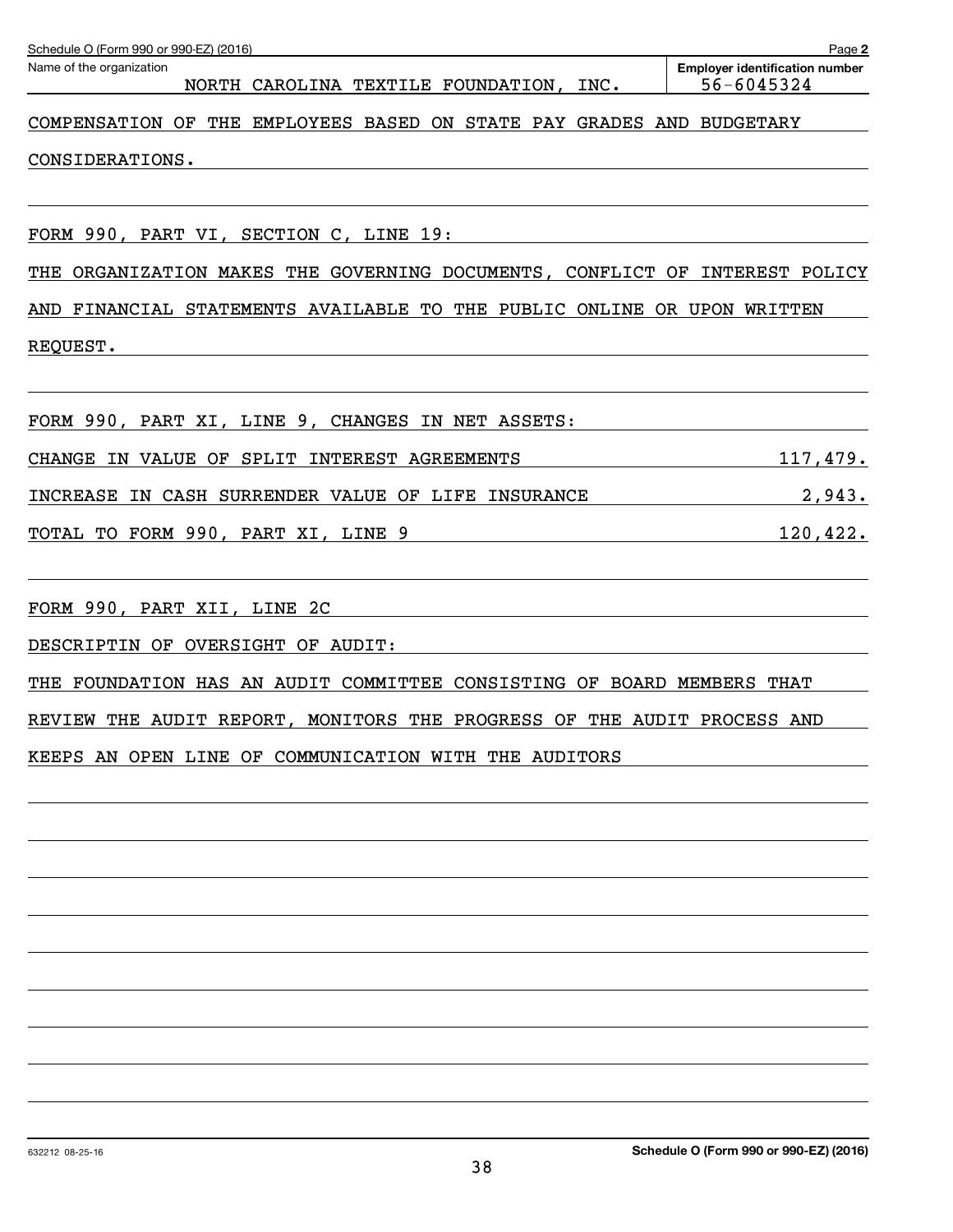**SCHEDULE R(Form 990)**

**Complete if the organizations and Unrelated Partnerships**<br> **Related Organization answered "Yes" on Form 990, Part IV, line 33, 34, 35b, 36, or 37.**<br> **Related Organization answered "Yes" on Form 990, Part IV, line 33, 34,** 

Attach to Form 990.

Department of the Treasury Internal Revenue Service

**Motomation about Schedule R (Form 990) and its instructions is at www.irs.gov/form990.** This pection



OMB No. 1545-0047

Name of the organization

# NORTH CAROLINA TEXTILE FOUNDATION, INC.  $\vert$  56-6045324

**Employer identification number**

**Part I Identification of Disregarded Entities.** Complete if the organization answered "Yes" on Form 990, Part IV, line 33.

| (a)<br>Name, address, and EIN (if applicable)<br>of disregarded entity | (b)<br>Primary activity | (c)<br>Legal domicile (state or<br>foreign country) | (d)<br>Total income | (e)<br>End-of-year assets | (f)<br>Direct controlling<br>entity |
|------------------------------------------------------------------------|-------------------------|-----------------------------------------------------|---------------------|---------------------------|-------------------------------------|
|                                                                        |                         |                                                     |                     |                           |                                     |
|                                                                        |                         |                                                     |                     |                           |                                     |
|                                                                        |                         |                                                     |                     |                           |                                     |
|                                                                        |                         |                                                     |                     |                           |                                     |

**Part II Lidentification of Related Tax-Exempt Organizations.** Complete if the organization answered "Yes" on Form 990, Part IV, line 34 because it had one or more related tax-exempt<br>Computations during the tax vear organizations during the tax year.

| (a)<br>Name, address, and EIN<br>of related organization | (b)<br>Primary activity    | (f)<br>(c)<br>(d)<br>(e)<br>Legal domicile (state or<br>Exempt Code<br>Public charity<br>Direct controlling<br>status (if section<br>section<br>entity<br>foreign country)<br>501(c)(3)) |              | $(g)$<br>Section 512(b)(13) | controlled<br>entity? |    |
|----------------------------------------------------------|----------------------------|------------------------------------------------------------------------------------------------------------------------------------------------------------------------------------------|--------------|-----------------------------|-----------------------|----|
|                                                          |                            |                                                                                                                                                                                          |              |                             | Yes                   | No |
| 56-6000756<br>NC STATE UNIVERSITY -                      | SCHOLARSHIP AND OTHER      |                                                                                                                                                                                          |              |                             |                       |    |
| PO BOX 8502                                              | SUPPORT FOR THE COLLEGE OF |                                                                                                                                                                                          |              |                             |                       |    |
| RALEIGH, NC 27695                                        | TEXTILES                   | NORTH CAROLINA                                                                                                                                                                           | 170(B)(1)(A) | N/A                         |                       | х  |
|                                                          |                            |                                                                                                                                                                                          |              |                             |                       |    |
|                                                          |                            |                                                                                                                                                                                          |              |                             |                       |    |
|                                                          |                            |                                                                                                                                                                                          |              |                             |                       |    |
|                                                          |                            |                                                                                                                                                                                          |              |                             |                       |    |
|                                                          |                            |                                                                                                                                                                                          |              |                             |                       |    |
|                                                          |                            |                                                                                                                                                                                          |              |                             |                       |    |
|                                                          |                            |                                                                                                                                                                                          |              |                             |                       |    |
|                                                          |                            |                                                                                                                                                                                          |              |                             |                       |    |
|                                                          |                            |                                                                                                                                                                                          |              |                             |                       |    |

**For Paperwork Reduction Act Notice, see the Instructions for Form 990.**

**Schedule R (Form 990) 2016**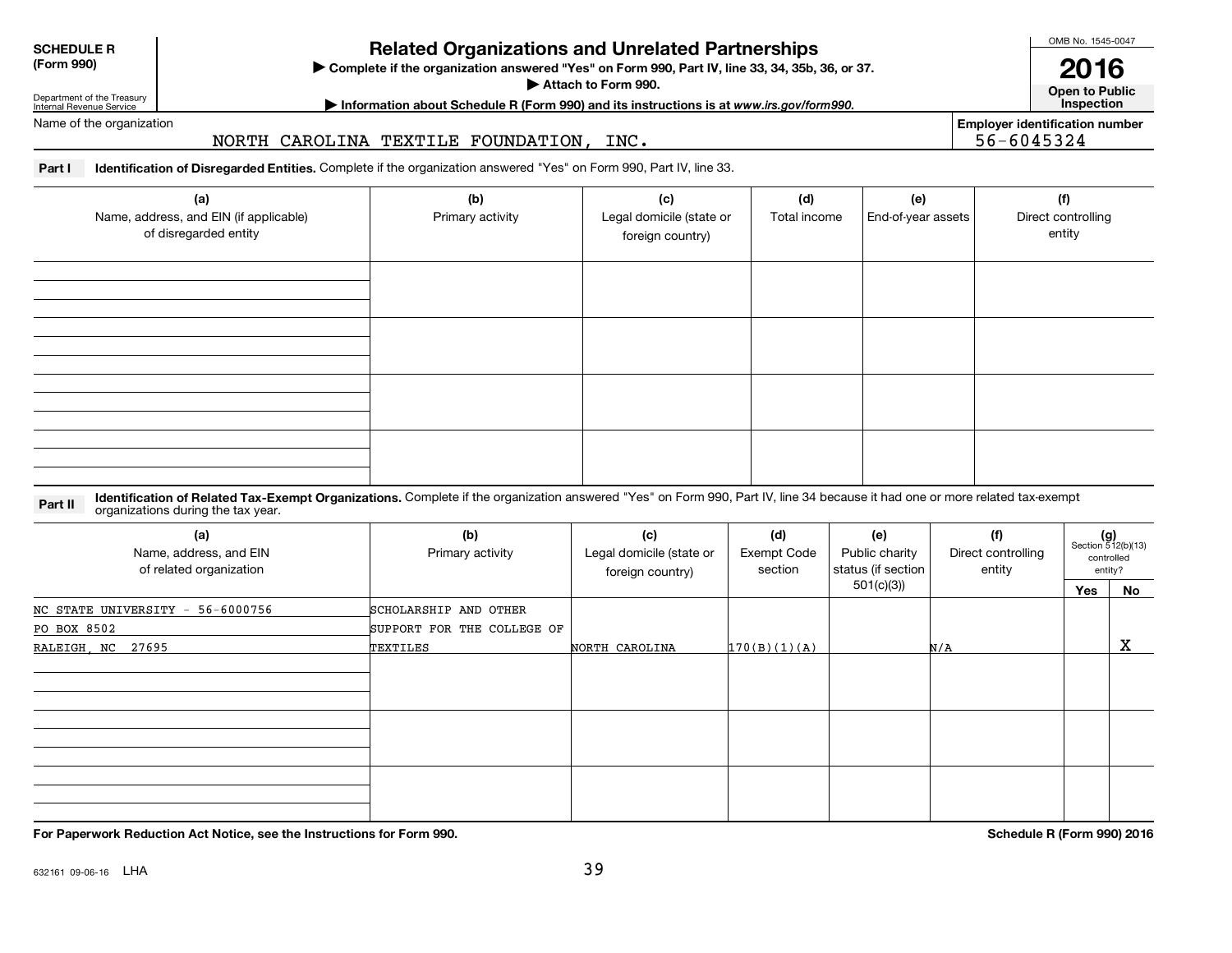Part III Polentification of Related Organizations Taxable as a Partnership. Complete if the organization answered "Yes" on Form 990, Part IV, line 34 because it had one or more related<br>Part IIIP organizations treated as a

| (a)                                               | (b)              | (c)                  | (d)                          | (e)                                                                                        | (f)                      | (g)                               |                                  | (h)    | (i)                             | (j) | (k)                                           |
|---------------------------------------------------|------------------|----------------------|------------------------------|--------------------------------------------------------------------------------------------|--------------------------|-----------------------------------|----------------------------------|--------|---------------------------------|-----|-----------------------------------------------|
| Name, address, and EIN<br>of related organization | Primary activity | Legal<br>domicile    | Direct controlling<br>entity | Predominant income<br>(related, unrelated,<br>excluded from tax under<br>sections 512-514) | Share of total<br>income | Share of<br>end-of-year<br>assets | Disproportionate<br>allocations? |        | Code V-UBI                      |     | General or Percentage<br>managing<br>partner? |
|                                                   |                  | (state or<br>foreign |                              |                                                                                            |                          |                                   |                                  |        | amount in box<br>20 of Schedule |     |                                               |
|                                                   |                  | country)             |                              |                                                                                            |                          |                                   |                                  | Yes No | K-1 (Form 1065) <b>Yes No</b>   |     |                                               |
|                                                   |                  |                      |                              |                                                                                            |                          |                                   |                                  |        |                                 |     |                                               |
|                                                   |                  |                      |                              |                                                                                            |                          |                                   |                                  |        |                                 |     |                                               |
|                                                   |                  |                      |                              |                                                                                            |                          |                                   |                                  |        |                                 |     |                                               |
|                                                   |                  |                      |                              |                                                                                            |                          |                                   |                                  |        |                                 |     |                                               |
|                                                   |                  |                      |                              |                                                                                            |                          |                                   |                                  |        |                                 |     |                                               |
|                                                   |                  |                      |                              |                                                                                            |                          |                                   |                                  |        |                                 |     |                                               |
|                                                   |                  |                      |                              |                                                                                            |                          |                                   |                                  |        |                                 |     |                                               |
|                                                   |                  |                      |                              |                                                                                            |                          |                                   |                                  |        |                                 |     |                                               |
|                                                   |                  |                      |                              |                                                                                            |                          |                                   |                                  |        |                                 |     |                                               |
|                                                   |                  |                      |                              |                                                                                            |                          |                                   |                                  |        |                                 |     |                                               |
|                                                   |                  |                      |                              |                                                                                            |                          |                                   |                                  |        |                                 |     |                                               |
|                                                   |                  |                      |                              |                                                                                            |                          |                                   |                                  |        |                                 |     |                                               |
|                                                   |                  |                      |                              |                                                                                            |                          |                                   |                                  |        |                                 |     |                                               |
|                                                   |                  |                      |                              |                                                                                            |                          |                                   |                                  |        |                                 |     |                                               |
|                                                   |                  |                      |                              |                                                                                            |                          |                                   |                                  |        |                                 |     |                                               |
|                                                   |                  |                      |                              |                                                                                            |                          |                                   |                                  |        |                                 |     |                                               |
|                                                   |                  |                      |                              |                                                                                            |                          |                                   |                                  |        |                                 |     |                                               |
|                                                   |                  |                      |                              |                                                                                            |                          |                                   |                                  |        |                                 |     |                                               |

Part IV Identification of Related Organizations Taxable as a Corporation or Trust. Complete if the organization answered "Yes" on Form 990, Part IV, line 34 because it had one or more related and a partecipal and the text organizations treated as a corporation or trust during the tax year.

| (a)<br>Name, address, and EIN<br>of related organization | (b)<br>Primary activity | (c)<br>Legal domicile<br>state or<br>foreign | (d)<br>Direct controlling<br>entity | (e)<br>Type of entity<br>(C corp, S corp,<br>or trust) | (f)<br>Share of total<br>income | (g)<br>Share of<br>end-of-year<br>assets | (h)<br>Percentage<br>ownership | $\begin{array}{c} \textbf{(i)}\\ \text{Section}\\ 512 \text{(b)} \text{(13)}\\ \text{controlled} \\ \text{entity?} \end{array}$ |
|----------------------------------------------------------|-------------------------|----------------------------------------------|-------------------------------------|--------------------------------------------------------|---------------------------------|------------------------------------------|--------------------------------|---------------------------------------------------------------------------------------------------------------------------------|
|                                                          |                         | country)                                     |                                     |                                                        |                                 |                                          |                                | Yes No                                                                                                                          |
|                                                          |                         |                                              |                                     |                                                        |                                 |                                          |                                |                                                                                                                                 |
|                                                          |                         |                                              |                                     |                                                        |                                 |                                          |                                |                                                                                                                                 |
|                                                          |                         |                                              |                                     |                                                        |                                 |                                          |                                |                                                                                                                                 |
|                                                          |                         |                                              |                                     |                                                        |                                 |                                          |                                |                                                                                                                                 |
|                                                          |                         |                                              |                                     |                                                        |                                 |                                          |                                |                                                                                                                                 |
|                                                          |                         |                                              |                                     |                                                        |                                 |                                          |                                |                                                                                                                                 |
|                                                          |                         |                                              |                                     |                                                        |                                 |                                          |                                |                                                                                                                                 |
|                                                          |                         |                                              |                                     |                                                        |                                 |                                          |                                |                                                                                                                                 |
|                                                          |                         |                                              |                                     |                                                        |                                 |                                          |                                |                                                                                                                                 |
|                                                          |                         |                                              |                                     |                                                        |                                 |                                          |                                |                                                                                                                                 |
|                                                          |                         |                                              |                                     |                                                        |                                 |                                          |                                |                                                                                                                                 |
|                                                          |                         |                                              |                                     |                                                        |                                 |                                          |                                |                                                                                                                                 |
|                                                          |                         |                                              |                                     |                                                        |                                 |                                          |                                |                                                                                                                                 |
|                                                          |                         |                                              |                                     |                                                        |                                 |                                          |                                |                                                                                                                                 |
|                                                          |                         |                                              |                                     |                                                        |                                 |                                          |                                |                                                                                                                                 |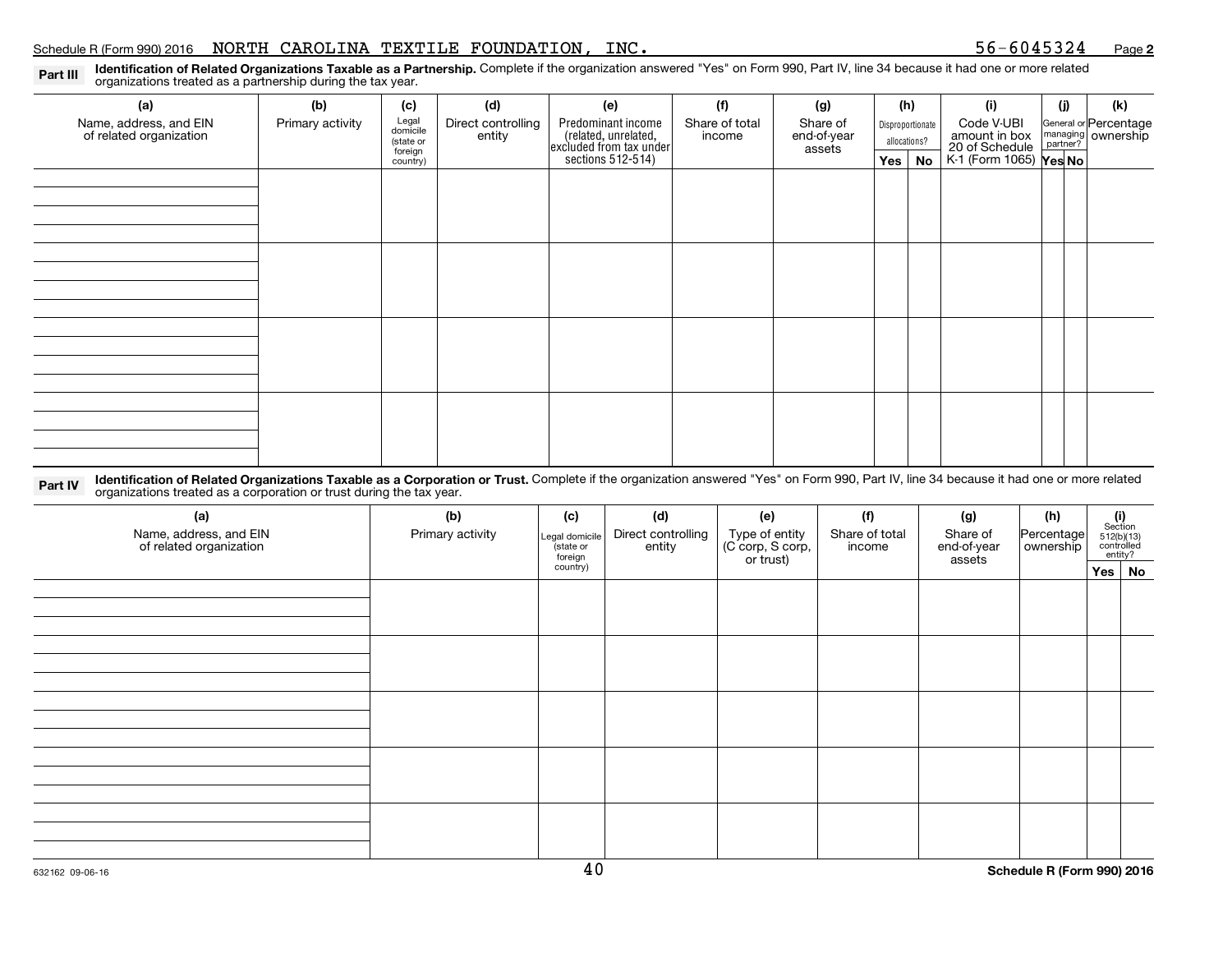### Schedule R (Form 990) 2016 Page NORTH CAROLINA TEXTILE FOUNDATION, INC. 56-6045324

#### **Part V Transactions With Related Organizations.** Complete if the organization answered "Yes" on Form 990, Part IV, line 34, 35b, or 36.

| Note: Complete line 1 if any entity is listed in Parts II, III, or IV of this schedule.                                                                                                                                        |     | Yes | <b>No</b>   |
|--------------------------------------------------------------------------------------------------------------------------------------------------------------------------------------------------------------------------------|-----|-----|-------------|
| During the tax year, did the organization engage in any of the following transactions with one or more related organizations listed in Parts II-IV?                                                                            |     |     |             |
|                                                                                                                                                                                                                                | 1a  |     | X           |
| b Gift, grant, or capital contribution to related organization(s) manufaction contribution of the contribution to related organization(s) manufaction contribution to related organization(s) manufactured contribution contri | 1b  |     |             |
|                                                                                                                                                                                                                                | 1c  |     | X           |
| d Loans or loan guarantees to or for related organization(s) manufaction contracts and contained a control of the set of the related organization(s) manufactured and contained a contact of the set of the set of the relatio | 1d  |     | $\mathbf x$ |
| e Loans or loan guarantees by related organization(s) manufaction contracts and controlled the control of the control of the control of the control of the control of the control of the control of the control of the control | 1e  |     | $\mathbf X$ |
|                                                                                                                                                                                                                                |     |     |             |
| f Dividends from related organization(s) manufactured and contract and contract and contract and contract and contract and contract and contract and contract and contract and contract and contract and contract and contract | 1f  |     | X           |
|                                                                                                                                                                                                                                | 1g  |     | X           |
| h Purchase of assets from related organization(s) manufactured and content to content the content of assets from related organization(s) manufactured and content and content and content of the content of the content of the | 1h  |     | X           |
| Exchange of assets with related organization(s) manufactured and content and content and content of assets with related organization(s) manufactured and content and content and content and content and content and content a | 1i. |     | X           |
|                                                                                                                                                                                                                                | -1i |     | $\mathbf x$ |
|                                                                                                                                                                                                                                |     |     |             |
|                                                                                                                                                                                                                                | 1k  |     | х           |
|                                                                                                                                                                                                                                | 11  |     | X           |
|                                                                                                                                                                                                                                | 1m  |     | X           |
|                                                                                                                                                                                                                                | 1n  |     | X           |
| o Sharing of paid employees with related organization(s) manufactured and content to the contract of the contract organization(s) manufactured and content and content of the content of the content of the content of the con | 10  |     | X           |
|                                                                                                                                                                                                                                |     |     |             |
|                                                                                                                                                                                                                                | 1p  |     | X           |
|                                                                                                                                                                                                                                | 1q  |     | X           |
|                                                                                                                                                                                                                                |     |     |             |
|                                                                                                                                                                                                                                | 1r  |     | X           |
|                                                                                                                                                                                                                                | 1s  |     | X           |

**2**If the answer to any of the above is "Yes," see the instructions for information on who must complete this line, including covered relationships and transaction thresholds.

| (a)<br>Name of related organization | (b)<br>Transaction<br>type (a-s) | (c)<br>Amount involved | (d)<br>Method of determining amount involved |
|-------------------------------------|----------------------------------|------------------------|----------------------------------------------|
| (1) NC STATE UNIVERSITY             | B                                |                        | 2, 172, 382. AGENCY AGREEMENT                |
| (2)                                 |                                  |                        |                                              |
| (3)                                 |                                  |                        |                                              |
| (4)                                 |                                  |                        |                                              |
| (5)                                 |                                  |                        |                                              |
| (6)                                 | $\overline{A}$                   |                        | _ _ _ _ _ _                                  |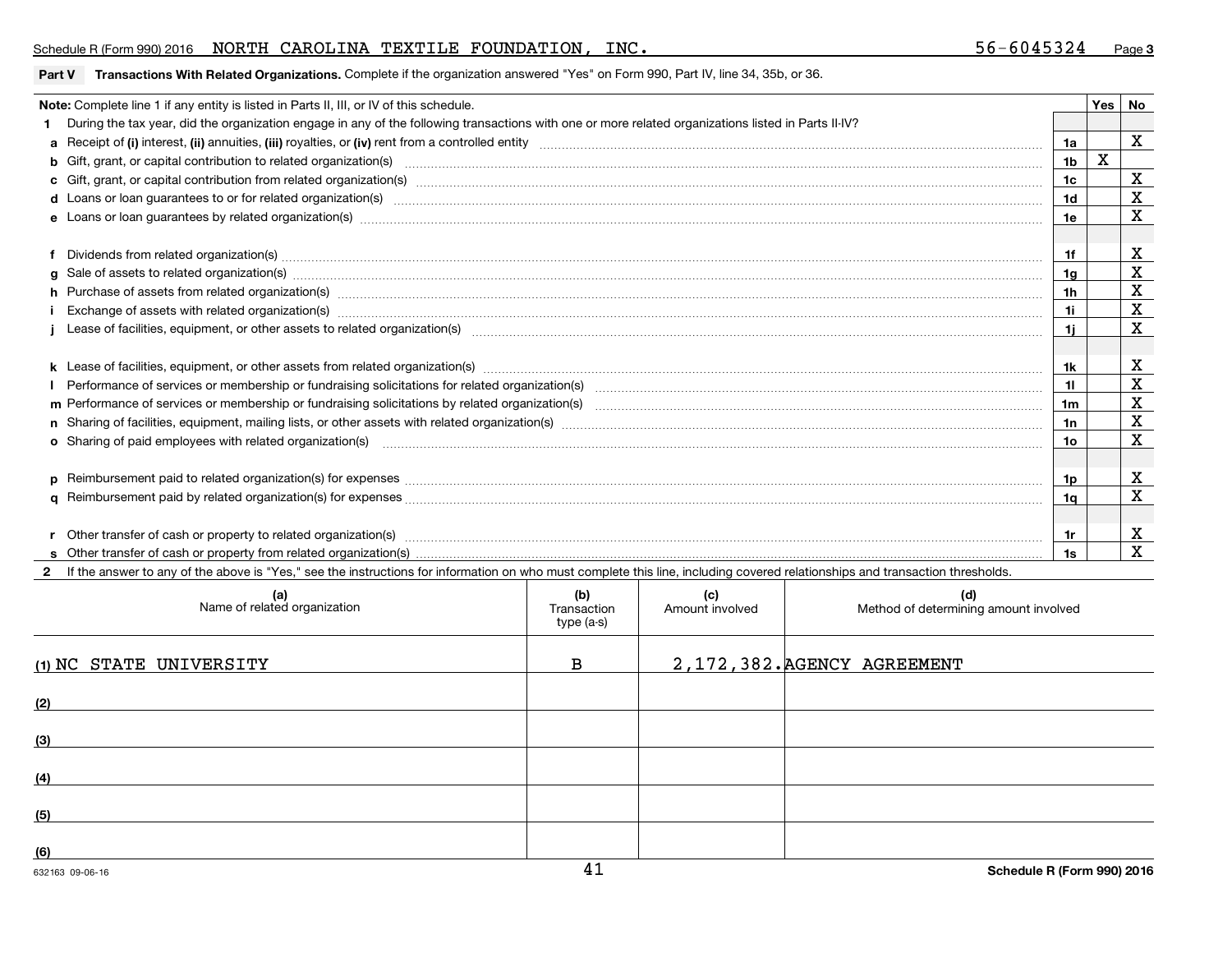#### **Part VI Unrelated Organizations Taxable as a Partnership.** Complete if the organization answered "Yes" on Form 990, Part IV, line 37.

Provide the following information for each entity taxed as a partnership through which the organization conducted more than five percent of its activities (measured by total assets or gross revenue) that was not a related organization. See instructions regarding exclusion for certain investment partnerships.

| ັ                                          | $\tilde{\phantom{a}}$<br>$\check{\phantom{a}}$ |                                                        |                                                                                                   |                                                                      |                                    |                                          |                                                 |     |                                                                                                     |               |     |
|--------------------------------------------|------------------------------------------------|--------------------------------------------------------|---------------------------------------------------------------------------------------------------|----------------------------------------------------------------------|------------------------------------|------------------------------------------|-------------------------------------------------|-----|-----------------------------------------------------------------------------------------------------|---------------|-----|
| (a)<br>Name, address, and EIN<br>of entity | (b)<br>Primary activity                        | (c)<br>Legal domicile<br>(state or foreign<br>country) | (d)<br>Predominant income<br>(related, unrelated,<br>excluded from tax under<br>sections 512-514) | $(e)$<br>Are all<br>partners sec.<br>501(c)(3)<br>r orgs.?<br>Yes No | (f)<br>Share of<br>total<br>income | (g)<br>Share of<br>end-of-year<br>assets | Dispropor-<br>tionate<br>allocations?<br>Yes No | (h) | (i)<br>Code V-UBI<br>amount in box 20 managing<br>of Schedule K-1 partner?<br>(Form 1065)<br>ves No | (i)<br>Yes No | (k) |
|                                            |                                                |                                                        |                                                                                                   |                                                                      |                                    |                                          |                                                 |     |                                                                                                     |               |     |
|                                            |                                                |                                                        |                                                                                                   |                                                                      |                                    |                                          |                                                 |     |                                                                                                     |               |     |
|                                            |                                                |                                                        |                                                                                                   |                                                                      |                                    |                                          |                                                 |     |                                                                                                     |               |     |
|                                            |                                                |                                                        |                                                                                                   |                                                                      |                                    |                                          |                                                 |     |                                                                                                     |               |     |
|                                            |                                                |                                                        |                                                                                                   |                                                                      |                                    |                                          |                                                 |     |                                                                                                     |               |     |
|                                            |                                                |                                                        |                                                                                                   |                                                                      |                                    |                                          |                                                 |     |                                                                                                     |               |     |
|                                            |                                                |                                                        |                                                                                                   |                                                                      |                                    |                                          |                                                 |     |                                                                                                     |               |     |
|                                            |                                                |                                                        |                                                                                                   |                                                                      |                                    |                                          |                                                 |     |                                                                                                     |               |     |

**Schedule R (Form 990) 2016**